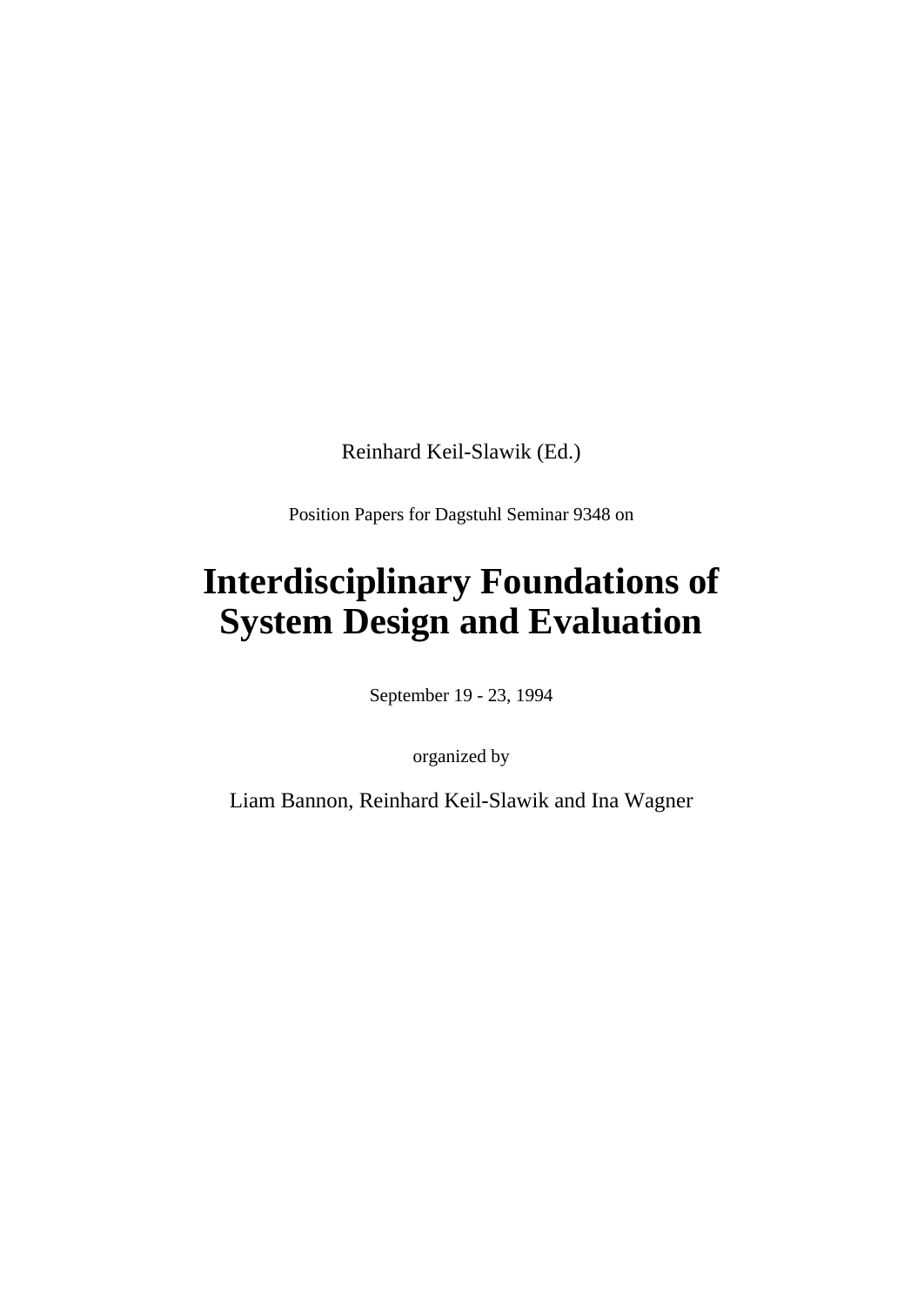## **Preface**

In systems development, interdisciplinary cooperation among scientists coming from various disciplines has been proposed for a long time now, but still seems to be rarely accomplished or succesfully exercised in real world projects. There are, of course, outstanding examples, but so far interdisciplinarity has not become a matter of everyday practice. Sometimes, quite the opposite seems to be true, especially if we look at the curricula at our universities or if we examine the everyday situation of software developers.

On the other hand, a wealth of knowledge and experience has been gathered within diverse scientific communities, knowledge that is largely tacit, but nevertheless provides a rich background for mutual understanding. Besides the pleasant atmosphere and the excellent organisational framework provided by the people from Dagstuhl Castle this tacit knowledge and common experience contributed largely to the success of this seminar.

However, there is no way to capture the spirit and condense atmoshere of the discussions or cover the many constructive ideas and insights by assembling a number of abstracts, especially since many of the sessions were re-organized according to the interest of the participants and the situation at hand. Thus, what is normally regarded as a hindrance to interdisciplinary collaboration, namely, the variety and diversity of individual perspectives and professional backgrounds, became a source for an enlightening and stimulating discourse. Consequently, it was not the exchange of ideas, results, or position statements which made this seminar an outstanding accomplishment in the view of most participants, but the fact that mutual understanding and cooperative learning took place.

This learning process can hardly be conveyed to others by means of written documentation. Hence, the participants were asked to provide any material for this booklet which would help others to understand the individual work accomplished and its background, and which might provide a piece to the overall mosaic of interdisciplinary foundations of systems design and evaluation in general. As a result the nature, length and style of the individual contributions reflect the diversity we have also experienced during the seminar.

The report starts with documenting the original invitation that was sent to the participants to highlight our starting point. All other contributions then follow in alphabetical order.

Finally, I would like to thank Nina Graf for her enormous effort to help me with the technical side of the editing process. She did a wonderful job in administering the contributions, converting different formats on different technical platforms and putting it all together in a readable form.

Paderborn, September 1995

Reinhard Keil-Slawik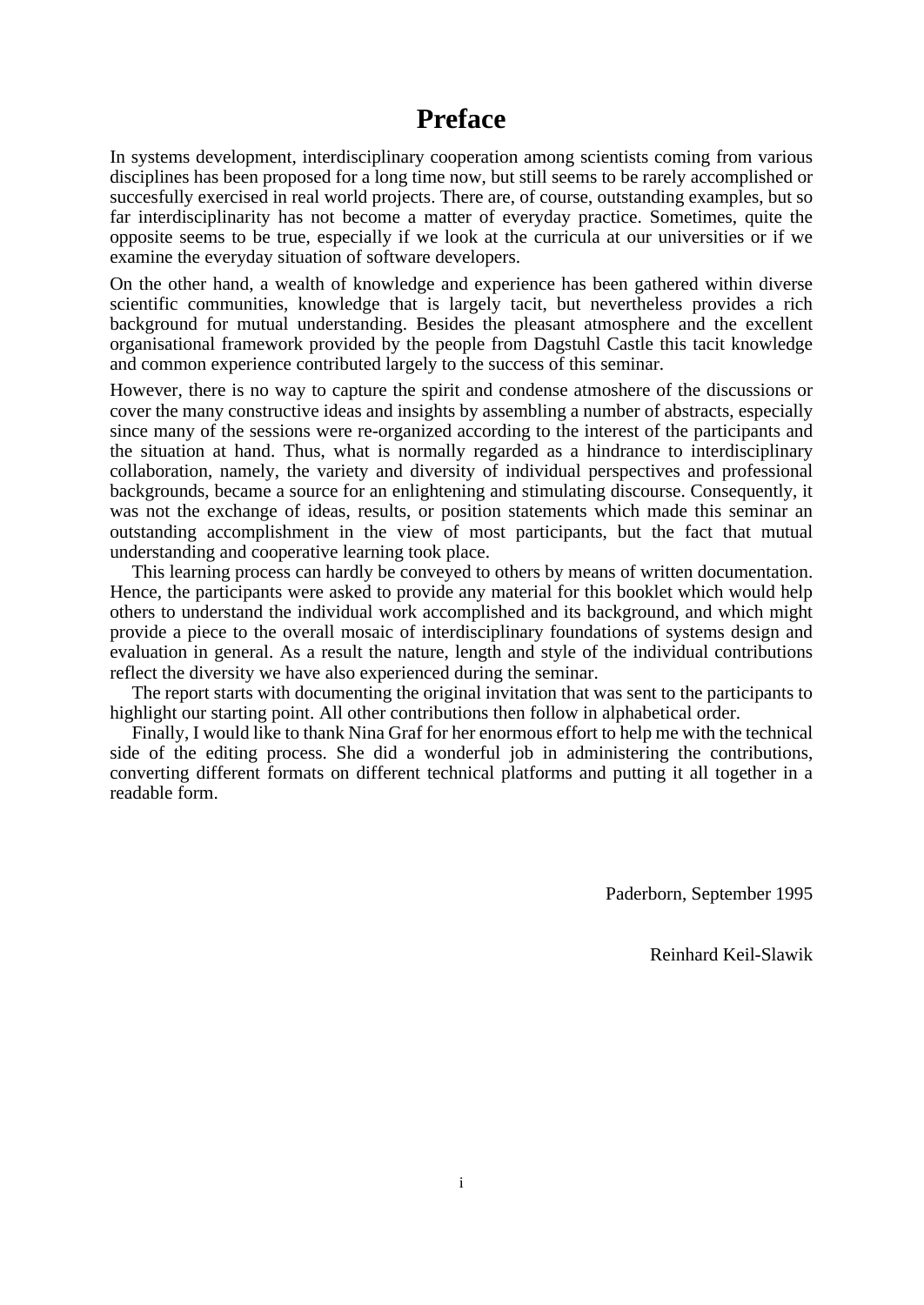# **Contents**

| Liam Bannon, Reinhard Keil-Slawik, Ina Wagner                                                     |
|---------------------------------------------------------------------------------------------------|
| Some Remarks about the Validation of Information Systems Development  3<br>Urs Andelfinger        |
| Liam J. Bannon                                                                                    |
| Tone Bratteteig                                                                                   |
| <b>Andrew Clement</b>                                                                             |
| Reinhard Keil-Slawik                                                                              |
| Finn Kensing                                                                                      |
| Kari Kuutti                                                                                       |
| Software-Ergonomics - An Interdisciplinary Subfield of Informatics  29<br><b>Susanne Maass</b>    |
| Kim Halskov Madsen                                                                                |
| Eric Monteiro                                                                                     |
| Torbjørn Naslund                                                                                  |
| Jürgen Pasch                                                                                      |
| G. Blain, N. Revault, J-F. Perrot, H. Sahraoui                                                    |
| Jörg Pflüger                                                                                      |
| <b>Some Remarks about Formal and Informal Specification Methods</b><br><b>Matthias Rauterberg</b> |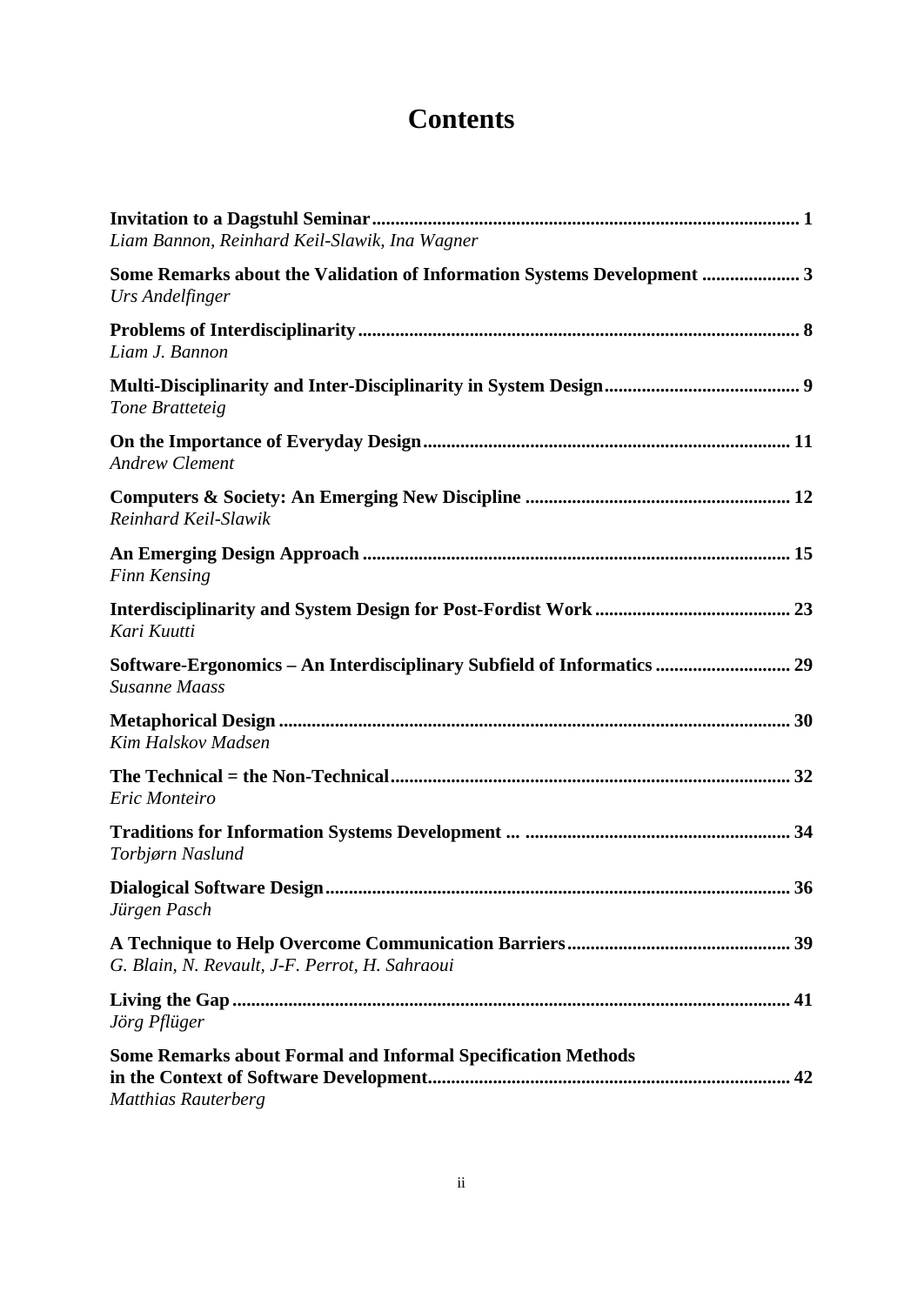| Mike Robinson                                                                                                                           |  |
|-----------------------------------------------------------------------------------------------------------------------------------------|--|
| <b>Empirical Analysis of Software Design Processes:</b><br>Sabine Sonnentag                                                             |  |
| <b>Evaluation of Computerized Work</b><br>Chris Stary                                                                                   |  |
| Design Methods and their Use - A Question of Rationality Resonance?"  50<br>Erik Stolterman                                             |  |
| Position Statement for the Dagstuhl Seminar on Multidisciplinary Design  50<br>Lucy Suchman                                             |  |
| <b>Position Paper for the Dagstuhl Seminar on</b><br>"Interdisciplinary Foundations of Systems Design and Evaluation"  51<br>Ina Wagner |  |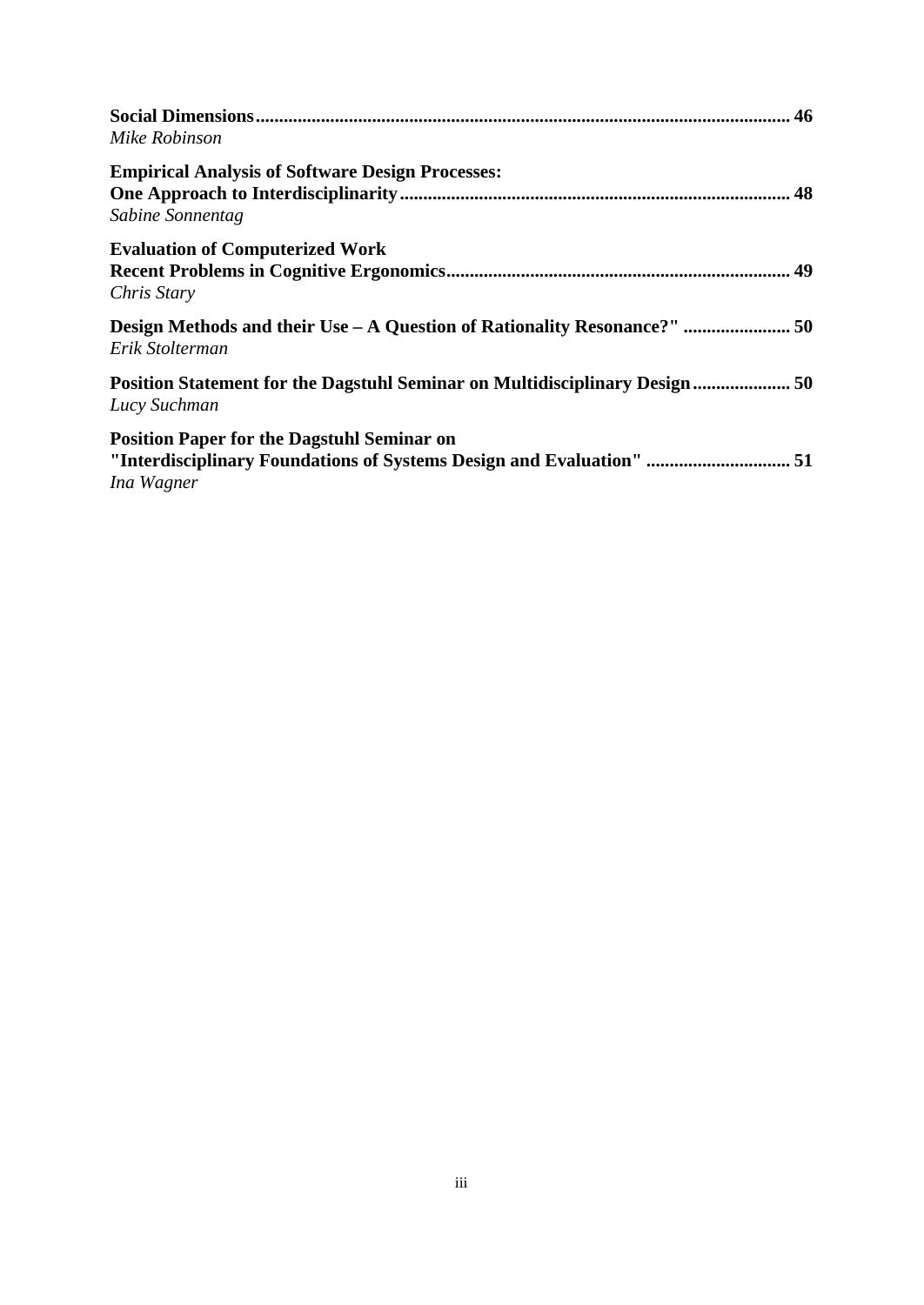# **Invitation to the Dagstuhl Seminar on: "Interdisciplinary Foundations of Systems Design & Evaluation"**

## *Liam Bannon Reinhard Keil-Slawik Ina Wagner*

At the end of the 1960's, a new discipline began to emerge within the computer science community, namely software engineering, which had as its focus the conceptual and empirical study of software and thesoftware design process and how it could be supported by methods andtools. Much of the work in this field has tended to focus on thestructural and technical properties of programs and associated documents rather than on process aspects.

However, from the very beginning, notions such as "computing as a social activity", "the psychology of programming", "programming as theory building", "collective resource approach" or "process-oriented approach to software development" gave notice of research attempts that took the embedding of tools, methods and techniques into human activities as their starting point. Today, we are confronted with a wealth of theoretical reflections on the design process and there is a growing number of empirical studies and observations trying to unveil the idiosyncrasies underlying the processes of development and use of computer-related artifacts such as software systems, programming languages, development tools and methodologies.

Since software embodies a variety of claims and assumptions about the context and the nature of the problems to be solved by intro duction of the system at the workplace, the properties describing the relations between software and the usage context cannot be simply expressed in terms of formalisms. Too many mutually influential factors have to be taken into account. The nature of the problem as it is perceived by the designers changes with every new insight, and very often incompatible requirements lead to "design conflicts" that have to be resolved.

Generally, it can be said that in any practical design process the designers encounter design conflicts, i.e. they have to decide to what degree should/can certain requirements and demands be fulfilled at the expense of others? Such conflicts can be expressed in a variety of forms, such as: rigidity vs. flexibility, completeness vs. openness, controllability vs. individual autonomy, formality vs. understandability, etc.

Design conflicts stem from the fact that universality always competes with the `appropriateness of the specific'. The crucial point is that design conflicts are empirical problems. They cannot be resolved with reference to the mathematical or technical properties of the artifact to be designed. And as such, they may require an interdisciplinary approach.

Surprisingly often, research within computer science is still conducted in a noninterdisciplinary fashion and interdisciplinary work is not very well integrated into computer science curricula. Thus, scientific relations across disciplinary boundaries as well as across the various scientific communities of a discipline still need to be improved and intensified.

This issue of interdisciplinarity becomes more acute as the range of disciplines seen to be relevant to an understanding of the software engineering process becomes larger. Recently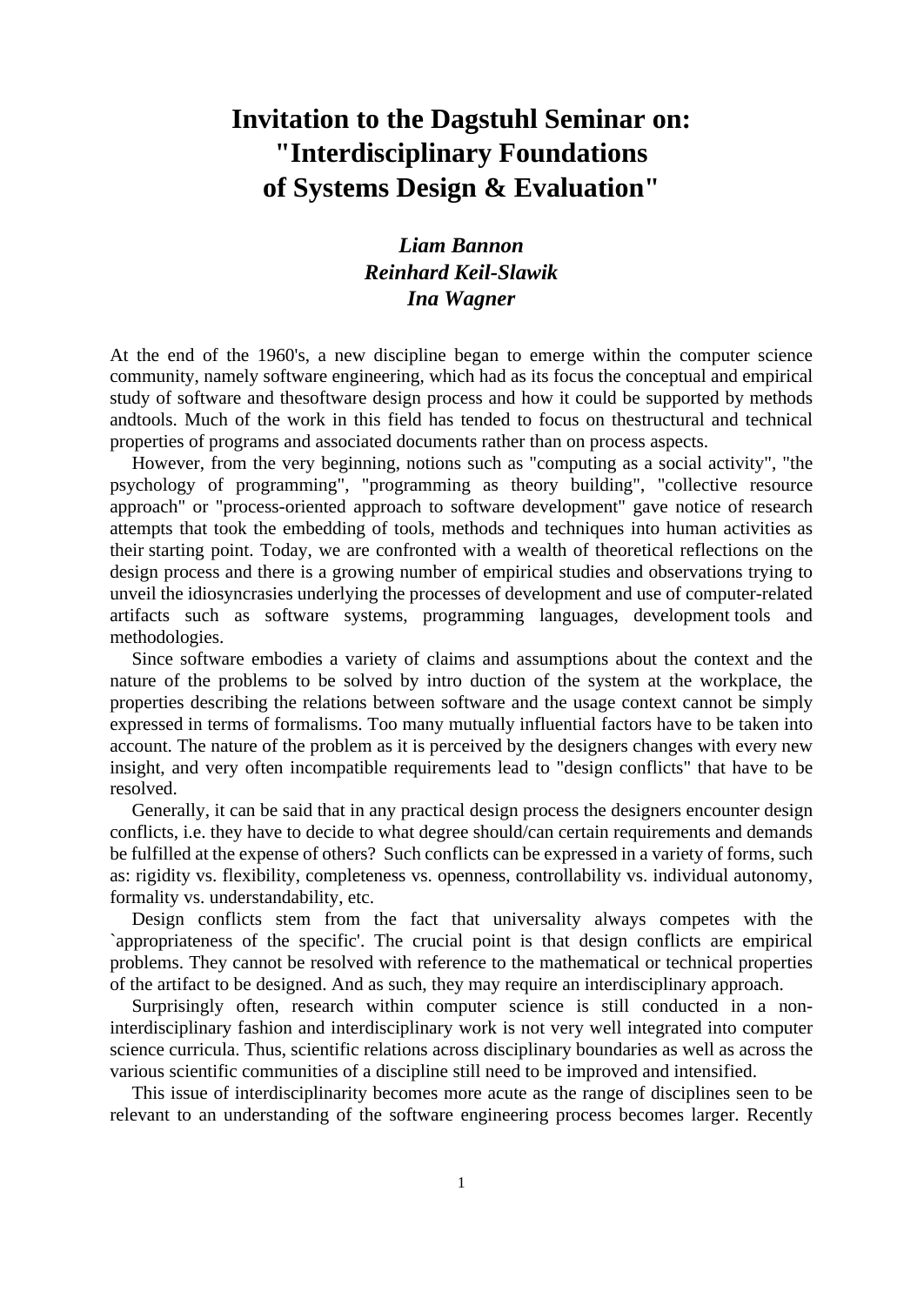disciplines such as work psychology and ethnomethodology, for instance, have entered the field with different research strategies and theoretical frameworks. In addition, different scientific schools have emerged over a period of years within specific research traditions. Finally, with the creation of new scientific communities such as HCI (Human-Computer Interaction) or CSCW (Computer Supported Cooperative Work), which take an inherently interdisciplinary approach towards the design of interactive systems, the need for a broader interdisciplinary understanding of the design process became widely acknowledged.

The aim of the seminar is to bring together outstanding researchers and young scholars to

- assess the state of the art, esp. the degree of interdisciplinarity accomplished,
- reflect on design practice with special emphasis on what has been learnt in the past,
- discuss theoretical foundations, i.e., whether or to what extent specific frameworks may provide an adequate platform to integrate knowledge about design,
- evaluate methods, tools, and guidelines,
- propose future research strategies and curricular changes.

Since the above mentioned topics comprise a vast variety of different aspects ranging from the social organisation of system development processes to the effective utilisation of tools and techniques for software development it may be advisable to identify certain topics or problems on which to focus. A tentative list may include:

- Where are the boundaries between different disciplines to be drawn (limits of competencies, interdisciplinary division of labour)?
- Do we need a special educational programme or what should be changed in the traditional computer science curricula?
- How can the division between engineers (constructing) and social scientists (evaluating) be bridged on a methodological level?
- Are there theoretical frameworks which can serve as a common frame of reference for productive interdisciplinary cooperation?
- What are the key issues for interdisciplinary research for the next decade?

The long term goal of the seminar is to further interdisciplinary cooperation. Interdisciplinary work provides a key stimulus for new and innovative approaches to systems development and it may help to create the multitude of perspectives and approaches which is needed to cope with the complexity of the problems at hand.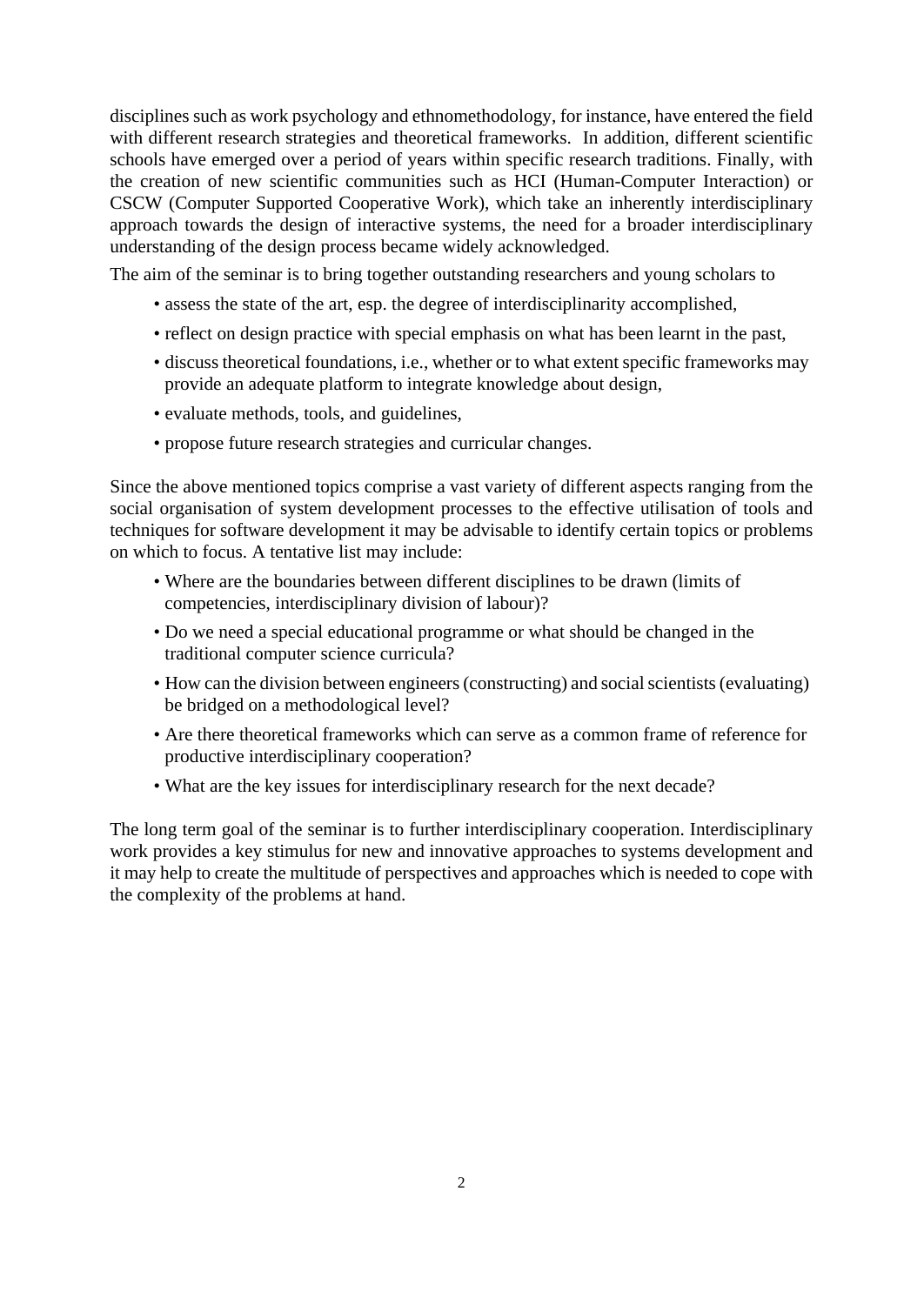# **Some Remarks about the Validation of Information Systems Development**

## *Urs Andelfinger*

## **Introduction**

Validation of information systems development can be understood as a communicative process of assessing an information system with respect to the needs and requirements of the real-world situation it is supposed to interact with. In my opinion, validation therefore plays a central role in legitimatizing information systems development. In the following I will draw in outline some remarks about conceptual and methodological foundations of validating information systems. In my opinion, it is important to keep in mind that validation requires an interdisciplinary approach which could well be one reason why concepts of validation still are not equally well developed in computer science as for example formal approaches of program verification.

## **Validation and Verification**

As starting point, I will use validation and verification in the almost classical sense of Boehm's definition that he gave in his paper on the verification and validation of software requirements and design specifications (Boehm:84). Boehm defines and distinguishes these two activities informally as follows:

- •Verification is concerned with the question: Am I building theproduct right? This means, that verification essentially determines whether or not the product under construction meets some already known or otherwise given requirements. On the other hand, the relevance of these requirements for the underlying problem or situation is not the main issue of verification. So, verification is essentially a formal activity.
- •Validation is concerned with the question: Am I building the right product? This means, that validation essentially determines whether or not the product under construction meets the requirements of the underlying problem or situation. The main issue of validation is therefore to determine and to evaluate the links between the situation at hand and the product that is supposed to offer a solution to some problematic aspects of this situation. So, validation is essentially a human activity that involves assessment with respect to some concrete situation.

In this sense, validation of information systems is concerned with their evaluation with respect to the given (real-world) situation. Validation therefore implies human assessment that cannot completely be formalized or made explicit, but instead always relies on some implicit constituent and some practical real-world background.

## **A Classification Scheme of Information Systems and their Evaluation**

In response to the increasing need for effective software development in the sense of being adequate, reliable and valid for the problems to be tackled, Lehman proposes a classification scheme for computer programs, that increasingly takes into account the embedding of programs into the surrounding real-world situation (Lehman:80). From his classification scheme Lehman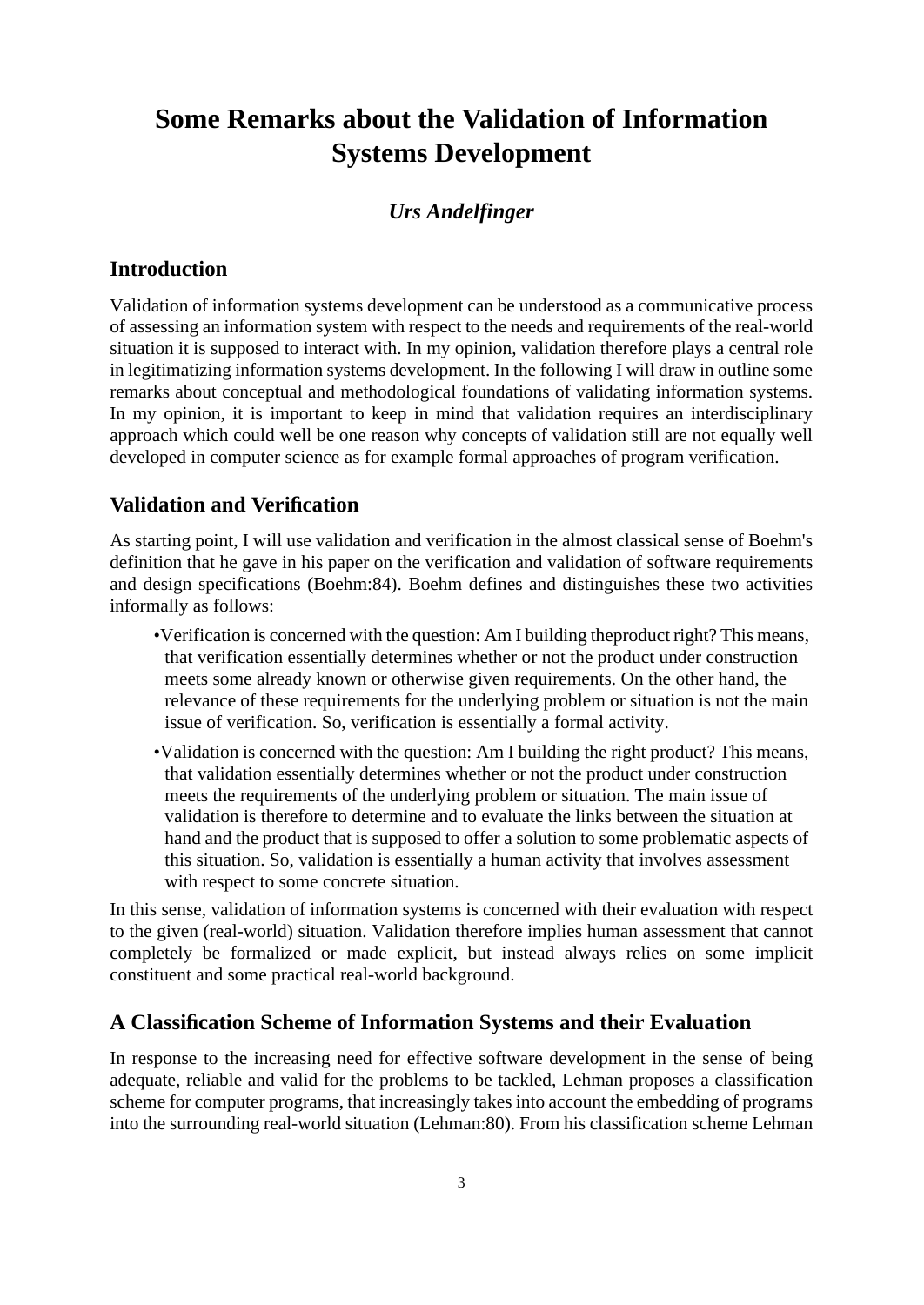then derives some important consequences for the verification and validation of computer programs. In my opinion this approach seems useful to further clarify the scope and the claim of the validation of information systems development.

Lehman calls the first category of computer programs S-Programs. Their function is formally defined by and derivable from a specification. The relationship of both the specification and the program to the external world "is a casual, noncausal relationship" (Lehman:80, p. 1061). Correctness is the appropriate criterion to judge S-Programs, the proof of the correctness is called verification. Verification is fundamentally limited to the proof, that there is a mathematically sound correspondence between the specification and the program.

The second category of computer programs is called P-Programs. The problem statement underlying P-Programs must be understood as "an abstraction of a real-world situation, containing uncertainties, unknown, arbitrary criteria, continuous variables. ... Both the problem statement and its solution approximate the real-world situation" (Lehman:80, p. 1062). The problem statements of P-Programs are thus definable only partly with respect to the real-world situation they are supposed to interact with.

The third category of computer programs is called E-Programs. E-Programs are supposed to "mechanize a human or societal activity ... The program has become a part of the world it models, it is embedded in it" (Lehman:80, p. 1062). E-Programs are thus continually subject to evolution and change: "The pressure for change is built in" (Lehman:80, p. 1063).

To judge P- and E-Progams as a whole, it is not appropriate to demonstrate the mathematically sound equivalence between problem statement or specification and the program:

- 1. The problem statement itself is an abstraction and hence a reduction of the real-world situation at hand. The basis for any attempt to verify P- and E-Programs as a whole therefore has to be considered as being inherently fuzzy, which fundamentally restricts the practical relevance of the result of such an attempt: "a program may be formally correct but useless" (Lehman:80, p. 1064).
- 2. The relationship between the program and the real-world problemd is or should be at least a systematic or causal one. Therefore, the problem statement itself is subject to continous change or evolution because of the intrinsic dynamic of the underlying realworld problem as opposed to the static nature of formal specification and verification.

Absolute correctness as a whole is thus not the issue with P- and E-Programs, even if parts of them can and should be proved to be correct. Instead, the appropriate criteria to judge those programs is their "value and validity of the solution obtained in its real-world context" (Lehman:80, p. 1062). Therefore, "validity depends on human assessment of their effectiveness in the intended application" (Lehman:80, p. 1062). For example, Lehman categorizes operating systems as a whole as E-Programs, even if they are still on a level quite close to formal definability. This does not exclude, that some parts of operating systems can and have to be verified formally in order to get them reliable and safe. But the evaluation of an operating system as a whole necessarily involves the validation of its usability and its relevance with respect to the situation at hand. In my opinion, Lehman's categorization amounts to the consequence, that for most information systems developments as a whole the appropriate means of evaluation is validation instead of verification (see also e.g. Colburn:93).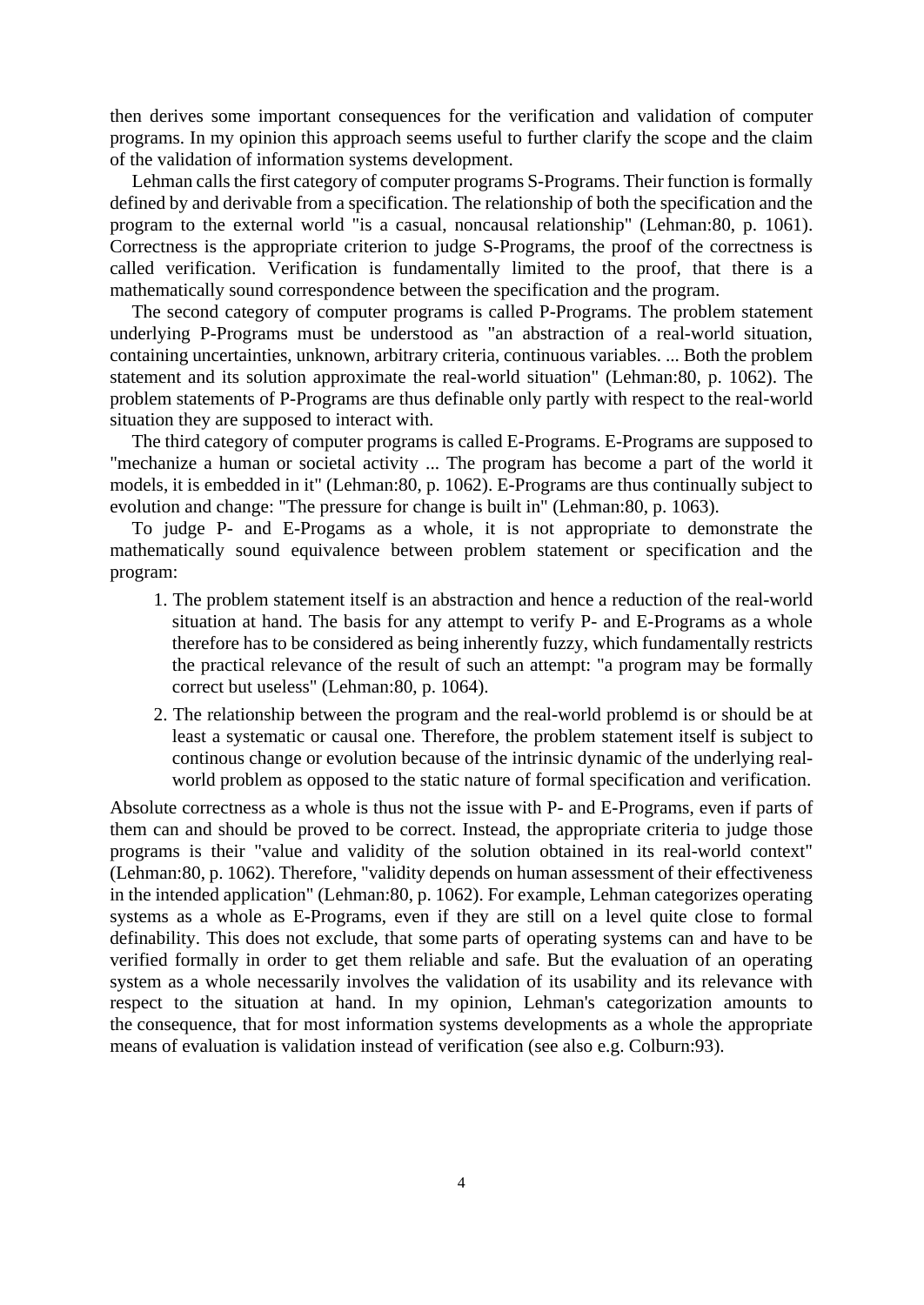#### **Validation as Process and Product of Human Assessment**

Information systems development can be seen at least under two perspectives, as suggested for example by Floyd and Andersen et al. (Floyd:87, Andersen:90). In the product-oriented perspective, which is predominant in classical software engineering, information systems development is mainly seen as a production process with the information system "as a product standing on its own, consisting of a set of programs" (Floyd:87, p. 194). The context of usage is considered as given and in a certain sense as static throughout the Development Process. This attitude is e.g. reflected in the widespread belief in software engineering that software requirements can be fixed in a consistent way in the very beginning of program development.

In the process-oriented perspective, information systems development is mainly seen "in connection with human learning, work and communication, taking place in an evolving world with changing needs" (Floyd:87, p. 194, ref. also Nygaard:86). Floyd and Anderesen et al. therefore suggest, that information systems development has to be seen simultaneously as an ongoing process of social interaction and negotiation and as a product-oriented activity. The two perspectives are mutually complementary in order to "find ways to a more human-oriented technology" (Floyd:87, p. 207).

Validation of information systems development can take advantage of this dualistic perspective on program development. On the one hand, validation has to evaluate an Information System as a product and will itself produce such a finding as its result. But these results can only be understood adquately if the process that led to the results is also included in the conception of validation. Thus, validation of information systems development is best conceptualized as being both, a product and a process of human judgement and assessment.

### **The Political Content of Validation**

Validation as sketched in the paragraphs above can be seen essentially as a process of social interaction, negotiation and assessment. This means, that validation has intrinsically a political content in the sense that a.) it has to cope with individual perspectives on real-world situations, b.) it has to identify and to consider potentially diverging social interests and c.) it raises ethical values. Validation hence implies "dealing with conflicts and contradictions" (Floyd:87, p. 208) because it deals with real-world situations.

Politically relevant are for example the choices and decisions defining

- a) the kind and range of topics that are taken into consideration by the validation, i.e. the definition of the relevant frame of reference and
- b) the individuals or social (interest) groups who will be participating in the validation.

As an important consequence of the choices made in a.) and b.), these decisions also determine what aspects and whose interests of the real-world situation will be neglected or excluded by the validation.

Another political aspect is the choice of the means or procedures that are admissible in the validation process. For example, this can be a discourse among selected representatives of the information systems development process or it can be the use of some prototyping techniques. In my opinion, validation is necessarily dependent on some discursive elements, because the task to evaluate an information system always requires some reflection on e.g. how well are the requirements and social interests met, which and whose are not or to what degree and why. This does not mean, that validation can abstract completely from practice, it is rather meant as a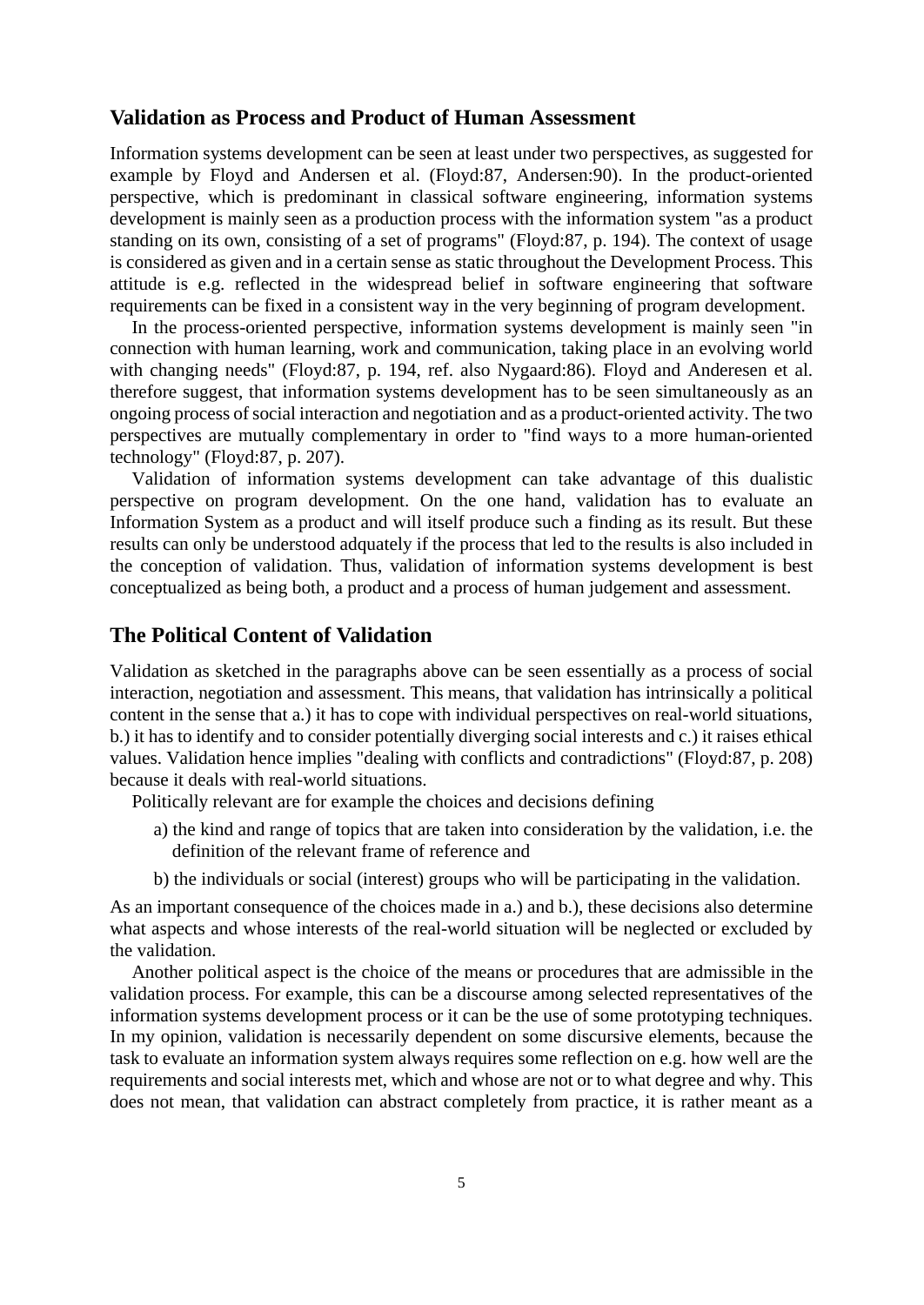mutually complementary relation. So, discursive elements are in my opinion a necessary constituent for validation, even if they solely can never be a sufficient condition of validation.

#### **Conclusion**

Validation of information systems development inevitably involves political aspects. In my opinion, this amounts to the central challenge for the validation of information systems development: On the one hand we know that reality and the development of Information Systems can be perceived and assessed in many mutually conflicting or competing ways. On the other hand, information systems development and its subsequent use in organizations require that we have to come to judgements, to decisions and to action, at least in a preliminary sense. There are propositions, approaches and techniques in computer science that attack specific aspects of this situation:

Some approaches explicitly take their starting point in the inherently ambiguous real-world setting. Instead of seeking to come to an artificially purified uniform world-view they acknowledge the existence of multiple perspectives and interests and try to exploit this situation. Bratteteig et al. for example propose a dialectical approach in Systems Development, that tries to turn the underlying competing socio-political interests and conflicts which are inherent in information systems development into a driving force in the development process (Bratteteig:94).

Other approaches try to come to a settlement of conflicting social interests and social groups by explicit means of discourse. Lyytinen and Klein for example propose the application of the critical theory of Juergen Habermas to arrive at a mutually shared consensus on the planned information systems development (Lyytinen:85). In my opinion, this approach is especially important with respect to the claim of validation because it offers four criteria of validity that have to be observed if legitimate information systems development shall be arrived at. The four claims of validity postulated by Habermas are: "Comprehensibility (clarity), truthfulness (veracity), sincerity (correctness vis-a-vis a speaker's intentions), and rightness with respect to norms. ... If an IS scores well on all four criteria, it would be considered legitimate by the potential users" (Lyytinen:88, pp. 22, 28) The problem with this approach is, that Habermas "provides no systematic procedure to assist this reflection" (Lyytinen:85, p. 230).

In my opinion, validation of information systems development therefore is best conceived of as a combination of dialectical and of consensus-oriented approaches. The combination would consist on the one hand of enriching Habermas' notion of Communicative Action with a sort of allowing some dissens among the participants, in order to allow for the practical need to act, even if there are still disputes to be settled. On the other hand the dialectical attitude would allow for explicitly keeping in mind these conflicting assumptions and interests. Finally, in order to really exploit the dynamic potential of dialectics and the legitimatizing potential of discursive validation, validation as a whole should be understood in an evolutionary and iterative way that remains equally susceptible to Habermas' four claims of validity, to the unsettled disputes of above and to new emerging practical experiences or requirements.

Comprehensive concepts of validation are still beyond widespread practical use. Currently, we are investigating conceptual and methodological foundations as sketched above. There still remain some complicated questions to be solved, e.g. how far do we have to go towards a shared understanding before taking action, or e.g. how strong must be the violation of one of the four claims before the system has to be modified. Finally, what is the relationship between reflection-orientied constituents of validation such as discursive elements and its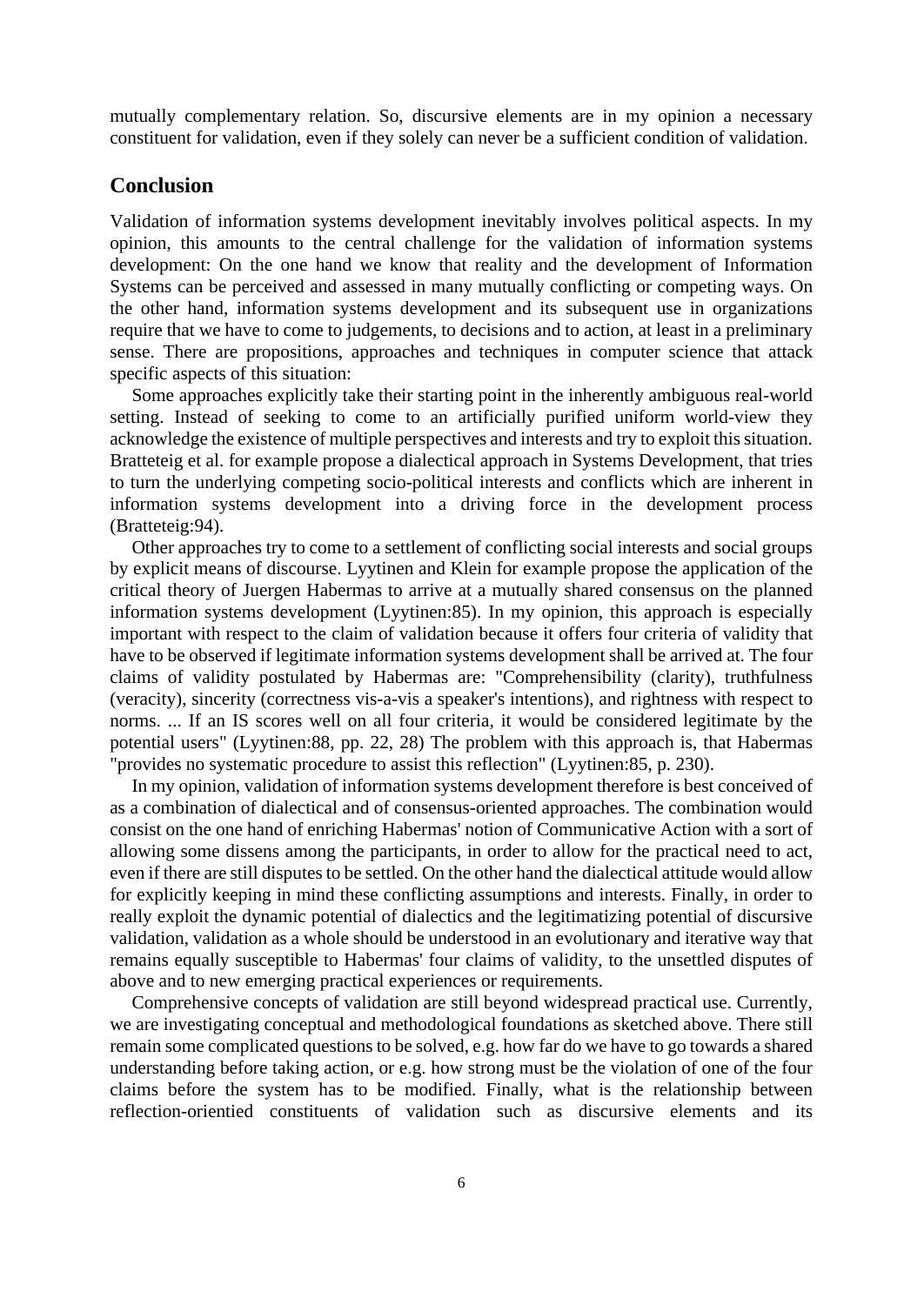complementary practical constituents and experiences. We hope that our research eventually contributes to a better understanding of how valid and legitimate information systems development can be best assisted.

#### **References**

- Andersen:90: Niels E. Andersen, Finn Kensing et al.: *Professional Systems Development - Experience, Ideas and Action.* Prentice Hall, New York, London, Toronto, 1990.
- Boehm:84: Barry W. Boehm: Verifying and Validating Software Requirements and Design Specifications. *IEEE-Software*, Vol. 1, No. 1, January 1984, pp. 75-88.
- Bratteteig:94: Tone Bratteteig, Leikny Agrim: Dialectics-Structured Handling of Problem Situations in System Development. In: W. R. J. Baets (eds.): *Proc. of the Second European Conference on Information Systems*, Nijenrode University, Breukelen, 1994.
- Colburn:93: Timothy R. Colburn, James H. Fetzer, Terry L. Rankin (eds.): *Program Verification - Fundamental Issues in Computer Science*. Kluwer Academic Publishers, Dordrecht, Boston, London, 1993.
- Floyd:87: Christiane Floyd: Outline of a Paradigm Change in Software Engineering. In: Gro Bjerknes, Pelle Ehn, Morten Kyng (eds.): *Computers and Democracy - A Scandinavian Challenge.* Avebury, Aldershot, 1987, pp. 191-212.
- Lehman:80: Meir M. Lehman: Programs, Life Cycles, and Laws of Software Evolution. *Proc. IEEE*, Vol. 68, No. 9, September 1980, pp. 1060-1076.
- Lyytinen:85: Kalle Lyytinen, Heinz Klein: The Critical Theory of Juergen Habermas as a Basis for a Theory of Information Systems. In: Enid Mumford et al. (eds.): *Research Methods in Information Systems, Proc. of the IFIP-WG 8.2. Colloquium*, 1-3 September 1984, North Holland, Amsterdam, 1985, pp. 219-236.
- Lyytinen:88: Kalle Lyytinen, Rudy Hirschheim: Information Systems as Rational Discourse: An Application of Habermas' Theory of Communicative Action. *Scand. J. Mgmt.*, Vol. 4, No. 1/2, 1988, pp. 19-30.
- Nygaard:86: Kristen Nygaard: Program Development as a Social Activity. In: Hans-Juergen Kugler (ed.): *Information Processing '86. Proceedings of the IFIP 10th World Computer Congress*, North-Holland, Amsterdam, 1986, pp. 189-198.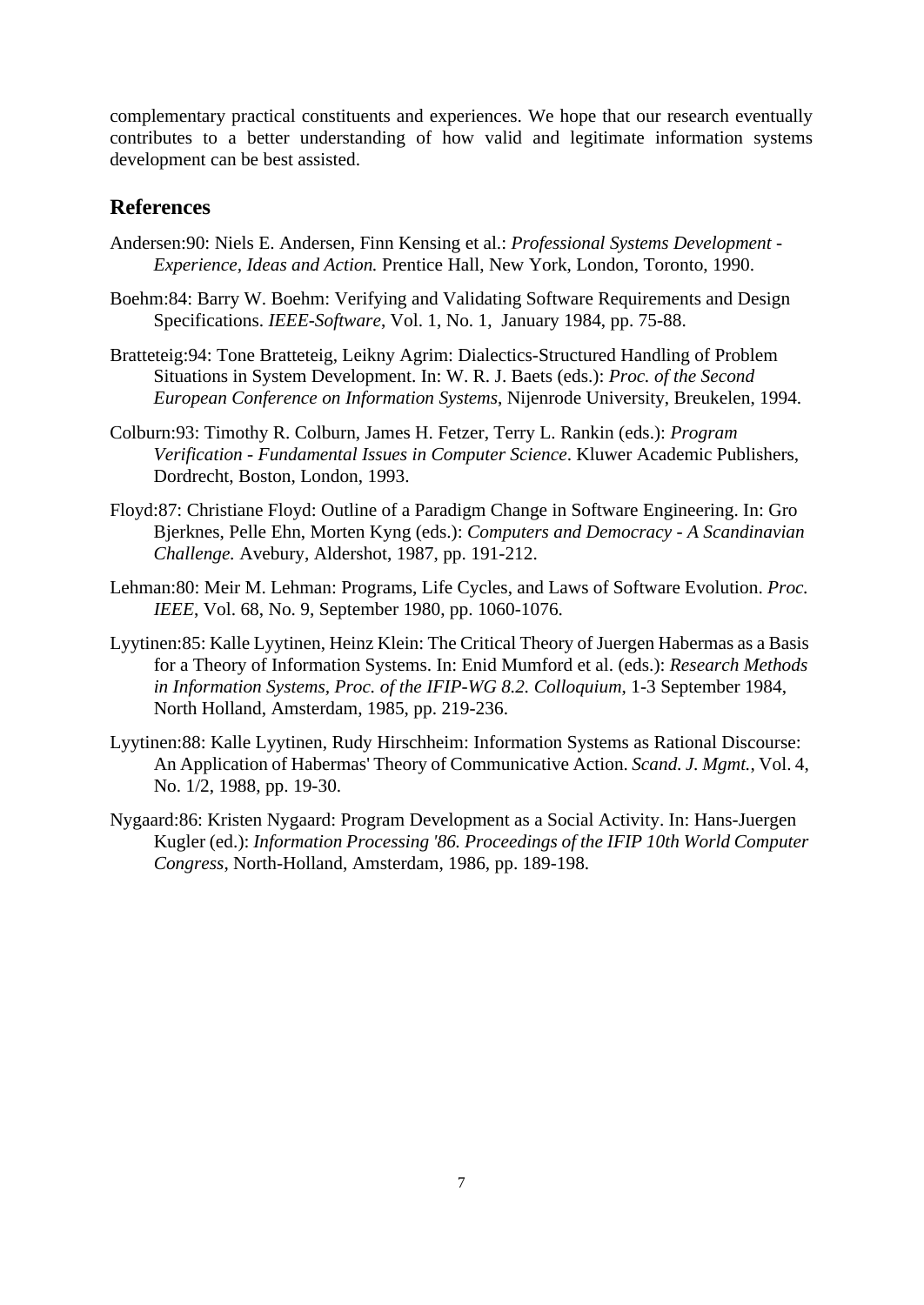## **Problems of Interdisciplinarity**

## *Liam J. Bannon*

For a number of years, I have been concerned with the relation between theory and practice in computer systems design, and with the adequacy of the conceptual frameworks that we bring to bear on issues in this field. Starting from a base in cognitive science-inspired HCI work, I have been gradually expanding my focus of concern, going beyond the human-computer dyad to larger ensembles of people working together, and investigating their needs for support in the area of production and communication. What artifacts, tools, methods and media are needed to support people in their work activities and in their communications? How do we "scientifically" investigate the work? It is apparent that the traditional disciplinary division of labour evident in research investigations does not necessarily provide the the most useful set of questions, from the point of view of practitioners. The complexity of the actual work processes is often "tuned out" as particular research approaches narrow their focus in order to define what is an appropriate unit of analysis e.g. "task", "act", "activity", etc.

Likewise there is some confusion over what kinds of research methods are appropriate for this domain. The classical formal experimental manipulation has been shown to be of limited utility, as what matters in the real world is often not whether some factor makes a difference or not, but what size of difference does it make? Also, the attempt to control conditions often results in an experimental situation that bears little resemblance to real work settings. This has lead to a rush towards various kinds of field studies, in an attempt to hold in the richness of the work setting, but this also has lead to many studies where the observations are presented as a fait accompli, with little or no conceptual underpinning.

In the area of requirements engineering and other aspects of systems analysis and design, we have recently seen an increased interest in "alternative" approaches to gathering information from users, such as various forms of participatory practices, and the use of ethnographers to describe the work practices of people. The number of research papers addressing how sociology might contribute to systems design is at this stage, legion, yet the effect of this work on actual practice seems limited. Indeed, perhaps all that is happening is the replacement of one research group (cognitive psychologists) with another (sociologists), neither of whom seem to have much to say to system designers!

Critiquing traditional narrow disciplinary approaches to the study of design does not however address what should be done. The call for "interdisciplinarity" may not achieve much, unless the implications are spelled out in some detail. Undoubtedly design is a complex human activity, often involving a number of people, and extending over long periods. The need for multiple skills and frameworks for analysing and supporting the design process should be obvious. To what extent true interdisciplinarity can be achieved is an open question, i.e., the attempt to "wed" different disciplines together - for instance, by constructing common dictionaries of terms and concepts which the different disciplines are supposed to utilise, or making mappings across conceptual frameworks, thus attempting to ensure some "shared understanding" among researchers. I have yet to see any exemplary projects that have both argued for this approach and - more importantly - have produced worthwhile results, when viewed from each of the participating disciplines.

At times, it appears that discussions of the need for interdisciplinarity revolves around the utility of a variety of different instruments or methods for gathering data, but it is important to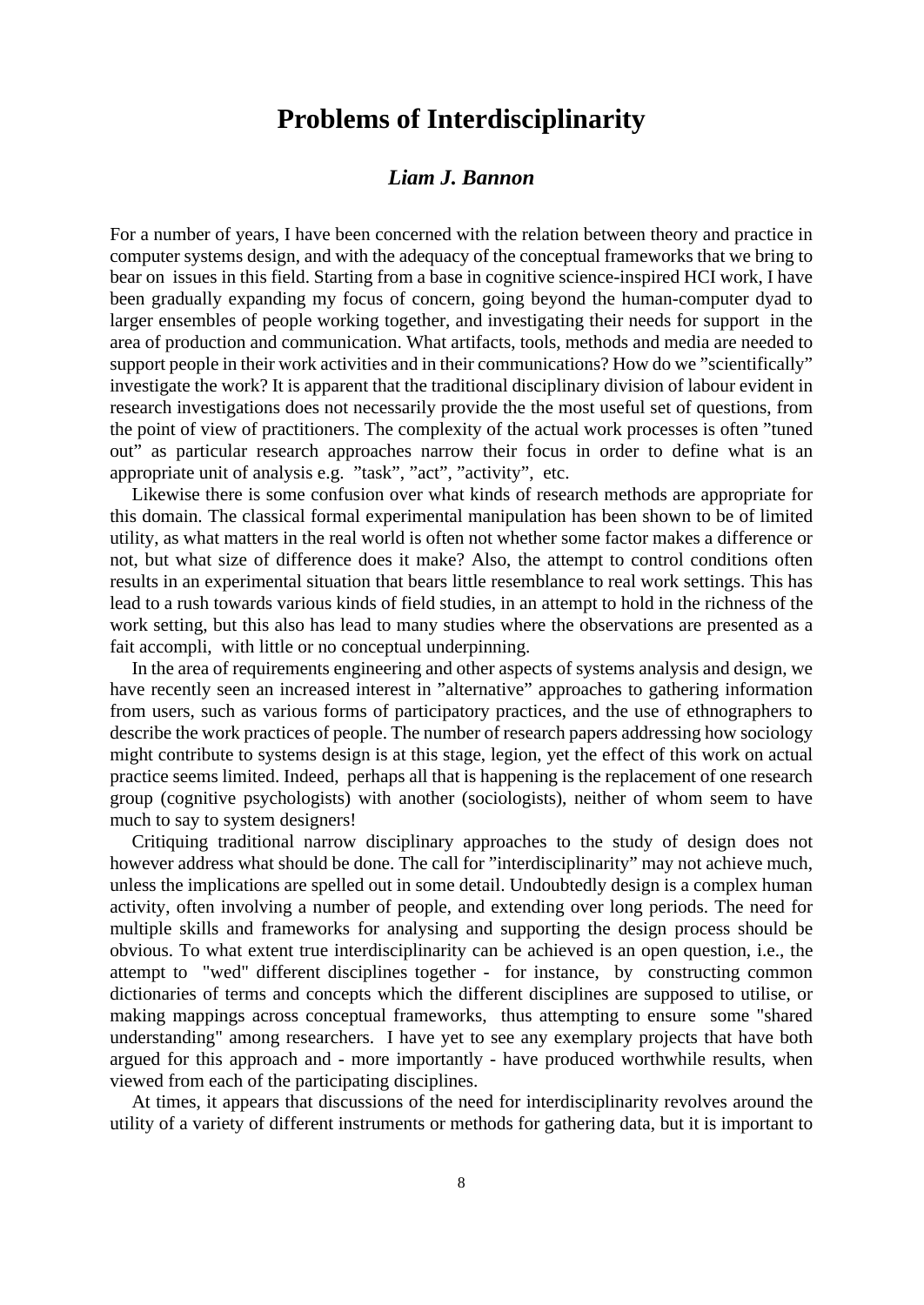note that a disciplinary perspective is not defined simply by the methods used. The recent interest in ethnographic field studies in CSCW is a case in point. While anyone can rather quickly become proficient at interviewing or taking notes, the essence of this approach lies in the perspective one adopts in framing the research, the way one chooses to interpret the findings, the authorities one invokes to support a particular interpretation, etc. - in sum, the whole conceptual framework within which one's approach to the world is framed. Note that the argument here is not that different disciplines are unable to contribute to a joint project, but that the aim of building some form of theoretical base to subsume a variety of conceptual frameworks from different disciplines implies a fundamental misunderstanding of different disciplinary perspectives. These different positions emerge out of different backgrounds, research traditions, perspectives, etc. which are not commensurable. For example, attempting to build some form of hybrid unified framework to encompass an empirical functionalist systems approach with an interpretivist constructivist approach seems doomed to failure, as the issue is not simply over different meanings to terms, but relates to fundamentally different World views. Certainly, theories can be broadened to include factors or circumstances previously omitted but such extensions do not thereby subsume other theoretical frameworks. That the quest for an interdisciplinary theory may be misguided does not therefore mean however that various forms of interdisciplinarity cannot work. Certainly, the possibility of a loose form of triangulation of research results through a variety of methods and techniques can be a very promising approach. This does not entail any strict one-to-one mapping between terms, but can allow for substantial overlap between ideas and frames of reference.

In the context of systems design and evaluation, it should be clear that there is plenty of scope for interdisciplinary studies, and indeed over the past few years such studies are emerging. It is my hope that at the Workshop we will discuss the problems and possibilities of such approaches.

# **Multi-Disciplinarity and Inter-Disciplinarity in System Design**

## *Tone Bratteteig*

System development includes continuous and planned development of computer based systems within an organisational setting, involving both technical and social processes. System development points to both construction and understanding: in order to construct a computer system we need to understand the technology and its application area, and in order to make the system useful we also need to construct parts of its social environment (eg, work tasks, user training). The knowledge and skills—the disciplines—involved in system development should be chosen with reference to what we construct and understand. Understanding technical matters is different from understanding somebody's work or organisational culture. Constructing a program is different from constructing a work procedure or a particular division of labour and responsibilities—a power structure. A number of different disciplines are needed during all stages of a system development process. The process can not be fully understood or evaluated without relating the different stages, activities, and disciplines to each other.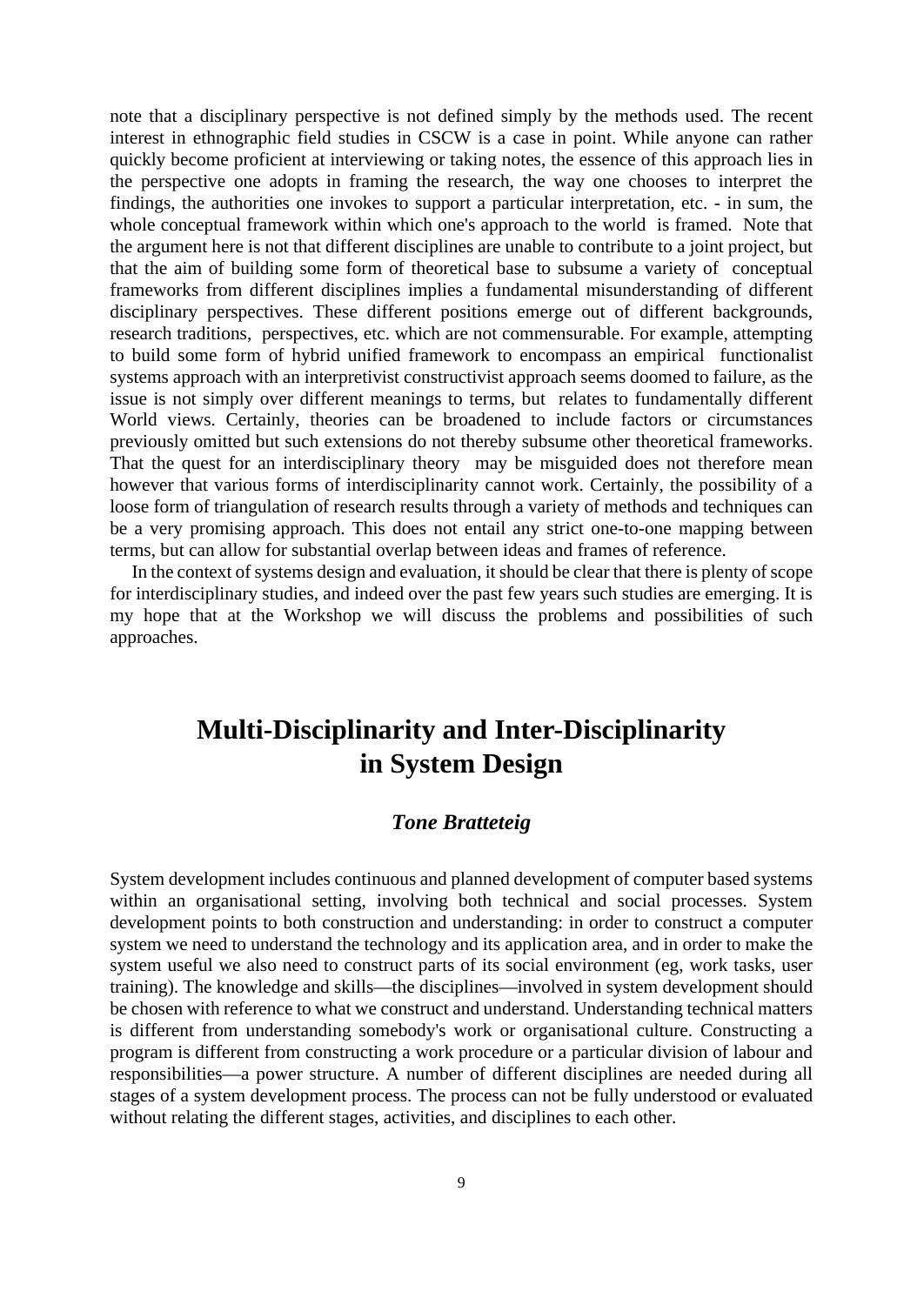System development involves several disciplines, disciplines that have their own histories, theories, values and perspectives, methods, and languages. In discussions about multidisciplinarity several levels of disciplinary integration can be identified<sup>1</sup>:

- uni-disciplinarity: representatives of individual disciplines meet, but the meeting does not affect their disciplinary identity at all.
- multi-disciplinarity: connects to team work in which cooperation with other team members (disciplines) may result in insight that transcends the traditional disciplinary border. This insight does not necessarily affect the original discipline.
- inter-disciplinarity: holds the perspective that the result can only be accomplished by a truly interactive effort that includes contributions from all disciplines involved. Interdisciplinarity characterises the team and how the team develops a common foundation by applying multiple disciplines to a common problem area over some time.
- •trans-disciplinarity: assumes a team composed by representatives from several disciplines. The process must be carried out as a joint effort, and roles and responsibilities are shared by the team members. The expertise of individual team members is recognised and used to train the other team members. Some view transdisciplinarity as an objective for inter-disciplinarity in science.

I see system development as a common terrain that can be (should be) interpreted and handled by many disciplines, in different ways. This inter-disciplinary view emphasises the interconnectedness of activities in system development, still appreciating the differences from uni-disciplinary perspectives. Inter-disciplinarity presupposes the existence of individual disciplines that have their own kernel of knowledge, values, perspectives, methods etc. preserving their own foundation. In order to benefit from inter-disciplinarity, some degree of difference between the disciplines is needed. This is particularly true for creative processes like design<sup>2</sup>. Differences are the basis for creativity and action.

Trans-disciplinarity emphasises the conformity at the expense of the differences, and presupposes equal rights and resources for all members of a team—which is not always the case in system development. The complexity of system development suggests that both detailed, specialised knowledge and a general overview are needed. Roles and responsibilities need to be connected with the knowledge needed in order to understand the process. Responsibility connects with power, and I think that several bases for power is needed in system development<sup>3</sup>. Participants in system development do not only represent different knowledge bases, they also represent particular sets of interests in the process and its outcome: the computer scientists interests being different from the interests of management or any user group<sup>4</sup>.

The inter-disciplinarity of system development does not imply that the "discipline" of system development should be inter-disciplinary. Inter-disciplinarity characterises the terrain of system development rather than some fixed set of knowledge needed to move in the terrain. The terrain

<sup>1.</sup> Cf. eg, Bailey, D.B. jr. (1984): A Triaxial Model of Interdisciplinary Team and Group Process. *Exceptional Children*, 51(1), pp. 17.25; Jantsch, E. (1980): Interdisciplinarity: dreams and reality. *Prospects*, 10(3), pp. 304-312; Lauvås, K. & Lauvås, P. (1994): *Interdisciplinary cooperation* (in Norwegian), TANO, Oslo

<sup>2.</sup>Buchanan, R. (1992): Wicked problems in design thinking, *Design Issues*, VIII(2), pp. 5-21

<sup>3.</sup> Cf. eg, Bjerknes, G. & Bratteteig, T. (1988): The Memoirs of Two Survivors: or the Evaluationof a Computer System for Cooperative Work, *Proceedings of the CSCW'88*, ACM, pp. 167-177; Hales, M. and O'Hara, P. (1993): Strengths and Weaknesses of Participation: Learning by Doing in Local Government, in Green, E. et al, (eds): *Gendered by Design?* Taylor & Francis, London, pp. 153-172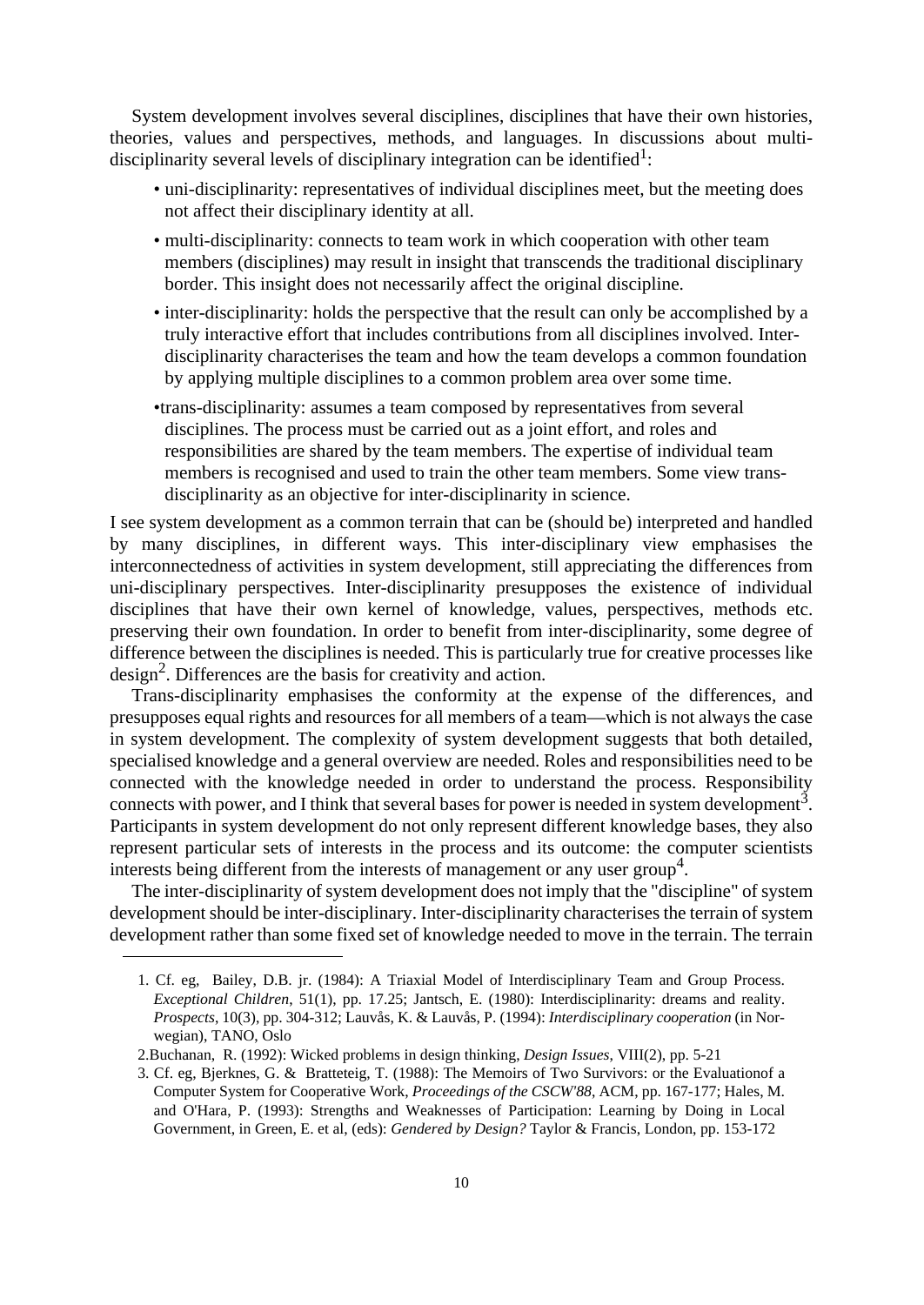may change—every system development process is unique in some ways. I would argue for a multi-disciplinary approach to system development as an inter-disciplinary area of concern.

The need for a multi-disciplinary approach includes having roots in one discipline when professionally addressing complex phenomena transcending the borders of any discipline (ie, system development) in addition to having an openness to other perspectives grounded in other disciplines. The uni-disciplinary root gives a basis for evaluation of the phenomenon (standards, qualities, values etc), and for action (methods, tools). The multi-disciplinary approach includes an openness to other ways of acting and evaluating, eg, when computer scientists meet their users' professional standards for evaluating a particular computer system, as supplements to the technical standards of the discipline of computer science. Multi-disciplinarity therefore involves appreciation of other disciplines as a basis for mutual respect and for taking and giving responsibility in a concrete collaborative effort.

## **On the Importance of Everyday Design**

## *Andrew Clement*

I propose exploring the notion that systems design and evaluation are endemic to everyday (computerized) work. If we relax our preoccupation with design being principally concerned with readily demonstrable artifacts produced by specialized designers or design processes, then we may better see that design is going on all around us in many subtle and vital ways. The stable, but shifting patterns of work life often arise from reflective and engaged activity of practitioners. In overcoming obstacles and exploiting opportunities they creatively maintain and change the world. This can be observed in the development of rhythms, sequences and social connections within work practices, the rearrangement of tools, work objects and working environments, and the customization of tools that are malleable or open to manipulation. However, full achievement is hampered as much by the lack of legitimacy as by the unsophistication of technique. Reclaiming the authority for everyone, individually and collectively, to adapt the world to their needs, is a worthy interdisciplinary challenge.

<sup>4.</sup> Cf. eg, Bjerknes, G., Ehn, P., & Kyng, M. (eds) (1987): *Computers and Democracy—a Scandinavian Challenge* Avebury, Aldershot; Schuler, D. & Namioka, A. (eds) (1993): *Participatory Design. Principles and Practices* Lawrence Erlbaum Ass., Hillsdale, New Jersey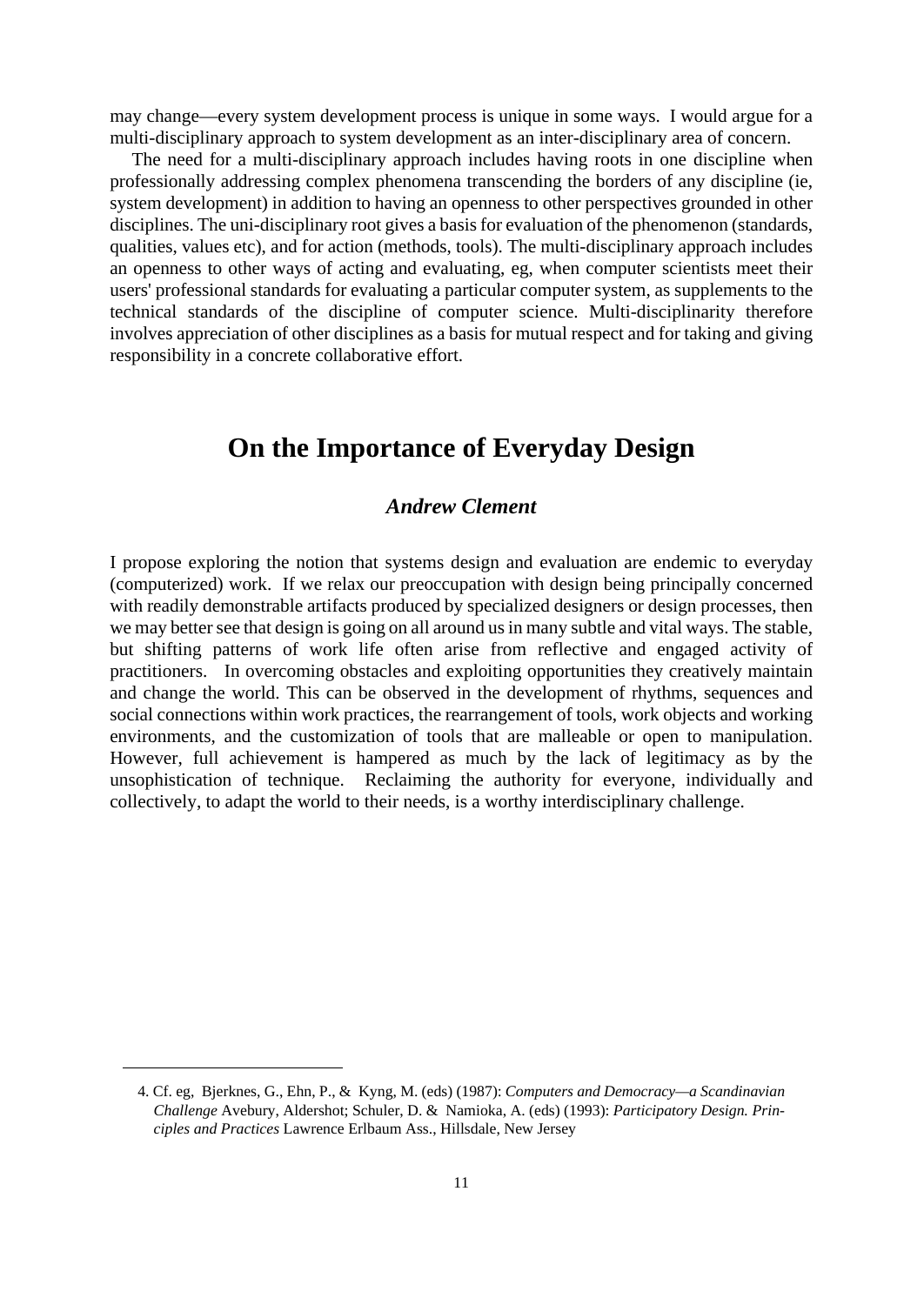# **Computers & Society: An Emerging New Discipline**

## *Reinhard Keil-Slawik*

Most scientists and computer professionals would probably view computer science as an engineering discipline. This characterization or classification can also be found in many computer science textbooks. But if we examine the material computer professionals basically have to deal with, i.e. software, we quickly come to recognize that this material has a dual nature. On the one hand, software is written text, i.e. the physical embodiment of operation sequences to control a machine. In this respect, designing a computing system, implementing and installing it such that it works appropriately, can be viewed as the typical task of an engineer who has to build technical artefacts which perform specific functions.

On the other hand, the ability to create, modify and exchange physical symbols is a prerequisite for human thinking, communication and the social organization of coordinated activities. The written media is also the means to develop a cultural identity between a large number of people dispersed in time and space, and it allows for the cooperative design of large or complex systems which could not be accomplished otherwise.<sup>1</sup> In this respect dealing with texts is much closer to the social sciences and the humanities. However, my point is not to ask whether or not computer science is an engineering discipline, but to ponder over this dual nature of software and the consequences for computer science as a discipline.

There are at least three problem domains where the dual nature of software plays a crucial role:

- On the *epistemological level*, the processes of using symbols to create meaning and foster understanding are confused with the respective results of these processes, such as formulas, textbooks and computer programs. The transformation of physical symbols is an indispensable part of all mental work. Computers allow us to perform such symbolic operations more effectively. But they can only do so as long as the transformation processes need not be revised due to new demands or insights of the system developers. We may say that computers embody the actual knowledge of the designers, but they do not create new knowledge on their own nor do they process meaning. The attempt to built machines smarter than their creators is an attempt to built cognitive perpetual motion machines.2
- On the *practical level*, we have to distinguish between programming as discourse, which is a meaning-creating activity, and programs as text. As designers of interactive systems we have learnt that users do not understand systems by reading bulky user manuals. It is the combination of reading manuals, using the system, and talking to fellow colleagues in which the meaning is created. The same holds for the development process. Documents have to be complemented by prototypes (executable programs) and the development of both of them requires extensive communication. More and more studies and observations of software development processes reveal that the meaning created in the communicative processes among programmers, designers, users, and managers,

<sup>1.</sup>Cf. Alexander (1964)

<sup>2.</sup>Cf. Keil-Slawik (1992 and 1994)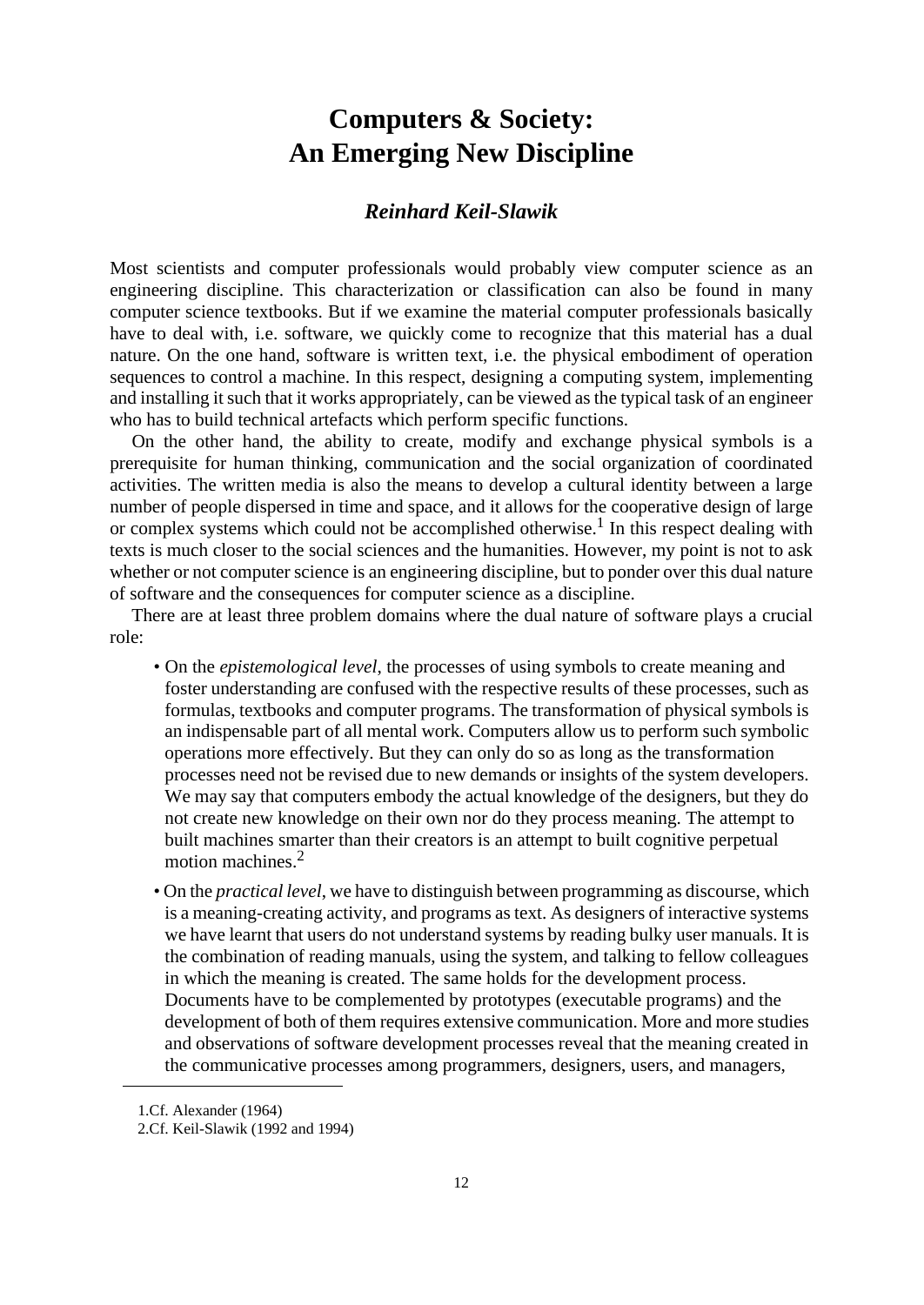cannot be captured in documents.<sup>1</sup> Programming languages and tools have to reflect the control structures of the machine. But to a large extent they have to be designed to foster mutual understanding among developers.<sup>2</sup>

• On the *societal level*, we must acknowledge that the processing, exchange and interpretation of person–related data is an essential part of our social life. Especially when we deal with computers, almost any activity yields personal data which can be recorded, evaluated and processed further on. The automatic processing of personal data gives rise to a number of social conflicts, because it allows people to a certain extent to exert power and control over other people's life. Another problem is, of course, that the interpretation of such data is problematic insofar as it can only be done on the background of some socially or culturally stable pattern of behaviour. If this pattern changes the interpretation of the respective data becomes invalid, but this may not be noticed immediately.

Due to the enormous potential of automatically processing such data the Federal Constitutional Court of Germany has defined the civil right of "informational self– determination". Its scope goes well beyond traditional ideas of privacy, and it has a lot of impact on the use of computers.

The three problem domains mentioned here have some characteristic in common, namely the inseparable intertwinement of technical, cognitive and social aspects.<sup>3</sup> This leads to a typical problem in computer science. Normally, a problem statement in a certain scientific or engineering context embodies the criteria which allow us to assess whether a proposed solution actually meets the problem statement, i.e. to decide whether it is an acceptable solution of the problem or not. Positioning eight queens on a chess board such that no queen can hit the other, is such an example. Most problems in practical and applied computer science, however, are of a different nature, because the specification of the problem is refined and revised as part of the overall design process.4 In such a situation we may speak of an *open problem specification*. Open problem specification implies that the system design process has be generally characterized as a collaborative learning process, rather than a technical construction process.

The notion of software *versioning* is a strong indicator for the crucial role of open problem specifications in computer science. By talking about version *m.n* of a program we indicate that we view the different versions not as different programs but as one and the same program which is a solution to one and the same problem. The identity of these different artefacts is maintained by the fact that we view them as being the outcome of one and the same design or learning process.

Of course, design is a cooperative learning process in any discipline. But, due to the dual nature of software, the extent to which computer science has to deal with open problem specifications is significantly greater than in traditional engineering disciplines.

This is not only true for single development projects but also for the evolution of the discipline in general. The impact of computers on society as well as the strong demands to develop innovative technologies put forward by the society are strongly intertwined. Again, the dual nature of software plays a crucial role: Today we talk about the *information society* to indicate that the extensive use of information technology may lead to dramatic societal changes

<sup>1.</sup>Cf. Naur (1992) and Floyd (1995)

<sup>2.</sup>A wonderful example is the WEB system; see Knuth (1984)

<sup>3.</sup>Cf. also Parnas (1985 ), Nygaard (1986 and 1992), and Keil-Slawik (1989)

<sup>4.</sup>Cf. the contribution of Urs Andelfinger in this report, and the references given there.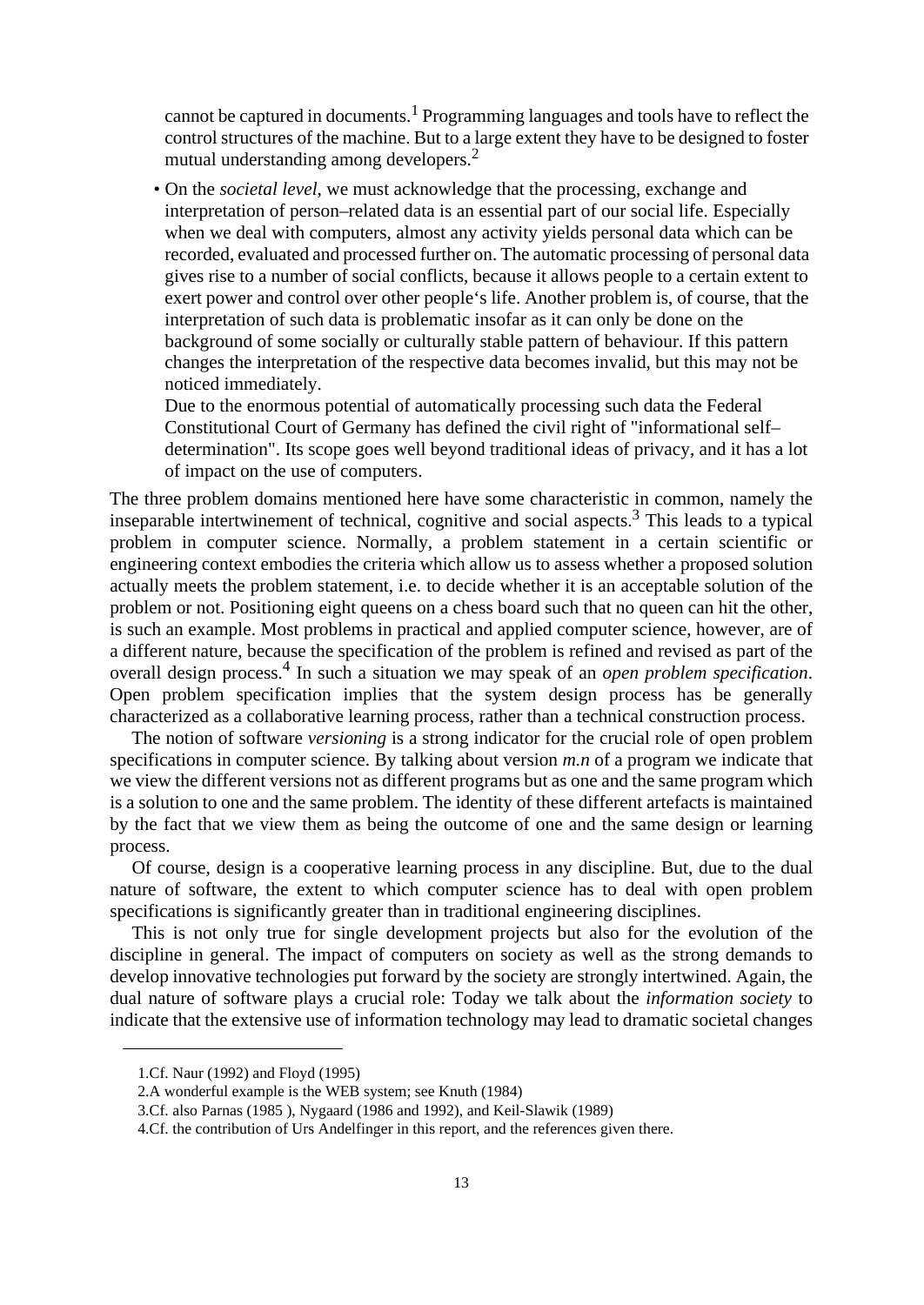in the long run. Although the notion of an information society is to a certain extent questionable it shows the strong relation between computer science and society.

So far, computer science has largely ignored the dual nature of software by either concentrating on the structural properties of the material (mathematics) or by assuming that there is essentially no difference between humans and machines. Consequently, building ever smarter machines would be the ultimate technological fix to all problems. However, the need to learn more about the particular relation of technology and its respective development and usage context has become more and more appparent not only to the society in general, but also to the scientific community. More than eight research groups on computers and society have been established in Germany and Austria during the last couple of years.

The task is to develop an epistemological and methodical framework that allows us to study the relation between computers and society in general, and man and machine in particular, such that the specific consequences for computer science become apparent. Wherever there are design options computer professionals need to know the consequences associated with either choice. Conversely, they need to know the specific societal demands and how they affect the design process. Finally, the shorter innovative cycles are and the more society changes due to changes in the technological infrastructure, the more experts are needed who are able to separate technical problems from political, aesthetical and psychological ones in order to clarify their relation and mutual dependance.

In this respect it can be said that computers and society as a discipline is the organizational means for computer science to better understand how computer artefacts have do be designed as to suit the needs for tomorrow's society.

#### **References**

Alexander, C.: Notes on the Synthesis of Form. Cambridge: Harvard University Press, 1964

- Floyd, C., Züllighoven, H., Budde, R., Keil–Slawik, R. (eds.): Software Development and Reality Construction. Berlin: Springer 1992
- Keil-Slawik, R.: An Ecological Approach to Resposnible Systems Development. In: Jacky, J.P., Schuler, D. (eds): Directions and Implications of Advanced Computing (DIAC 87). Norwood NJ: Ablex Publishing, 1989
- Keil–Slawik, R.: Artefacts in Software Design. In: Floyd et al (1992)
- Keil-Slawik, R.: Cognitive Imperialism. In: Güzeldere, G., Franchi, S.: Bridging the Gap. Stanford Humanities Review, Supplement to Vol. 1, No. 1, 1994.
- Knuth, D.E.: Literate Programming. The Computer Journal, 27 (2), 1984
- Naur, P.: Computing: A Human Activity. ACM Press, Reading (MA): Addison-Wesley, 1992
- Nygaard, K.: Program development as social activity. In: Kugler, H.G. (ed.): Information Processing '86 – Proceedings of the IFIP  $10^{th}$  World Computer Congress. Amsterdam: North-Holland, 1986

Nygaard, K.: How many choices do we make? How many are difficult? In: Floyd et al (1992)

Parnas, D.: Software aspects of strategic defense systems. American Scientist, 73, 1985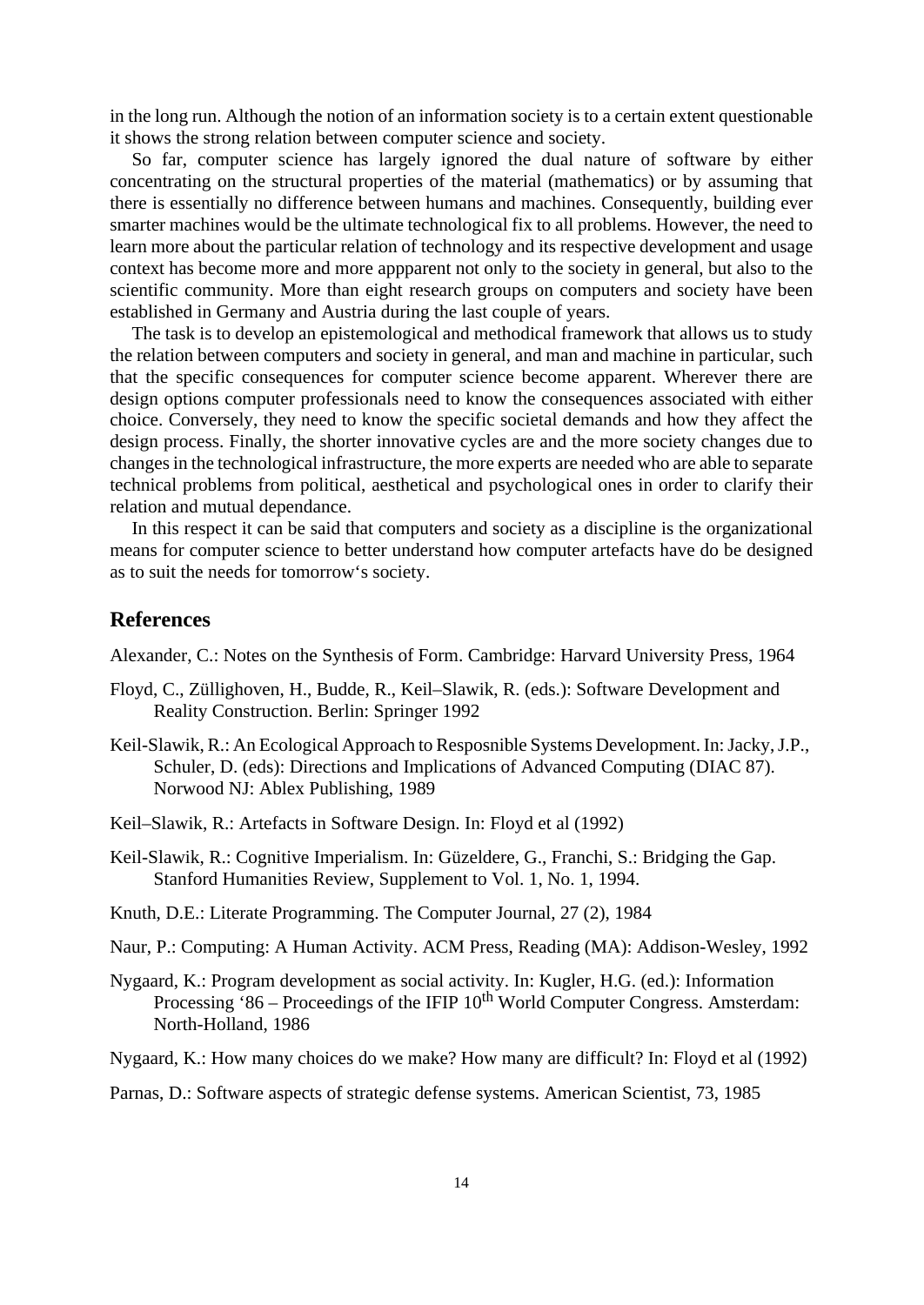## **An Emerging Design Approach**

## *Finn Kensing*

## **Introduction**

With Keld Bødker and Jesper Simonsen I am working on an approach for designing CSCW systems. This paper is based on an earlier draft by the three of us. We advocate the importance of generalizing from own work practice as designers and from studies of designers working under industrial conditions. We use the term approach as something in between commodified methods and isolated techniques supporting one or a few activities.

Our main interest lies in designing for a specific organization's needs rather than generic products for a larger market. We use the term design in the same way as architects do - focusing on the analysis of needs and opportunities, and the preliminary design of functionality and form, ending up with representations for (others') construction and implementation. Therefor we see results of a design project to include a conceptual design in terms of a written document, sketches, mock ups and/or prototypes. We consider an evaluation of individual and organizational consequences of implementing the design as well as a plan for the implementation to be part of the result too. Based upon a design proposal it should be possible for the organization to say "go", "no go", or "more design is needed". Eventually the project may proceed to construction and implementation, but we consider this latter part of systems development to be outside the scope of our emerging approach which focus on the initial part of systems development.

What is reported on here is part of an research program, the purpose of which is to develop *theories of and approaches to* systems design. The research program comprises design projects carried out by us, as well as by others using our approach, and studies of designers working under industrial conditions.

#### **A design approach**

In order to make our own design approach explicit we have reflected upon nine projects we have been engaged in during the last six years [4, 5, 13, 17]. Starting from our own experience as designers, we present a first attempt to generalize in terms of an approach, specifying the *what*, the *how* and the *why*, as well as the *who* and the *where* when in projects we strive to get from an understanding of cooperative work to designing computer support. The point is not to promote what we have done as *the* CSCW approach, nor to start an inquiry to find such an approach. Rather the point is to facilitate one type of learning among practitioners, researchers, and students: learning from guidelines.

#### **Application Area**

We developed our approach, and hence our experience in projects, the aim of which has been to investigate opportunities for computer support for a specific organization. In all but one we were brought in because somebody, employees or managers, thought that computers might be part of solutions to problems they had encountered. The initial problem definitions have been quite open. We have carried out detailed studies of the organization's needs and opportunities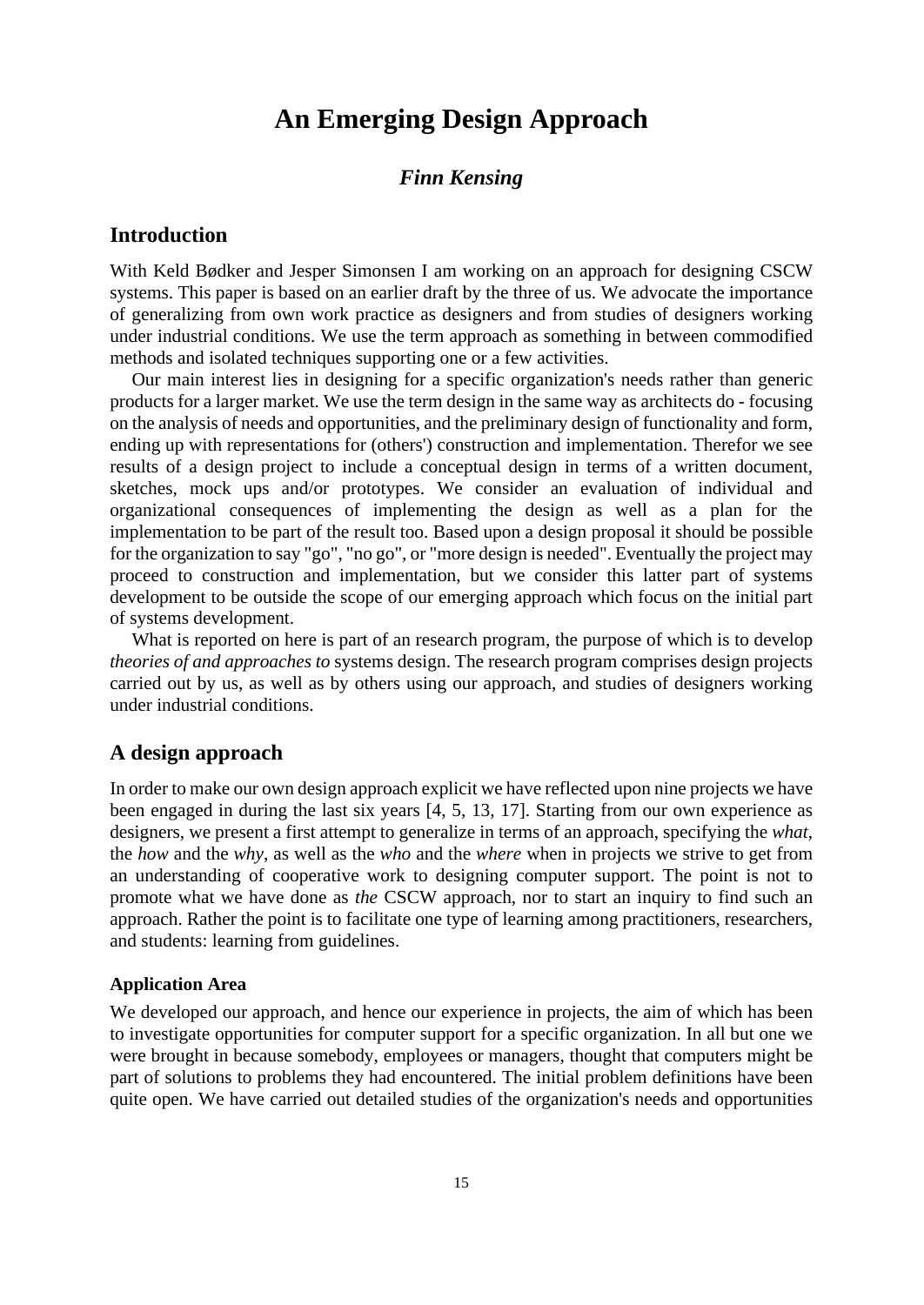and designed tailored applications in combination with (modified) standard products found feasible.

Most of the people we have worked with saw the main part of their jobs as problem solving and problem definition rather than routine work, and cooperation was considered a substantial part of the jobs. The list of jobs comprises: radio journalists**;** university secretaries**;** operations people in an airport**;** managers**,** consultants, and secretaries in a multinational medical company**;** managers**,** editors, secretaries, and store-clerks in a film board; scientists in a R/D lab; and senior managers within the administration at a university.

A common objective of the projects has been to support the existing work force, which was considered overworked. Another has been that the existing work force or management wanted to automate some of the routine tasks. In some projects there was a request for computer support of activities which had really never been done before in the organization. Sometimes the purpose was stated explicitly to improve quality of working life and the product and service delivered by the organization. None had the (explicitly stated) purpose of head count reduction, down-sizing or "right-sizing" (sic!).

Seven projects we have been action-research, one has been a case study and one has been a pilot study. Our experience relates to more "office-like" settings compared to the many detailed "control room studies" within the CSCW community [1, 8, 9]. We find that the same level of attention is critical for design in these settings, and so do others [2].

In the action-research projects we worked closely with those to be affected by the design. The aim of two of these projects [5] was to clarify the employees own needs in terms of computer support in order to prepare for management plans for implementing standard systems. In the other five [17, 18] management and employees had agreed upon the need for a design project. In the pilot study [13] the aim was to develop and test forms of representataion for design. In the case study the aim was to study designers in action. The projects lasted from 3 to 12 calender months and comprised from 2 to 6 person months.

#### **Perspective**

We agree with Suchman [19] that categories do have politics. Guidelines may be used in rather different ways according to how you perceive what you are doing, and who is doing it to/for whom. Therefor we need to specify explicitly our basic assumptions and principles and how we as designers, working in participatory projects, perceive organizations; their members and their role in design, as well as our own role; and how we perceive design processes and their products.

Organizations do of course have structural properties, however organizations are not *there* to be studied, rather we perceive them as constantly being enacted through members' interaction and activities. Stable structures - understood as enacted social order - as well as procedural aspects need to be understood as part of a design project. Since organizations are constantly changing, a design might need a review if say it has "simmered" for eighteen months, as one of our designs did in the Film Board.

We see organizations as frameworks for cooperation as well as for conflicts. Therefore groups and individuals participating in design should be expected to have common, as well as conflicting goals. The role of designers is neither to cover up nor to solve political conflicts in design. Rather they should help the parties to formulate their visions, and leave it to them to solve conflicts in relevant fora.

We expect users, given the right opportunities, to be able to make their own decisions concerning what kind of computer support and work re-organization they might need and what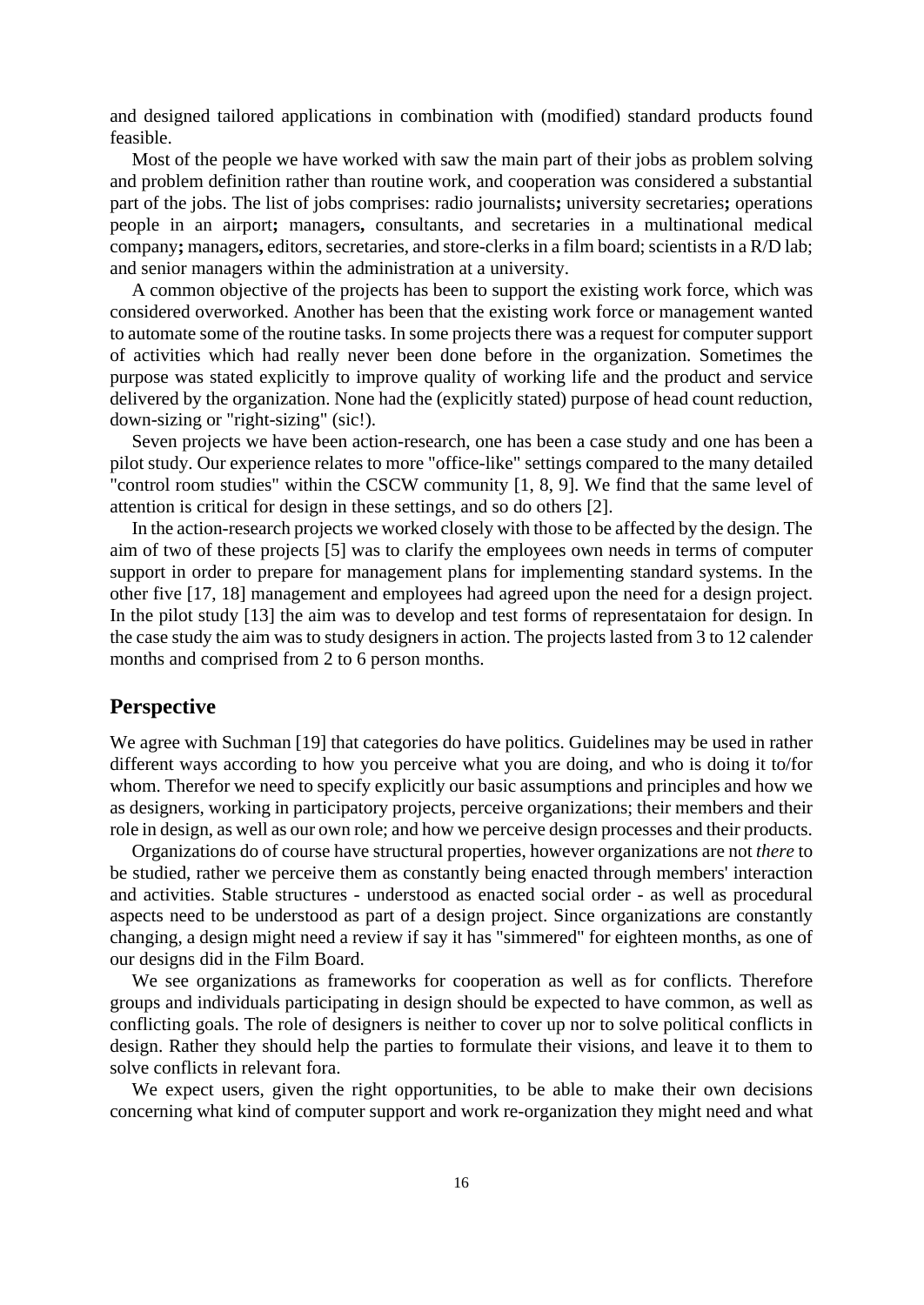kind they might want to get rid of, cf. [14]. As addressed above "they" however, is seldom experienced to be a homogenous entity. In the Film Board we ran into a conflict between the production manager and the editors [17]. When we realized the conflict we arranged a meeting and explained the consequences as to each of the parties of various design decisions. The production manager then gave in, but subsequently tried - unsuccessfully - to persuade the president to make an end to the project in the department. Whether and how designers might approach conflicts that evolve in a project depends on how the conflict is related to the design project [17].

Working with users and from ethnographic studies of organizational life we have learned that often there is quite a difference between what people say they do and what they observably do. This is not necessarily because people play games (though they do), sometimes they are truly surprised when confronted with the difference. With the journalists in the Radio project our observations told us that there was a contradiction between their initial request for technology to support cooperation and their enacted values showing a desire for working solo. Our detailed study of their work practice aimed at making it discussible in which parts of their work they wanted to cooperate and in which they preferred to work alone with. The final design reflected a joint decision of this aspect [5].

We are in favour of participatory design as a democratic ideal. Also we are in favour of having users at all levels from the organisation participating in managing the project: it as a human right to be able to influence one's own working situation. Also we have pragmatic reasons: as designers we need direct interaction with users' knowledge in order to propose feasible designs, and there is a need for anchoring a design vision with those who are going to create the change.

Though we advocate a participatory approach we have not always succeeded in establishing a *real* working group consisting of users and designers taking joint responsibility for the process as well as the product of the design project. Sometimes we have had to accept that users would just show up at meetings arranged by us, being willing to be observed, test a prototype, decide upon what to do next, or what ever kind of activities we ask them to participate in. This is however not the ideal form of cooperation, either in terms of democratic principles or in terms of anchoring design visions in the organization.

A good product of a design process most often is a mix of tradition and transcendence [16]. One reason for bringing in designers is to transcend the tradition. At least someone in the organization has considered some of the old ways of doing things have lost their rationale, or found that new technological opportunities are worthwhile investigating. We have experienced managers as well as employees in that role. However, designers need to respect traditions in an organization, both as a way of maintaining (or establishing!) credibility but also because there often is a rationale behind phenomena perceived odd by a newcomer. Designers thus have to be careful in reading the meaning attached to mundane activities, modes of cooperation, or artefacts used in the work processes.

#### **Overall approach**

We apply a combination of intervention and ethnographic techniques in our overall iterative approach to design. In earlier work [26] we advocate that it is the responsibility of designers to set up activities applying tools and techniques that will allow themselves and users to develop knowledge at two levels, abstract and concrete, within three areas: users' present work, new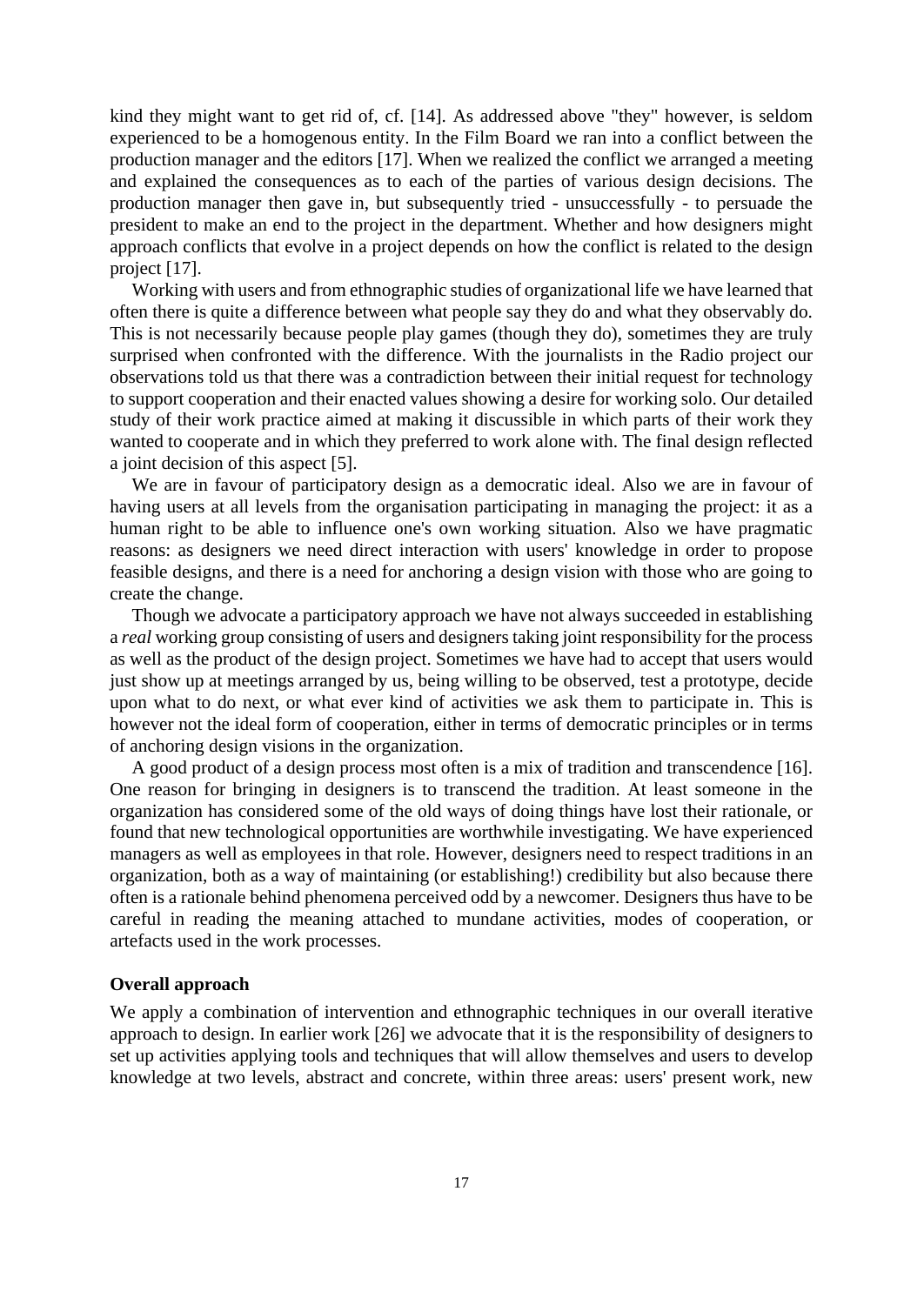systems<sup>1</sup>, and technological options<sup>2</sup>. A combination of intervention and ethnographic techniques in an iterative approach has turned out to be a good learning strategy for this purpose.

|                          | Users' present work                                      | New system                                          | Technological<br>options                                        |
|--------------------------|----------------------------------------------------------|-----------------------------------------------------|-----------------------------------------------------------------|
| Abstract<br>knowledge    | Relevant (2)<br>structures on<br>users' present work     | Visions $(5)$<br>and design propo-<br>sals          | Overview of $(4)$<br>technological opti-<br>ons                 |
| Concrete experi-<br>ence | Concrete $(1)$<br>experience with<br>users' present work | Concrete $(6)$<br>experience with the<br>new system | Concrete $(3)$<br>experience with<br>technological opti-<br>ons |

Figure 1. Six areas of knowledge in user-designer communication. (Kensing & Munk-Madsen, 1993).

During a project we use the model in figure 1 as a point of reference. We are responsible for using tools and techniques that support communication with and among users within the areas indicated in the model.

It is crucial for designers to develop a thorough understanding of users' present work (work practice, organization of work, products/services, relations to customers, clients, suppliers, history of recent major changes, management strategies and style, etc.) This in order for the design to reflect - in a realistic way - the traditions of the organization. Realistic in the sense that the design reflects an appreciation of the rationale given by members of the organization, and in the sense that the organization is geared to meet the challenge of the envisioned design. Thus, by detailed studies of the present situation we try to "measure" the organizations needs and readiness for change. What we are trying to avoid is a too futuristic design or a design, the greater proportion of which will never be used. We have found that ethnographic techniques are helpful in accomplishing this.

#### **Ethnographic techniques vs. intervention**

Ethnographic techniques come out of a tradition where the basic idea was to develop and present to other scholars an understanding of a foreign culture. In its original form this implied that ethnographers tried not to change what they were studying. Current ethnographers however, reconceptualize this practice and try to establish an encounter between different cultures, for the purpose of informing those involved [1,10]. Also Blomberg, Suchman and Trigg report from a project "linking ethnography with design" in an organizational setting: "We orient to the details of people's practices, recognizing the importance of members' own articulation of what they do [....] we are accountable to the people who are or may become users of our technology" [2].

<sup>1.</sup>By new systems we mean new (or changed) computer systems and changes in the content and the organization of the users' work.

<sup>2.</sup>Here technology incorporates not only hardware and software, but also work organization. This may seem strange but in this context we find it useful and acceptable to group these matters. Various organizational options, as well as several hardware and software options, should be considered and coordinated in order to fit together as well as possible.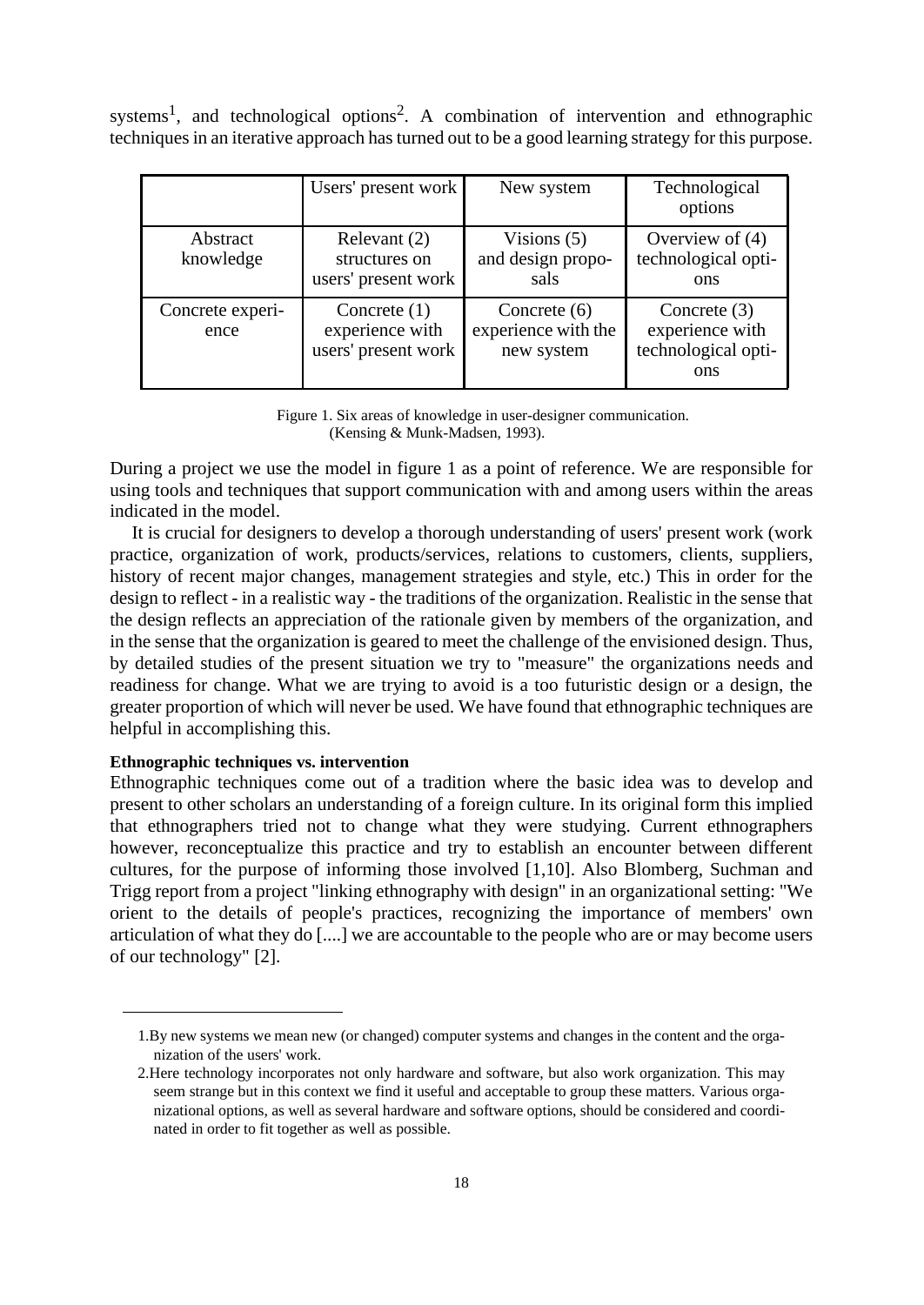Interventionists deliberately set up activities designed to change the organization or the work settings of some of its members. The presumption is that it is through change that key factors of organizations and their members perception become observable. Our interventions address each of the three areas of discourse in figure 1. The intentions are to facilitate reflections upon current practice, to generate ideas, and to further develop the "technological fantasy" of users and designers.

We strive to select carefully the area and the mode of intervention based upon what we have learned by the ethnographic techniques. This is in contrast to some consultants bringing with them from site to site a design concept, claiming that what people in the organization know is irrelevant for their re-engineering project. Using ethnographic techniques - as they were originally developed - one spends years to develop and present an understanding of the culture studied. The interventionist is more impatient. Taking into account the time constraints put on most designers in the context we are talking about, we have found that interventions help make short cuts feasible. Also we find that ethnographic techniques provide a significantly deeper understanding than traditional computer science/software engineering techniques. This holds even when the former are used in "a quick and dirty way" compared to what they were originally developed for.

When we first tried to become quasi-ethnographers, colleagues and students claimed that such an approach would take far too much time, so why not start prototyping right away? We found that spending time on analysis, without going to the extreme of systems analysis of the 70-ties and 80-ties, paid back in relation to single out areas of the work relevant for prototyping and in relation to generating realistic design proposals. Also we found that detailed knowledge of users' current work allowed us to discard by 'mental testing' design ideas that turned out not to be worth prototyping [5, 17].

Ethnography and intervention are contradictory in terms of basic approach and intended results. However to us at a practical level, the two approaches in combination have been an effective way to learn about the organization and also a main resource for generating realistic visions of future use of technology.

We have one main concern though, which is part of the reason we think it is necessary to reveal and discuss approaches in the CSCW community, part of which develops technologies with a wide range of impacts on organizations, groups, and individuals. Getting to know people in an organization as closely as you do when carrying out in-depth analysis for the purpose of design, you easily get into political/ethical dilemmas [2, 17]. Since organizations are (also) political battle fields - people are fighting for their jobs, for preserving/getting an interesting job, for preserving/increasing their power base etc. And since the introduction of new technologies often affect such issues, designers cannot avoid playing a role and sometimes taking a stand in these battles. This is true whatever approach designers use, but some approaches allow you to keep a higher distance from those affected by your designs than others. Choosing an approach that might get you into close relations with users, you had better be prepared to defend your observations and design ideas - not all designers may be ready for that, nor may their employers give them the opportunity.

#### **Iteration**

The overall approach is iterative in two ways. First we iterate between analysis of the present and generating and eventually prototyping design ideas. This is not at all a new idea. What might be new is our hesitation to start prototyping before developing a thorough understanding of the organization in question.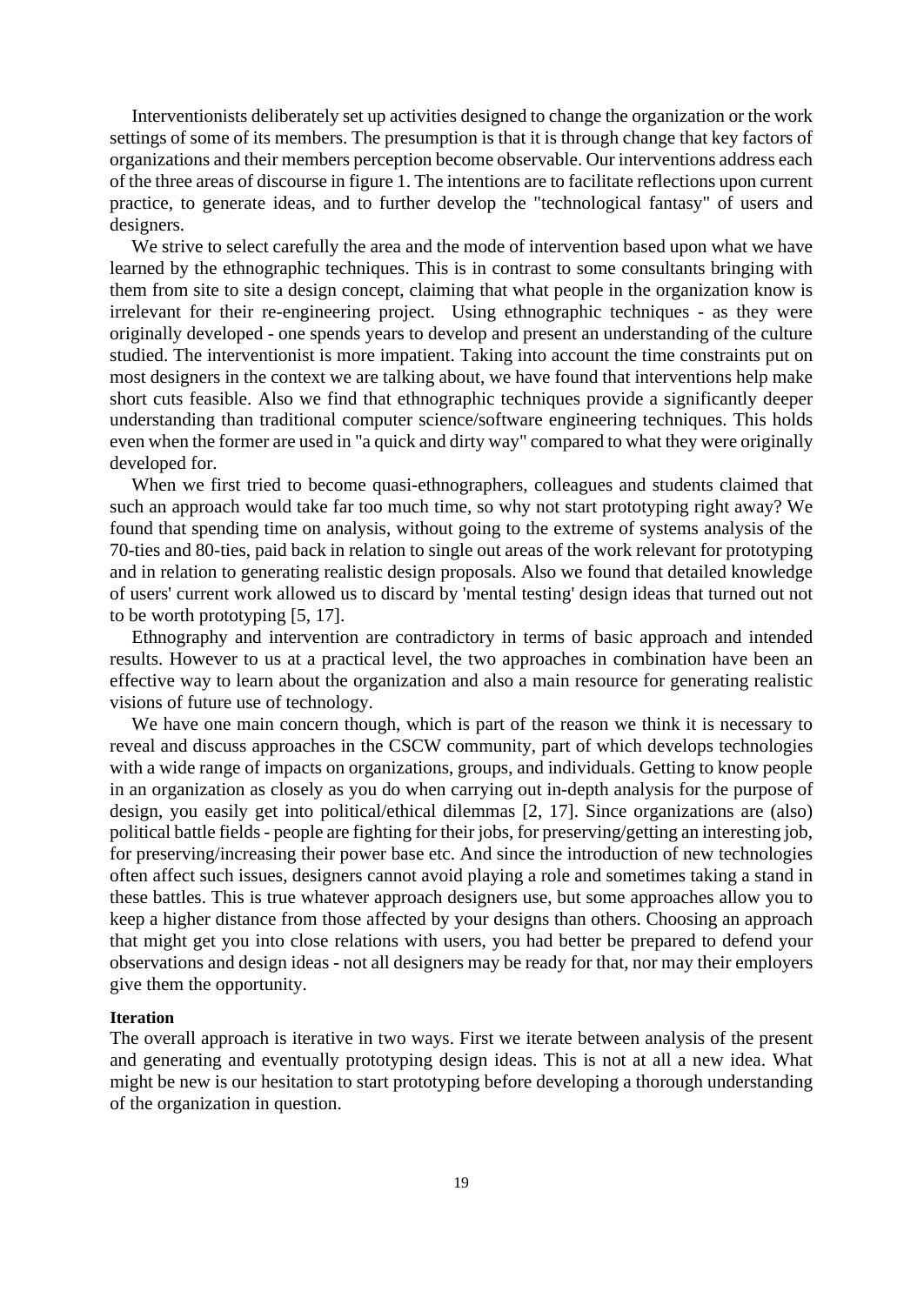Second we iterate between the two levels of knowledge indicated in figure 1. This is in contrast with most methods currently used in systems design, where an understanding is achieved only by acquiring abstract knowledge documented by formal tools and techniques. Kensing and Munk-Madsen [12] argue from a theoretical standpoint that designers have to put themselves in situations where they experience users while they are performing their every day activities. As illustrated by examples in [5, 17, 18], part of which will be shown below, the consequences this kind of experience had as to the proposed design.

#### **Techniques**

In our design projects we have applied a number of techniques to support the investigation os users' present work, technological options and the new system, as well as iterations back and forth between the various areas. Some of the techniques are well-known, such as observation, interviewing, and prototyping, while others are more specifically developed within various design traditions, e.g. design workshops from the Participatory Design-tradition [7, 15, 16]. Each technique provides information which might identify a need for further investigation, either in terms of opening up the search space - when it turns out that the problems are not properly understood, or not agreed upon - or narrowing down the search space - when it turns out that it is necessary to understand the problem in greater detail by e.g. using another technique.

Some techniques rely on users as informants through interviews in situations detached from their ongoing work, others rely on the designers' ability to observe users while performing their daily work, yet others establish a situation in between (e.g. interview in-situ). What ever the situation, we have found it important - even if we do focus on specific issues - to constantly remind ourselves to be open to what ever might come up. Field notes or audio/video recording are helpful tools for documenting and for shifting focus [5, 17, 20].

Ethnographers have developed elaborate techniques for analyzing recordings [11, 21]. We have no experience in this type of analysis, though for some tapes we have done content logging. Running through the tapes several times may generate hypotheses and design ideas, or identify issues to look for in greater detail. An example of this was found in an observed and taped meeting where the production manager and an editor from the Film Board were negotiating a contract with a producer and a director. Running through the tapes several times made us aware that in addition to the negotiation with the producer and the director, negotiations were taking place between the two people from the Film Board. This observation, which we did not note at the meeting or during the first couple of runs of the tape, turned out to have direct consequences for our design proposal later on [17].

#### **Representations**

In our design projects we have applied a number of representations to document knowledge on users present work, technological options or the new system. Designers might apply more formal representations for their internal communication; e.g. in order to develop a prototype a consistent data model (e.g. an E/R model) has been used. However, we tend to postpone formal tools and techniques introducing concepts and symbols not common to the users until detailed analysis and implementation of the visions. At that time designers cannot do without them, but still when users are involved in this part of design, some kind of translation might be appropriate. In general, representations are used to develop and represent knowledge with a particular emphasis, so it is a medium for developing knowledge as well as a medium for later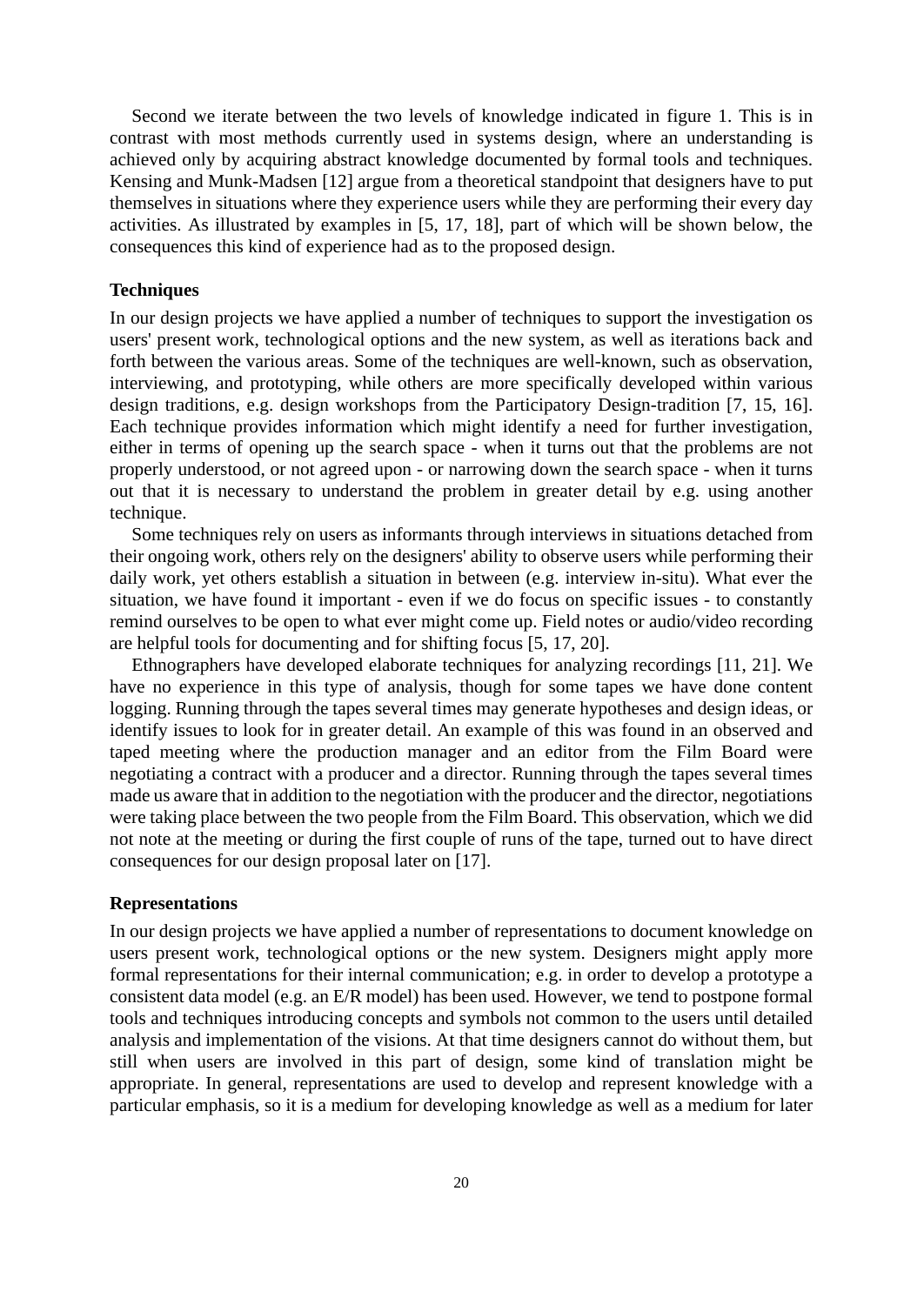referencing. We judge the relevance of a description on how it facilitate discussions among us as designers and among us and users and their managers.

#### **Questions**

I have presented an emerging approach for designing CSCW-systems. We apply a combination of ethnographic techniques and intervention in an overall iterative approach. This is in line with what has been labelled "ethnographically informed design", as represented in e.g. [1, 10]. Their approach implies that the ethnographic study, performed by social scientists, inform the systems design, performed by designers, and further that the system design is evaluated and tested jointly. We take a slightly modified approach. Being computer scientists we have used ethnographic techniques in design processes. Our research goal is to develop theories and approaches for design oriented towards practitioners working under industrial conditions. Here we have not found sociologists available. The crucial question as to whether it is possible for designers in general - as lay persons - to apply concepts and methods from social science and the humanities is a very relevant question which we are investigating by studies of this kind. Another question for us is how to present our approach - what kind of guidelines and at what level of detail - designers from industry might find useful. These are the question I would like to discuss at the workshop.

#### **Acknowledgements**

Acknowledgements to Liam Bannon, David Bell, Jeanette Blomberg, Steve Harrison, Scott Minneman, Susan Newman, Lucy Suchman, and Randy Trigg.

## **References**

- [1] Blomberg, Jeanette, Lucy Suchman and Randall Trigg: Reflections on Work-Oriented Design in Three Voices. In: S.L. Star: *"Paris workshop"*, 1994
- [2] Boehm, B.: *Software Engineering Economics*. Prentice-Hall, 1981
- [3] Bentley, R., T. Rodden et al.: Ethnographically-Informed Design for Air Traffic Control. In: Turner, J. & R. Kraut (Eds): *CSCW '92 Sharing Perspectives. Proceedings of the Conference on Computer Supported Cooperative Work*, ACM, pp. 123-129
- [4] Bødker, Keld, and Jørgen Bansler: A Reappraisal of Structured Analysis: Design in an Organizational Context. In: *ACM Transactions on Information Systems*, spring 1993
- [5] Bødker, Keld, and Finn Kensing: Designing Computer Support for Editorial and Administrative Work in an Editorial Section in a Danish Radio Station. In: *Proceedings of the 16th IRIS (Information Systems Research Seminar in Scandinavia),*, Department of Computer Science, University of Copenhagen, Report no. 93/16, 1993, pp. 376-394.
- [6] Ehn, Pelle. *Work-Oriented Design of ComputerArtifacts*. Arbetslivcentrum, Stockholm, 1988.
- [7] Greenbaum, Joan, and Morten Kyng (eds).: *Design at Work: Cooperative Design of Computer Systems.* Lawrence Erlbaum Associates, Chichester, UK, 1991.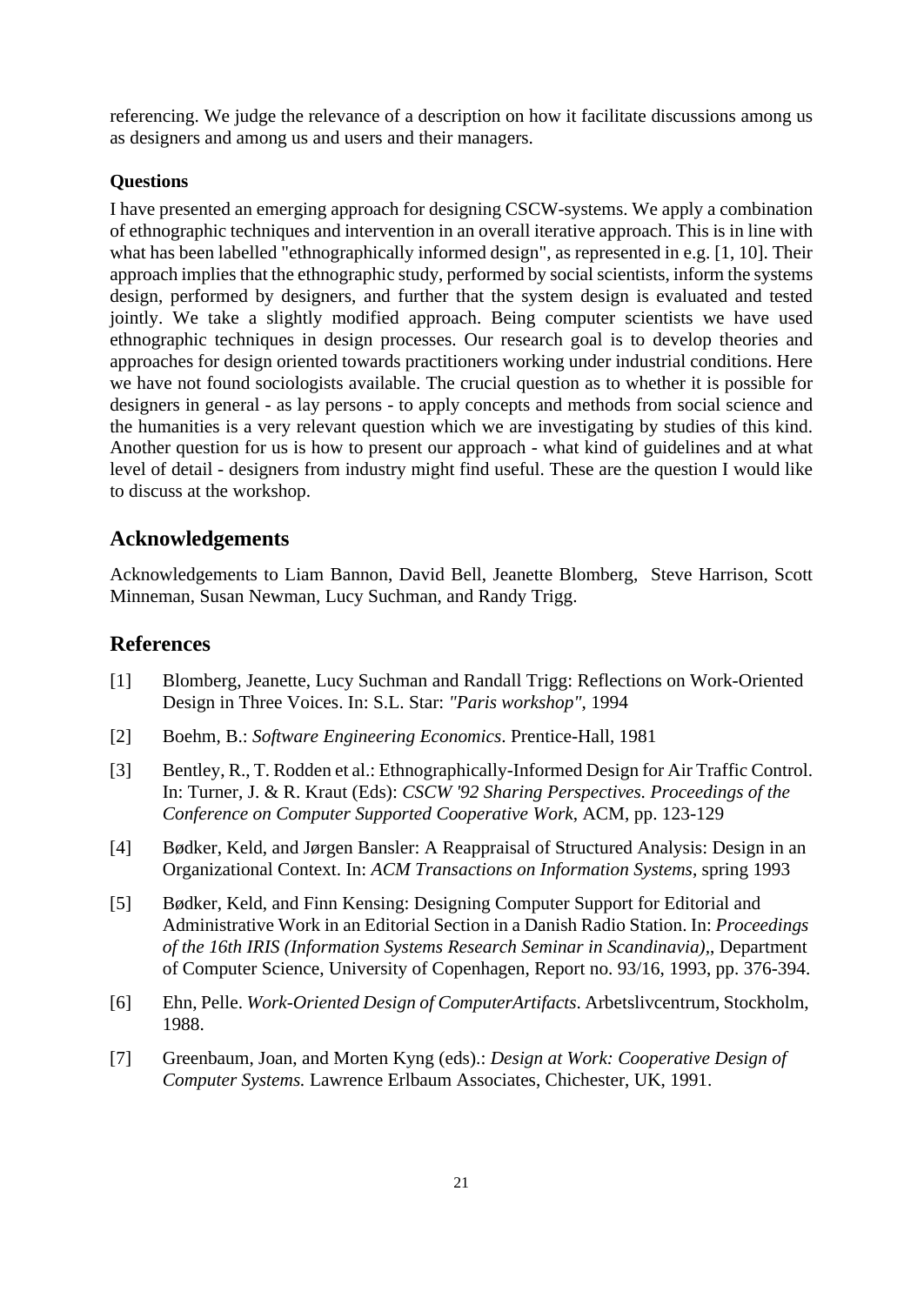- [8] Heath, C., and P. Luff: Collaboration and Control. Crisis Management and Multimedia Technology in London Underground Line Control Rooms. In: *Computer Supported Cooperative Work*, Vol. 1, Nos 1-2, 1992, pp. 69-94
- [9] Heath, C, M. Jirotka, P. Luff, and J.Hindmarsh: Unpacking Collaboration: the Interactional Organisation of Trading in a City Dealing Room. In: G. De Michelis, C. Simone, K. Schmidt (Eds): *Proceedings of the Third European Conference on Computer Supported Cooperative Work*. Kluwer, Dordrecht, Holland, 1993
- [10] Hughes, J., D. Randall & Dan Shapiro (1992): Faltering from Ethnography to Design. In: Turner, J. & R. Kraut (Eds): *CSCW '92 Sharing Perspectives. Proceedings of the Conference on Computer Supported Cooperative Work*, ACM, pp. 115-122
- [11] Jordan, Brigitte, and Austin Henderson: Interaction Analysis: Foundations and Practice. To appear in *Journal of the Learning Sciences.*
- [12] Kensing, Finn, and Andreas Munk-Madsen: Participatory Design; Structure in the Toolbox. In: *Communications of the ACM*, No. 36, Vol. 4, 1993, pp. 78-85.
- [13] Kensing, Finn, and Terry Winograd. Operationalizing the Language/Action Approach to Design of Computer-Support for Cooperative Work. In: *Collaborative Work, Social Communications and Information Systems*, R. K. Stamper et al. Eds. North-Holland, 1991, pp. 311-331.
- [14] Kyng, Morten: Designing for a dollar a day. *Office, Technology and People*, 4 (1989), pp. 157-170.
- [15] Muller, M.J., S. Kuhn, and J.A. Meskill (Eds): *PDC'92 Proceedings of the Participatory Design Conference*, Cambridge MA US, 6-7 November 1992. Computer Professional for Social Responsability.
- [16] Schuler and Namioka (Eds.): *Participatory Design: Perspectives on System Design*. Lawrence Erlbaum, Hillsdale NJ, 1993.
- [17] Simonsen, Jesper, and Finn Kensing: Take Users Serious, But Take a Deeper Look: Organizational and Technical Effects from Designing with an Intervention and Ethnographically Inspired Approach. *Proceedings from PDC'94*, North Carolina, October 1994.
- [18] Simonsen, Jesper: *Technological Design in an Organizational Context*. Ph.D. dissertation, Roskilde University, Computer Science Department, 1994 (Forthcoming).
- [19] Suchman, Lucy A.: Do Categories Have Politics? The Language/Action Perspective Reconsidered. In: *Proceedings of the Third European Conference on Computer-Supported Cooperative Work, 13-17 September 1993,* Milan, Italy, pp.1-14.
- [20] Suchman, Lucy A., and Randall H. Trigg: Understanding Practice: Video as a Medium for Reflection and Design". In: [18].
- [21 Trigg, Randal, Susanne Bødker and Kaj Grønbæk: Open-Ended Interaction in Cooperative Prototyping. In: *Scandinavian Journal of Information Systems,* vol. 3, pp. 63-86, 1991.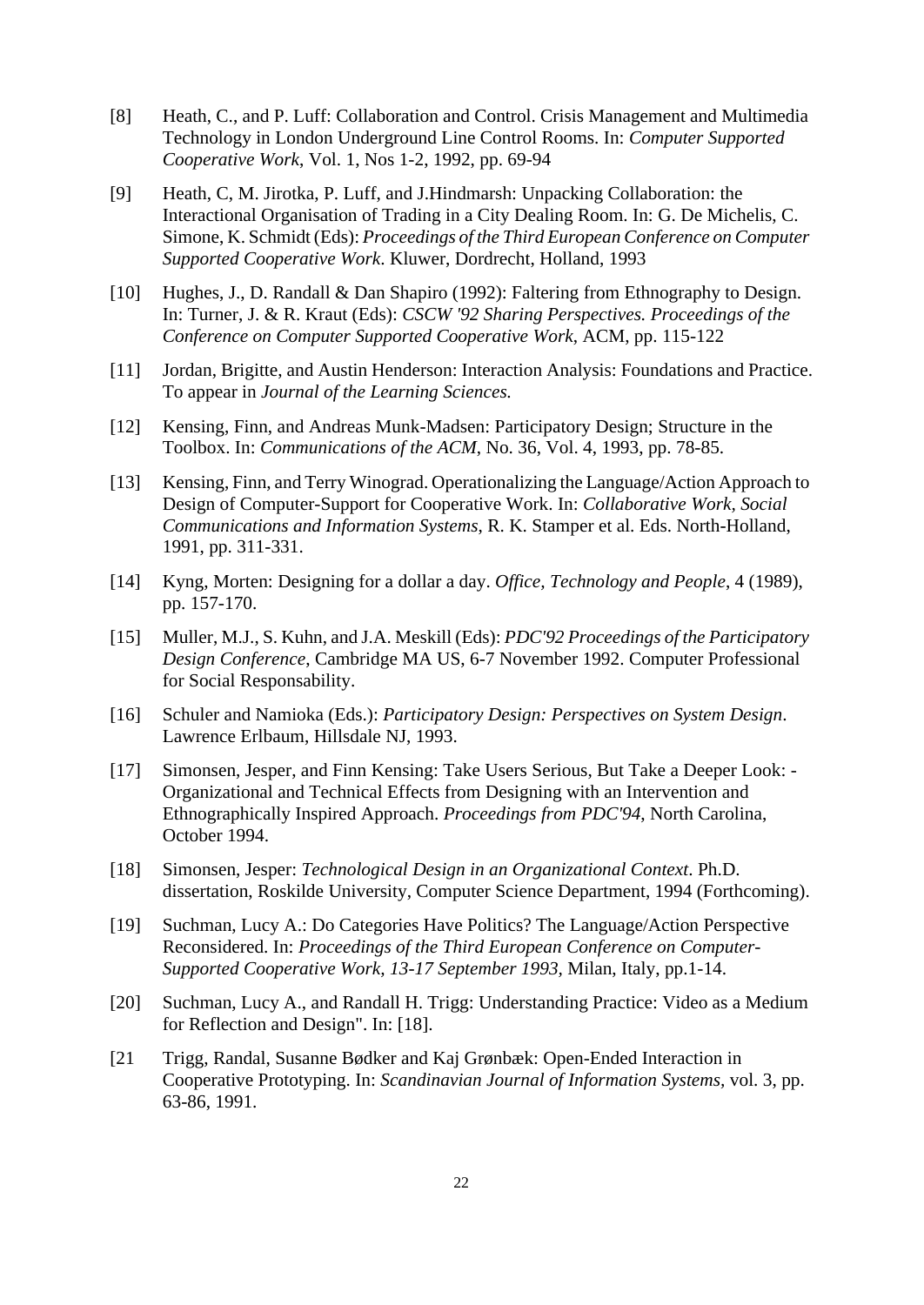# **Interdisciplinarity and System Design for Post-Fordist Work**

## *Kari Kuutti*

### **Introduction**

Information system design as a discipline has a relatively long history – about a quarter of a century. Already very early during this history it was recognized that system design influences and is influenced by issues outside of the realm of technical systems. Correpondingly, the question of the interdisciplinary nature of system design was raised already early in the 1970s .

Despite this early start the practical manifestations of interdisciplinarity have been more than scarce, however: although we have had forceful and visible, programmatic attempts to influence system design towards more broad disciplinary view, it is difficult to find a case where frameworks or methods imported from some other disciplines (than that of logico-technical system design) have had any impact beyond lip service on practical design. Let's look at a couple of examples, the cases of HCI and "social opposition" in information systems research.

#### **HCI and impact of cognitive psychology**

Because of the high visibility of HCI issues the importance of the 'interface' in the design of new systems and applications seems now been accepted. However, when we look at current IS design practice, it is still very difficult to see signs of pressure towards any kind of methodical or even conceptual influence coming from cognitive psychology, for example. The development of information system design methodologies (ISDMs) has been a programmatic attempt to collect practical and theoretical knowledge concerning information system design, they contain elaborate transformation procedures between the design domains, (for example: how to analyze reality -> produce an information model -> create an actual database, or: how to analyze information processing needs -> produce a process model -> proceed towards a structured code). One would expect to find methods for interface design here, too. A closer examination leads to disappointment, however. J. Iivari has analyzed the content of four prominent ISDMs (CIAM, ISAC, JSD and NIAM) and found that none of them has any methodical or conceptual tools for handling interface issues. "Still more strikingly, the total neglect of the area of user interface is really surprising" (Iivari 1989, p. 346). Apparently there has not been need enough to incorporate any interdiciplinarity for interface issues into the ISDMs.

#### **Information Systems research and the question of "social"**

Fifteen years ago the Information Systems research field looked rather well-organized: the necessity to deal in design with the user needs in a systematic fashion was clearly identified, at least in Scandinavia, and the first methods addressing the issue were already in practical use, e.g. (Lundeberg, Goldkuhl, & Nilsson, 1978). The number of system design methods was proliferating, and there was a certain sense of optimism that by comparing the strengths and weaknesses of different methods a convercenge towards a "standard" type would eventually occur. But that did not happen: instead, the whole 1980s in IS research has been characterized by a growing discussion and criticism against the prevailing way to understand the system to be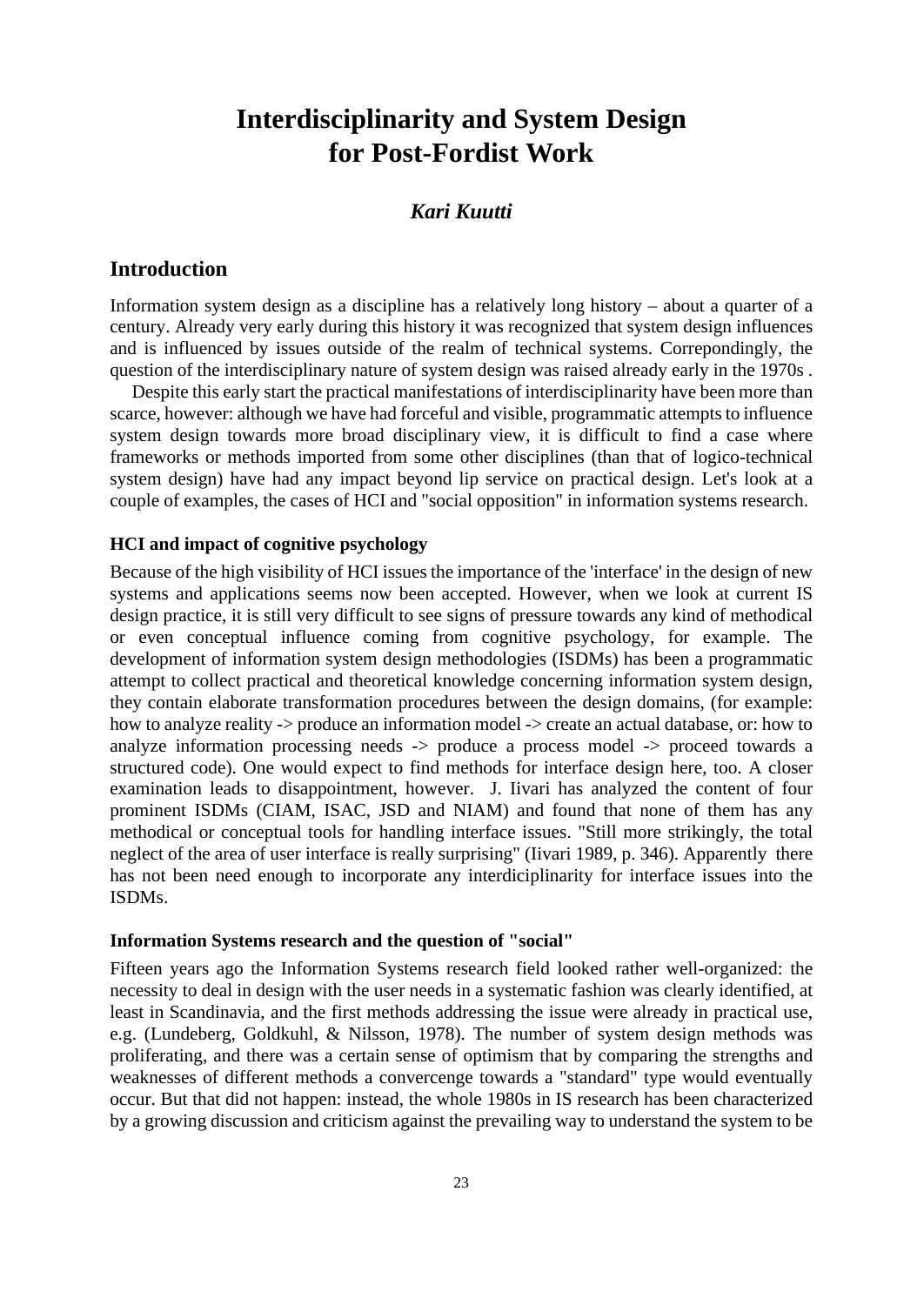designed and the "normal" ways to study the use of computer applications, and the discussion is still going on. The discussion is characterized by Klein & Hirschheim in the following way:

"It is possible, therefore, to speak of an IS orthodoxy, one where fundamental tenets are shared and form a general conception of how information systems can and should be developed. Recently, however, it is possible to note the emergence of some radically different approaches to ISD, ones which do not share the same paradigm, which possess an underlying philosophy that is quite different from the orthodoxy, and which challenge the basic assumptions, values and beliefs of the past." (Klein & Hirschheim, 1987), p. 275-276).

The major question, emphasised by several authors (Banville, 1991; Boland & Hirschheim, 1987; Lyytinen, 1986) is that the object of research (and finally design) should be understood as a social instead of a technical system. The meaning of "social system" is often explicated to be such as that used in sociological analysis, the main emphasis being thus in the social relations between people (Klein & Hirschheim, 1987; Lyytinen, 1986). The primacy of the "social system" aspect means that it should be the determining factor in information system design and, correspondingly, social concepts and methods should have a visible role in system design. However, despite the heat of the debate over ten years, practically no concepts or methods of social science in system design during the 1980s.

#### **Why interdisciplinarity now?**

We can now state the question of this paper. The interdisciplinary nature of system design has been recognized in principle very early, and there has been strong and visible research programmes in introducing interdisciplinarity in system design. Despite the longlasting effort – 15 years in the case of HCI and more than 10 years in the case of the "social turn" IS research – the headway made until the end of 1980s has not been significant.

How it is then explicable that interdisciplinarity has during the last few years suddenly gained much more serious consideration and respect also at practical level , especially in the form of applying ethnographical methods in design? Because ethnographic methods are not by any means new inventions, one is tempted to assume that the situation now possess some essentially different characteristics than ten years ago – something that makes interdisciplinarity much more necessary than earlier.

This paper studies a hypothesis that one reason for the change in attitude may lie in the way how the organization of work is changing. It assumes, that although interdisciplinary approach might have been beneficial also in designing systems for Tayloristically-bureaucratically oriented work, it was not crucial – but designing systems for emerging post-Tayloristic work from a technical viewpoint only will lead to serious problems. The paper suggests this a one reason for the groving popularity of interdisciplinary issues.

#### **Change in the work**

#### **Systems for Tayloristic work**

The core of the object of design and research in the Information Systems tradition has always been a system representing and delivering prespecified information about clearly-defined "Universe of Discourse" and automating well-defined information processing routines. Routine automation can be seen as a direct continuation of Tayloristic work organization, where the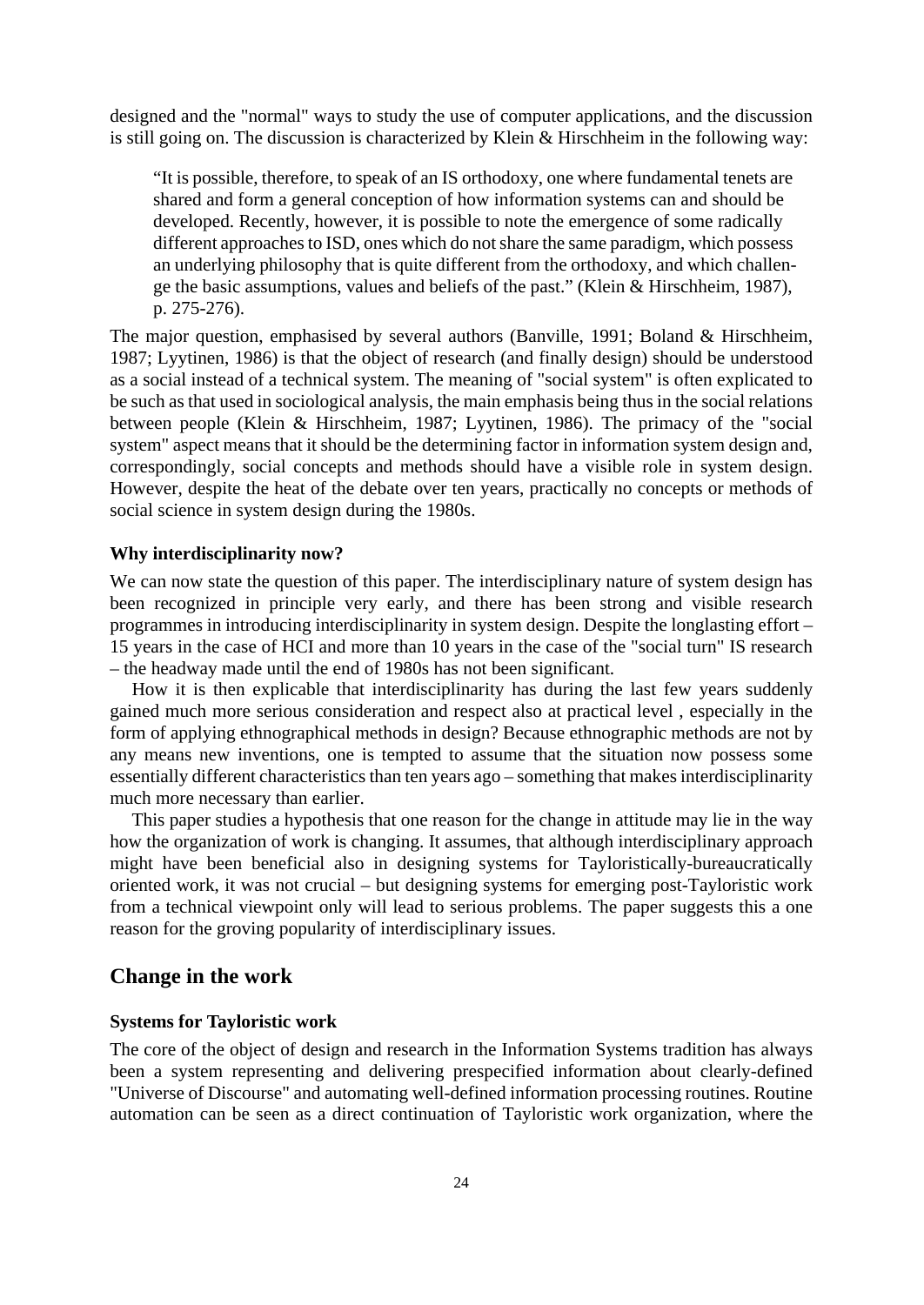worker has no need to understand the nature of the work but just follow given directions. The efficient use of a system in that case is simply the error-free execution of predetermined action sequences. No matter how clumsy the system or how bad the interface may be, the user sooner or later memorizes the actions needed and the error rate will eventually fall to an acceptable level.

#### **Post-Fordist work organisation**

There exists an extensive discussion on emerging new work organization forms in the work sociology, management and organizational literature. Organizational forms where workers possess more actorship and take the initiative and responsibility in cooperative settings, are presented as the major alternative to recent dominating practices.

It still seems to be difficult to evaluate on which conditions the new forms can be successful and it is perhaps too early to make any final judgement if there is a fundamental change going on - like some researchers suggest - or if the new work organization forms are but one more choice among several alternatives.

In any way it seems clear that there are situations where the new ways of organising work offer promising potential and we can expect that they will increase - either in the form of a radical redesign or a more subtle partial change in the existing way of work. In both cases the need of computer support also for the new features in work will be increasing:

"Moreover, in a post-industrial society, adaptability is the characteristic of the mordern enterprise (private or public). Mass production with economy of scale is giving way to flexible adaptation to the market or community's needs, as the guiding principle of organizational strategy. Organizations are becoming flatter, project groups tending to replace permanent departemental structures; information systems must keep pace with these and other new organizational demends" (Stamper, Kerola, Lee, & Lyytinen, 1991), Introduction p. xi).

According to the literature, which are the characteristic features of the post-fordist work organization?

One of them is obviously the active, innovative and responsible role of workers: people have to take initiative, detect and solve problems, deal with unforeseen contingencies and work around breakdowns (Drucker, 1991; Seely Brown, 1991; Watson, 1980).

Another distinguishing feature is the strong emphasis on active cooperation in teams, groups, networks and like: (Drucker, 1992; Hughes, Randall, & Shapiro, 1991; Savage, 1990).

Also the changing environment of organizations and their dynamical and emergent features have been emphasised by many writers talking on the new forms of work organization, like (Hedberg, 1991; Schmidt, 1991; Stamper, et al., 1991)<sup>1</sup>

The direction towards "design oriented operation" is shared by many writers, (Drucker, 1992) wants that workers should see themselves as "executives", (Scott Morton, 1991) sees that they are changing from "doers" to "analyzers", (Howard, 1987) talks about "organizational refexivity" as an overall term pointing to learning about an organization and its possibilities and to knowing how to influence them.

#### **The role of information technology in the new work organisation**

The emergence of the new organization forms is largely connected in one way or another with information technology. Especially the networking capability, but also the information producing facilities are seen as crucial enablers for the new organization forms – altough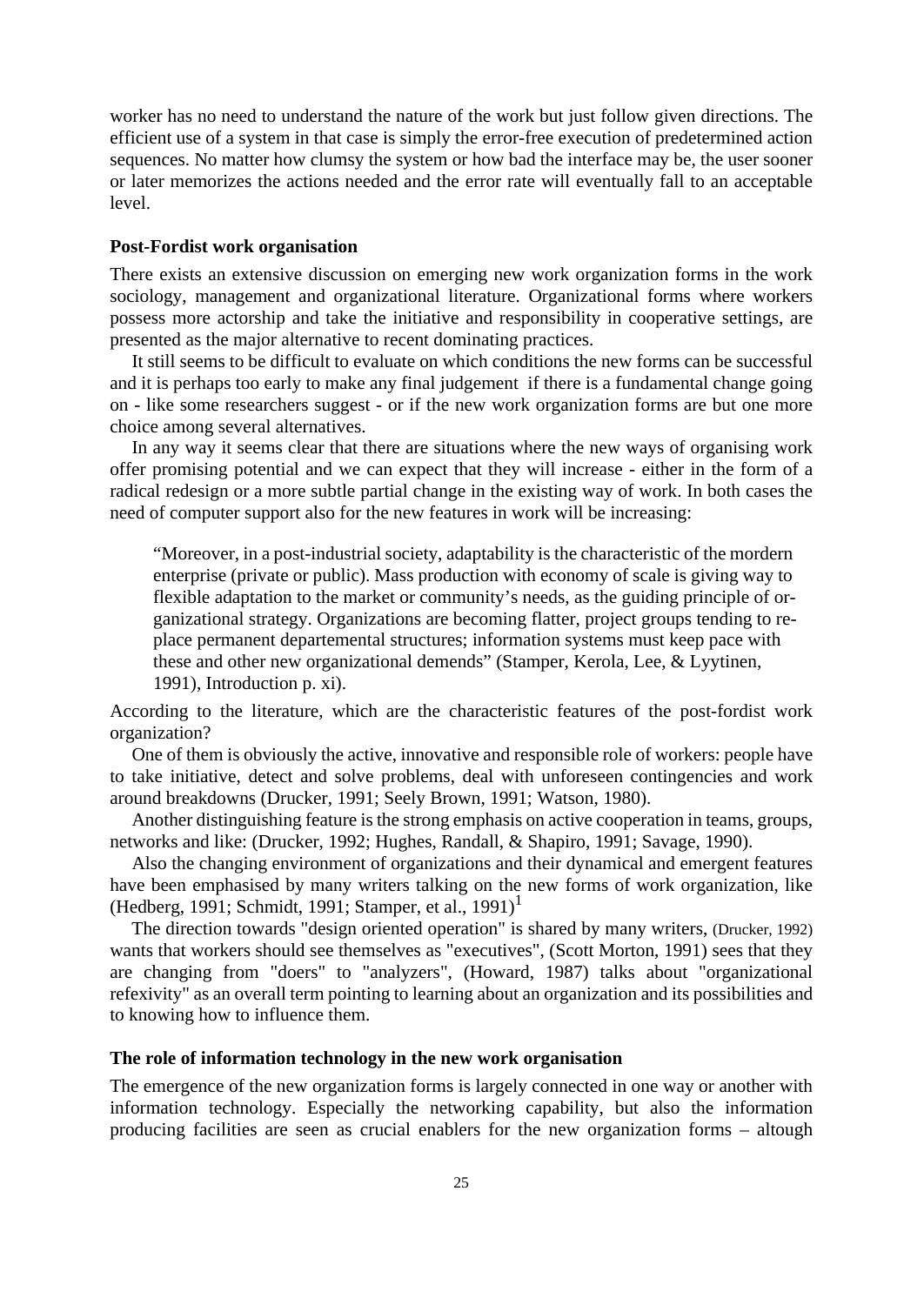attempts to explicate this aspect further are rare. A picture is outlined where the new work organisation, multiskilled and active workers and advanced information technology become unseparably involved together.

The picture painted this far looks neat - too neat to be accurate. In reality nothing is so straightforward. Many of the issues and relationships are complicated and debated within their home disciplines. It is very plausible that there is no automatical development towards the new forms of work described above. Instead, they is one potential development path among many alternatives in an area where different forces and pressures are present and change dynamically. This is clearly expressed by e.g. (Hughes, et al., 1991) and (Orlikowski & Robey, 1991)

Anyway, information technology has an important role to fulfill and it's connection with the work itsekf is much more intime than before. Routine automation is hopelessly inadequate to deal with this kind of work. Hence the new work organization will need new kinds of applications, where the support for tool-like operation, understanding and communication can be realized, in the direction characterized by Ciborra & Schneider (1992)

"New systems for information creation rather than information management should possess the following properties:

- 1) They should facilitate the process of reinvention that any complex technological artifact undergoes when put to use.
- 2) They should not conceal the relations between routines embedded in systems and formative contexts. On the contrary, they should make those relations explicit and available for questioning.
- 3) They should function as media for enhancing coordination and communication within and across the teams. Problems and solutions shift all the time, and because systems are open and pasted together by nature, they should support loosely coupled forms of organization.
- 4) They should provide real-time feedback to users on their current organization of work and the emerging coordination and communication patterns
- 5) They should function as "systems for experts", but not in the way implied by current conceptions of "expert systems". That is, in addition to supporting or replacing the

<sup>1.</sup> Taken together, this sounds amazingly similar to the recommedations of the sociotechnical theory, formulated as early as the 1950s and 1960s. Julkunen argues that sociotechnics were in fact ahead of their time and the development of reality has only recently been catching up with their theories. She identifies five sociotechnical arguments which she believes being in fact now more actual and crucial for efficient operation of organizations than they were during the time when they were formulated (Julkunen, 1987), p. 251 : 1) The organisation of work is important and there exists a possibility for alternative organisational forms. 2) Managing "stochastic" technology needs self-steering at the basic level of the production organisation. 3) Coping with a "turbulent" environment has the same demand. 4) Self-steering needs internal integration. 5) The question of workplace democracy is not about power but about the maximisation of the steerability of an organisation.

It looks like the sociotechnical humanisation movement has earlier been more like experiments whose major aim has been to counteract the social prolems of production, like high absenteeism and worker's resistance, and the legitimation of the experiments has been based on the needs and motivation of a worker and on increasing democracy in the workplace. The postfordist work organisation is applied under different conditions and grounded in production economics. The rhetoric on humanisation and democracy has then been stripped away as unnecessary. Although the new work organisation forms approach the "humanisation" ideals, the personal experience of workers is not necessarily that of a humane and interesting work but a more demanding and stressing labouring.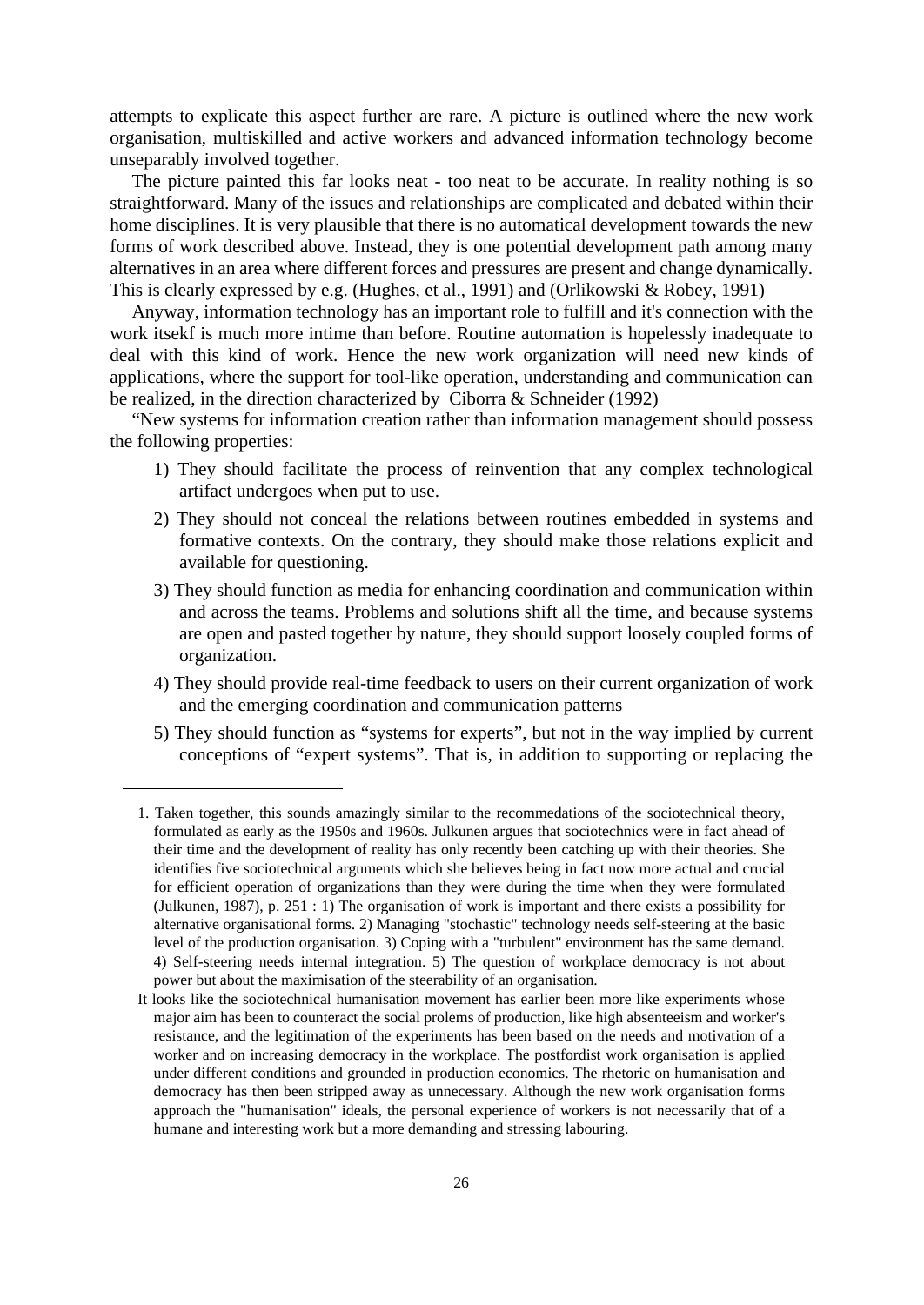knowledge-based routines of professionals and managers in specific domains of expertise, they should support people's capabilities for reflection and inquiry within the contexts in which they are embedded. They should help people build up, question, and modify practical knowledge according to the emergence and the shift of problematic situations and contexts" (Ciborra, 1993)(p. 286).

## **Implications in system design**

What has to be taken into account in designing this kind of systems?In addition to the technical issues – and heavily influencing the way they can be applied – several important areas can be recognized:

Because of the situational character of the work and the necessity to make sense of them, and because workers belong to particular communities of practice, it is necessary to pay attention to issues of personal interpretation and cultural factors.

Because situations emerge in the course of a work process in an unforeseen way and it is thus impossible to plan and organize everything beforehand, it is necessary to pay attention to articulation aspects.

Because work is done by several active subjects who have to share viewpoints, negotiate, make decisions and coordinate their actions, it is necessary to pay attention to communication aspects.

Because work has to be continuously adapted to the changing environment, it is necessary to pay attention to aspects of learning, construction and reconstruction.

Because in the new work organization forms the scope of worker's actions is broadened, new skills needed and his or her responsibility increased, it is necessary to pay attention to the aspects of power, control, conflicts and emancipation.

These areas fall clearly outside the technical point of view but are nevertheless crucial in design. Hence the risen interest in interdisciplinarity – that seems to be the only way to go...

#### **References**

- Banville, C. (1991): A Study of Legitimacy as a Social Dimension of Organizational Information Systems. In: H.-E. Nissen, H. K. Klein, & R. Hirschheim (Eds.): *Information System Research: Contemporary Approaches & Emergent Traditions. Proceedings of the IFIP TC8 Conference ISRA'90* (pp. 107-129). Amsterdam: North-Holland.
- Boland, R. J., & Hirschheim, R. A. (Ed.). (1987): *Critical Issues in Information Systems Research*. Chichester, John Wiley & Sons.
- Ciborra, C. (1993): *Teams, Markets and Systems. Business Innovation and Information Technology.* Cambridge, Cambridge Univ. Press.
- Drucker, P. F. (1991): The New Productivity Challenge. *Harvard Business Review, 69*(6), 69-79.
- Drucker, P. F. (1992): The New Society of Organizations. *Harvard Business Review, 70*(5), 95-104.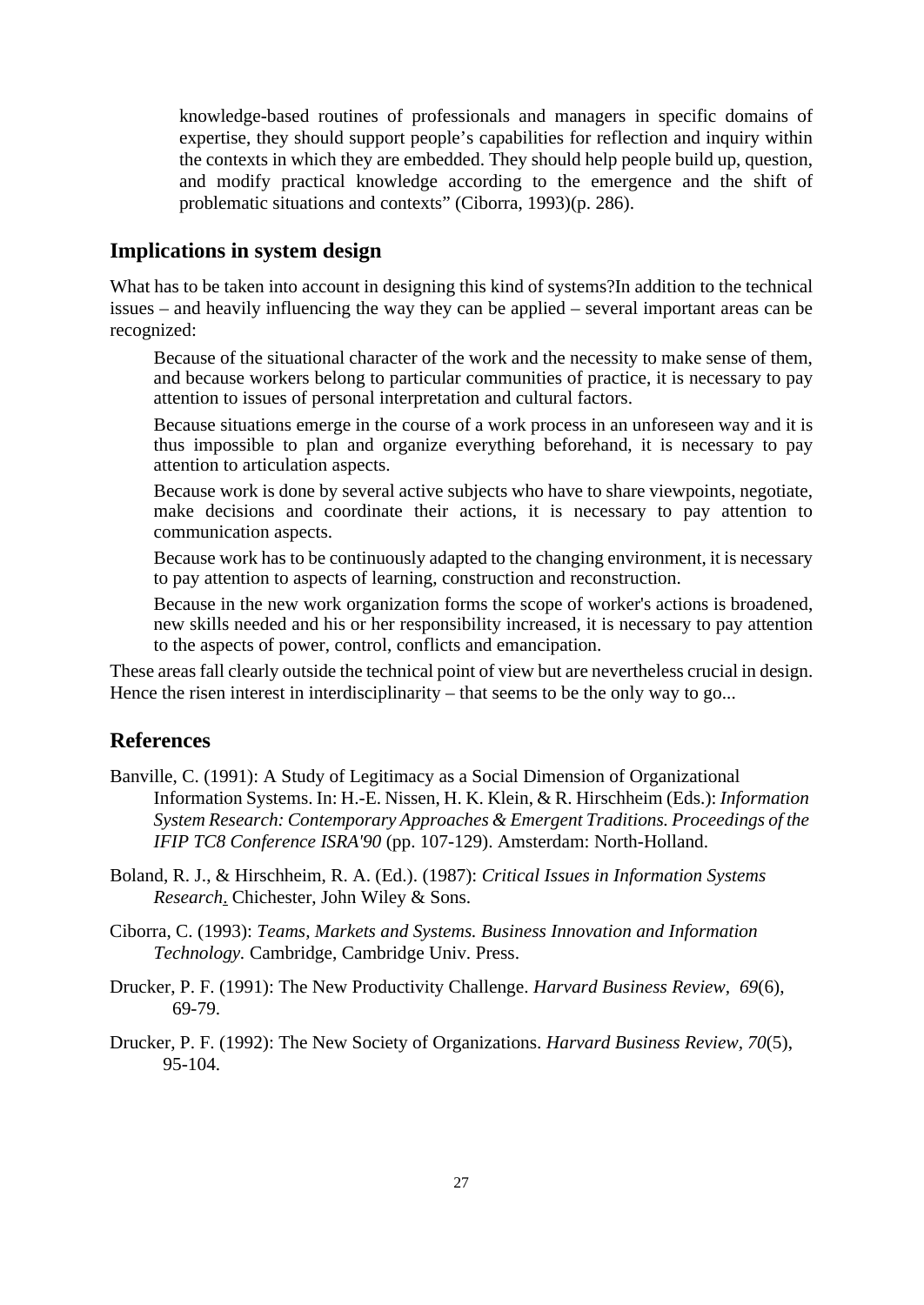- Hedberg, B. (1991): Imaginary Organizations. In: R. Stamper, P. Kerola, R. Lee, & K. Lyytinen (Eds.), *Collaborative Work, Social Communications and Information Systems. Proceedings of the IFIP TC 8 Working Conference COSCIS'91,* Amsterdam: Elsevier/ North-Holland.
- Howard, R. (1987): Systems design and social responsibility: the political implications of "computer-supported cooperative work". *Office, Technology and People, 3*(2), 175-187.
- Hughes, J., Randall, D., & Shapiro, D. (1991): CSCW: Discipline or Paradigm? A sociological perspective. In: L. J. Bannon, M. Robinson, & K. Schmidt (Eds.), *Proceedings of the 2nd ECSCW.* (pp. 309-323). Amsterdam: Kluwer.
- Julkunen, R. (1987): *Työprosessi ja pitkät aallot.* Tampere: Vastapaino.
- Klein, H., & Hirschheim, R. (1987): Social Change and the Future of Information Systems Development. In: R. Boland & R. Hirschheim (Eds.), *Critical Issues in Information Systems Research* (pp. 275-305). Chichester: John Wiley & Sons.
- Lundeberg, M., Goldkuhl, G., & Nilsson, A. (1978): *Systemering.* Lund: Studentlitteratur.
- Lyytinen, K. (1986): *Information Systems Development as Social Action: Framework and Critical Implications. (Dissertation).* Jyväskylä: University of Jyväskylä.
- Orlikowski, W., & Robey, D. (1991): Information Technology and the Structuring of Organizations. *Information Systems Research, 2*(2), 143-169.
- Savage, C. M. (1990): *Fifth Generation Management. Integrating Enterprises through Human Networking.* Digital Press.
- Schmidt, K. (1991): Computer Support for Cooperative Work in Advanced Manufacturing. *Intl. Jrnl. Human Factors in Manufacturing, 1*(4, (October)), 303-320.
- Scott Morton, M. (Ed.). (1991): *The Corporation of the 1990s: Information Technology and Organizational Transformation.* New York: Oxford Univ. Press.
- Seely Brown, J. (1991): Research that reinvents the Corporation. *Harvard Business Review, 69*(1), 102-111.
- Stamper, R., Kerola, P., Lee, R., & Lyytinen, K. (Ed.). (1991): *Collaborative Work, Social Communications and Information Systems. Proceedings of the IFIP TC 8 Working Conference COSCIS'91.* Amsterdam: North-Holland.

Watson, T. J. (1980): *Sociology, work and industry.* London: Routledge & Kegan Paul.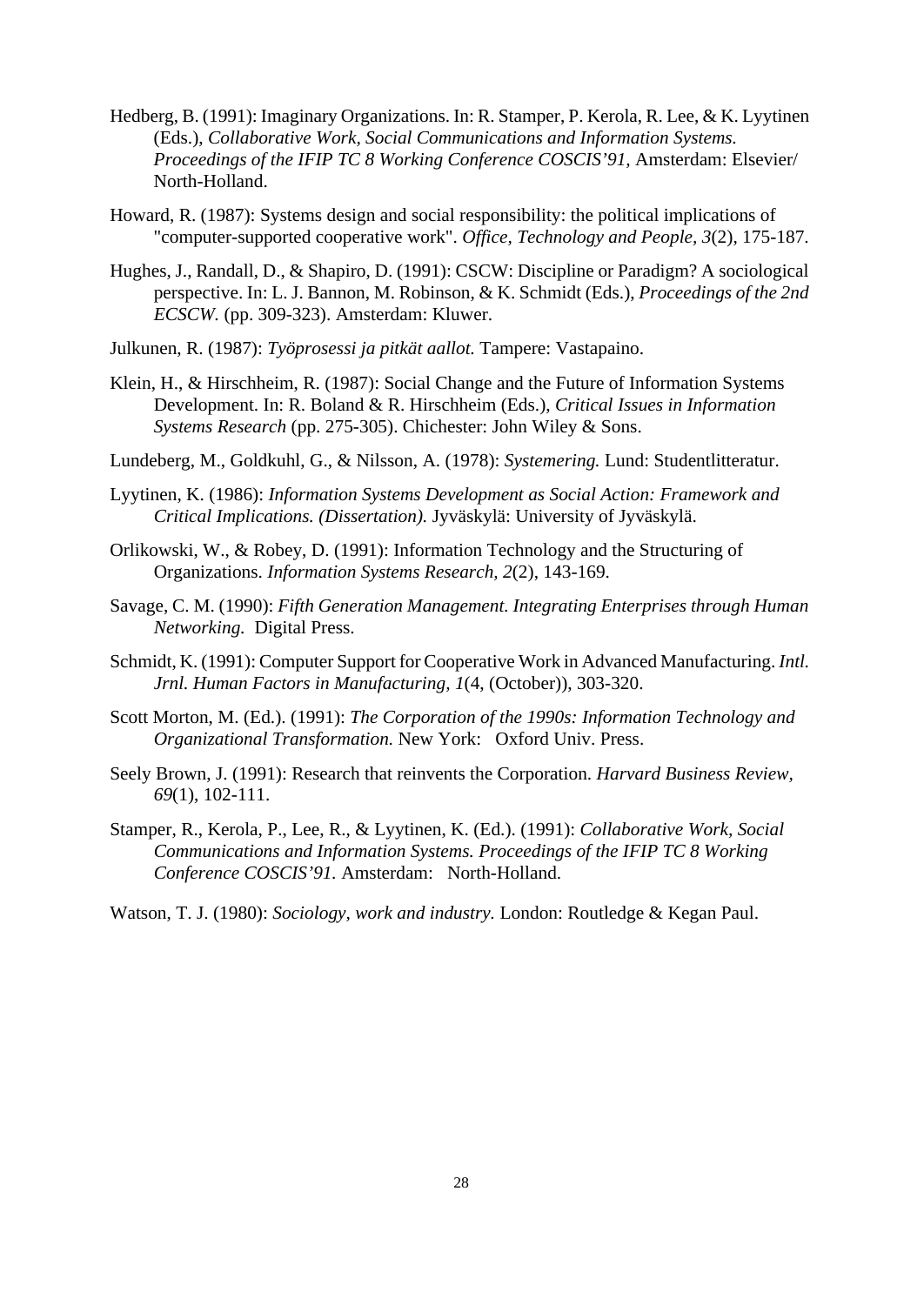# **Software-Ergonomics – An Interdisciplinary Subfield of Informatics**

### *Susanne Maass*

What will informatics students do in their future jobs? What should we teach them in order to prepare them for their professional lives?

Technical systems are meant to enhance human life. They change our lives in many respects. As computer scientists we should not limit ourselves to the technical aspects of the artifacts we are creating and restrain our responsibilities to those aspects. We must see the whole picture, even if we cannot understand and control all of it.

In my view the education we provide at informatics departments of universities should not be technology only. We also need elements from the social sciences. The field of user interface design clearly shows the need for and the value of interdisciplinary work and education. For the design of usable and useful systems expertise in at least three areas is required:

- 1. Designers need to know the technical options they have. As their home discipline in most cases is informatics, they are rather well equipped with this kind of knowledge.
- 2. They must be aware of general human cognitive skills and their limitations. This is the field of cognitive psychology.
- 3. They must be able to assess people's work in its organisational context with respect to criteria for humane work. Occupational psychology deals with these aspects.

Of course we cannot expect every designer to be an expert in all of these areas, but they should at least have a basic understanding for them. In the best of all worlds, informaticians would work in design teams with experts for psychology and work design. In most cases, however, they will have to introduce these non-technical aspects in the design process themselves. In addition, designers will have to cooperate with prospective users of their systems. In order to be able to successfully communicate and negotiate standpoints with these users and with experts of other fields, designers must possess very good communicative skills: They must ask and listen carefully and they must present their own ideas clearly. (By the way - to me this seems to be the essence of interdisciplinary work in general.)

In Germany we recently developed a curriculum for the interdisciplinary area of human centered system design, called software-ergonomics (Software-Ergonomie). It is meant to be taught to students of informatics. In addition to the relevant technical subjects we propose to teach them the basics of cognitive and occupational psychology.

Students have to get an understanding for software development as a part of work and organisational design. They must learn to recognise work conditions and requirements and to design the functional division of labour between humans and computers accordingly. Task adequacy is one of the main criteria for the design of system functionality as seen at the user interface and system handling. So the users' work must be well understood in the first place.

In our curriculum the process of system development and introduction is explicitly addressed as something that has to be carefully organised in consideration of various interests and technical as well as non-technical requirements.

Of course informatics faculty will need some support from other disciplines in order to provide their students with software-ergonomics education. Joint seminars between computer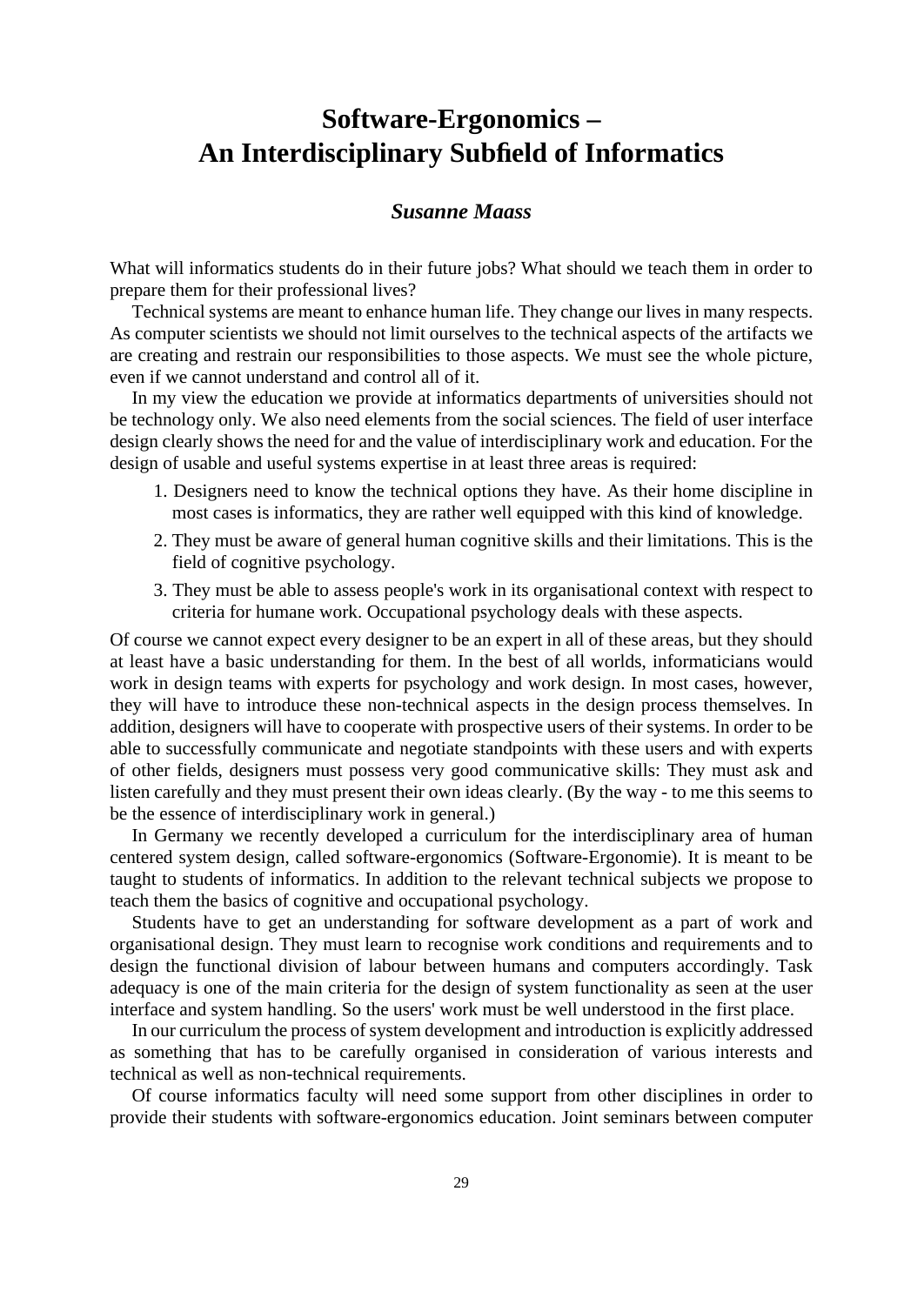scientists and psychologists or social scientists, for example, can have an educational effect on both, students and teachers. On top of that, practical projects with outside partners, preferably with experienced design specialists from industry as mentors, are most motivating and instructive. In such projects students will learn that in real world system design there are many individual or organisational, social and non-technical factors that influence final design decisions, at times even more than technical considerations.

#### **References**

- Maaß, S. (1993): Software-Ergonomie. Benutzer- und aufgabenorientierte Systemgestaltung. *Informatik-Spektrum 16*, 4, 1993, S. 191-205
- Maaß, S., Ackermann, D., Dzida, W., Gorny, P., Oberquelle, H., Rödiger, K.-H., Rupietta, W., Streitz, N.A. (1993): Software-Ergonomie-Ausbildung in Informatik-Studiengängen bundesdeutscher Universitäten. *Informatik-Spektrum, 16,* 1, 1993, S. 25-30

## **Metaphorical Design**

## *Kim Halskov Madsen*

Most of the earlier research on computers and metaphors emphasized ease of learnability and ease of use. But currently there is a growing interest in addressing the role of metaphor in the *design process.*

## **A perspective on Metaphor**

*Pragmatic* approaches acknowledge that in the context of real-world situations, metaphor inevitably involves incompleteness and mismatches and that the power of metaphor may be attributed to such disparities between the source and the target domain. Rather than using a structural or formal mapping definition of metaphor, a pragmatic approach emphasizes the use of metaphor as a particular kind of *"seeing as"* governed by previous situations and examples rather than by rules and fixed categories

### **A collection of cases**

#### **Case 1: A small command language**

Although a metaphor may not be explicitly supported by the computer system, users often understand the system in metaphorical terms. An investigation of the language usage of employees at a Danish library reveals that they understand the structure of their computer system in terms of at least three different metaphors: the physical space metaphor, the conversation partner metaphor, and the organism metaphor.

Investigation of language usage was based on tape recordings of conversations with three employees who were asked to describe how they used the various computer applications at the library.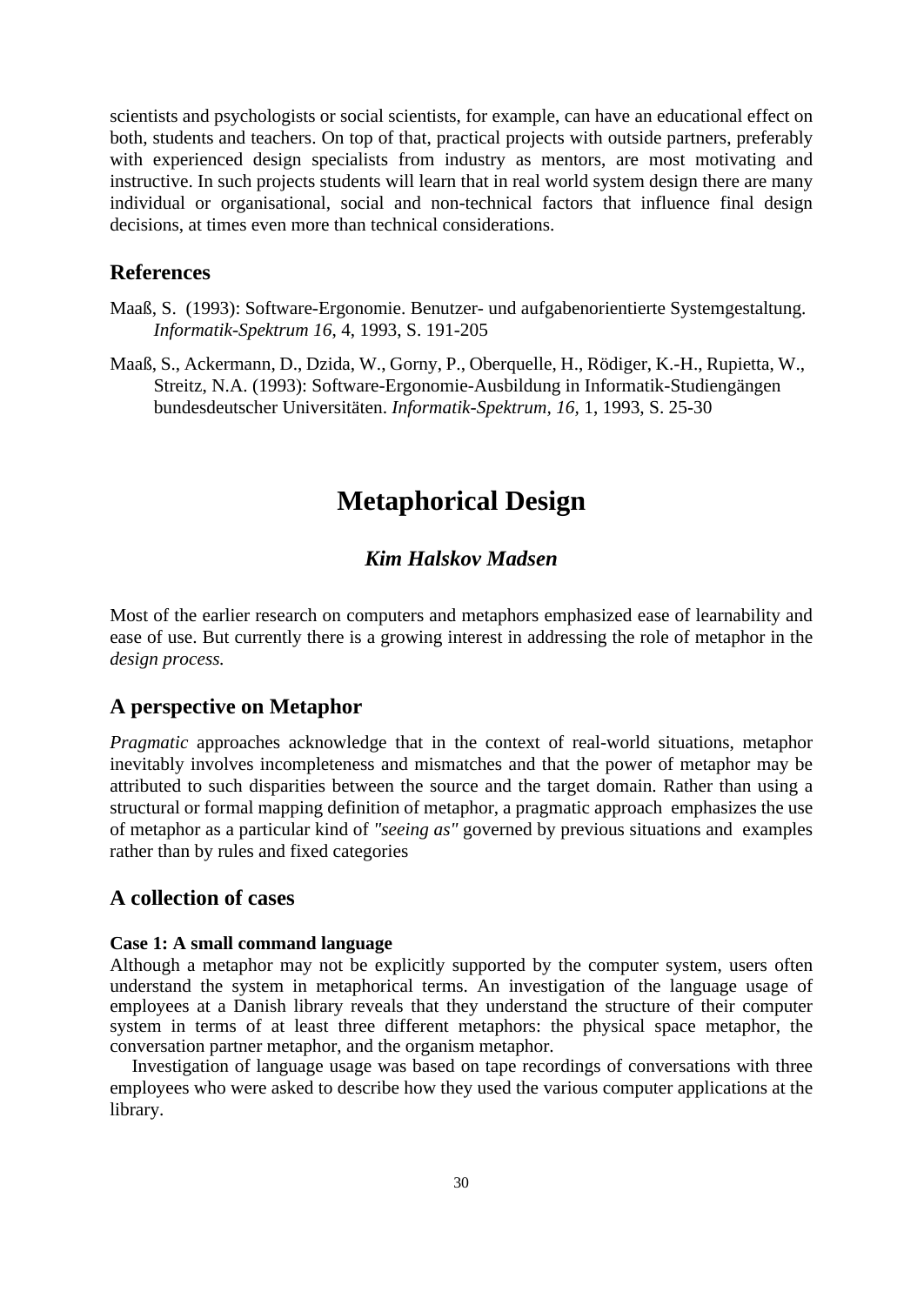For instance identification of the physical space metaphor was based on the criterion that a logical or functional part of the system was referred to in terms of concepts normally used about a physical space: "then I could go *in* and make back-up copies"

#### **Case 2: Links between documents**

Erickson presents a design task where users can define links between parts of different computer documents so that when changes are made in one part the other parts are automatically changed. Candidate metaphors include the 'TV broadcasting metaphor", the link metaphor, and the pointer metaphor.

#### **Case 3: An Automated Teller Machine**

MacLean tell a story about how metaphor played an important role in the design of a bank Automated Teller Machine. In one case".. the designers had personal experience of a bagel store which handled its lengthy queues by having an employee work along the queue, explaining the choices available and helping fill out their order on a form. The customers would hand over their forms when they reached the counter, enabling their requests to be processed more speedily". The familiarity with the bagel store arrangement lead the designers to the innovative idea of having bank cards which the customers could pre-program while waiting in line.

#### **Case 4: Production planning**

A major Danish corporation's production planning was discussed in a workshop by using a metaphorical design approach. The participants in the workshop suggested many metaphors. Among other things, it was suggested to see production planning as: house cleaning, cooking, a soccer match, transportation, a power plant, cattle raising,

#### **Case 5: Service at libraries**

In a technology assessment project at the Danish research libraries, the impact of the use of computers on the service provided by the libraries was one of the key issues . In order to stimulate discussion about the impact of computers, the staff was challenged by three different metaphorical views of what a library is or could be. The three metaphors were "the warehouse", "the store" and "the meeting place". Each of the three metaphors provide a different account of what a library is, leading to different computer applications and eventually different kinds of service.

#### **Guidelines**

Guidelines derived from the cases are organized along the three main activities of metaphorical design.

#### *Generating*

Listen to how users understand their computer systems Build on already existing metaphors. Use predecessor artifacts as metaphors. Note metaphors already implicit in the problem description Look for real world events exhibiting key aspects .

#### *Evaluating*

Choose a metaphor with a rich structure Evaluate the applicability of the structure Choose a metaphor suitable to the audience Choose metaphors with well understood literal meanings. . Choose metaphors with a conceptual distance between the source and metaphorical meaning. Do not necessarily explicitly incorporate the metaphor in the final design.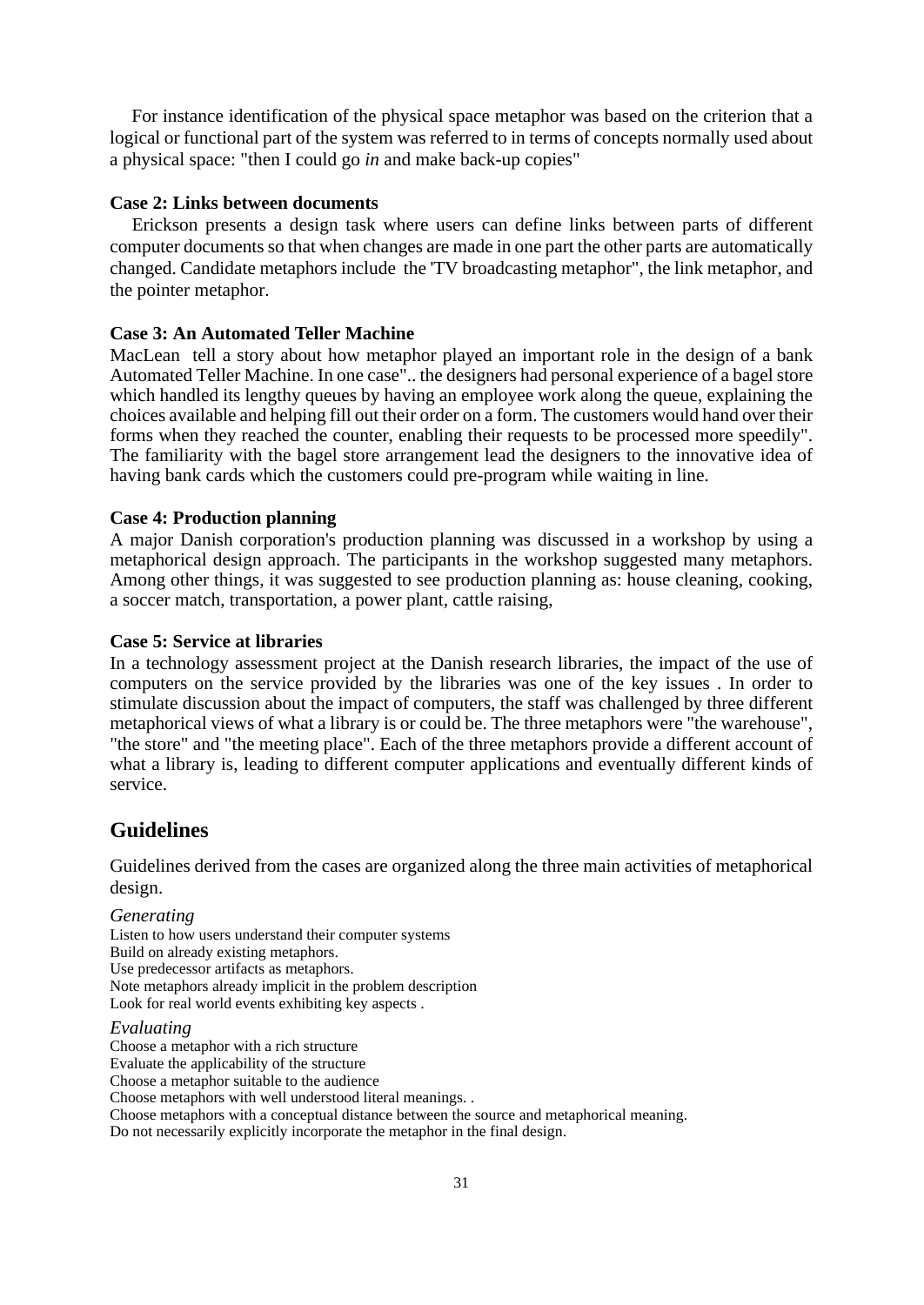*Developing* Elaborate the triggering concept.. Look for new meanings for the concept. Restructure the perception of reality. Elaborate assumptions. Tell the metaphor's story. Identify the unused part of the metaphor. Generate conflicting accounts..

## **Characteristics**

We can make several theoretical observation about characteristics and the nature of the role of metaphor in design.

Physical structure plays an important role. Metaphor is an inherent part of everyday language. Metaphors often originate from everyday experience. Abstract concepts are understood in terms of concrete things. Metaphors provides detailed and specific design options. Metaphors may provide the basis for justifying design decisions. A metaphor provides the user with a model of the system. Seeing something as something else. Provide a novel view of reality Provide a shift in focus of attention. Problem setting

## **The Technical = the Non-Technical**

#### *Eric Monteiro*

It is fair to say that SD continues to wrestle with a more fruitful way to approach the question of interdisciplinarity in SD (ISD). To express this more bluntly: we are today well aware of the fact THAT IT has a number of non-technical aspects; what we know a lot less about is more precisely HOW this works.

The basic message, to give it straight away, is that the practice of SD seems to be depressingly insensitive to the high-flying theories produced by SD. The sophisticated theories of foundational nature coming out of a large number of disciplines (sociology, anthropology, psychology, organisational theory and philosophy) seem to be quite independent of the practice of SD. Developing such theoretical frameworks keeps a whole industry of researchers in SD in business but does not seem to improve the practice of SD significantly. The major problem, as I see it, is that the issues which these other disciplines focus on is very difficult to relate to the practice of SD. Within the practical world of SD these non-technical issues do not show up - at least not in the form which sociology, philosophy etc. frame them. Two illustrations how ISD fails in this respect may be summed up by these equations: "Modelling = epistemology" and "SD = organisational development".

There is no lack of proclamations of the social, political, economical or psychological aspects of IT. Quite the contrary. To be unbearable blunt once again, the status of ISD by and large boils down to the following maxim: IT 'enables' certain actions/ patterns of behaviour and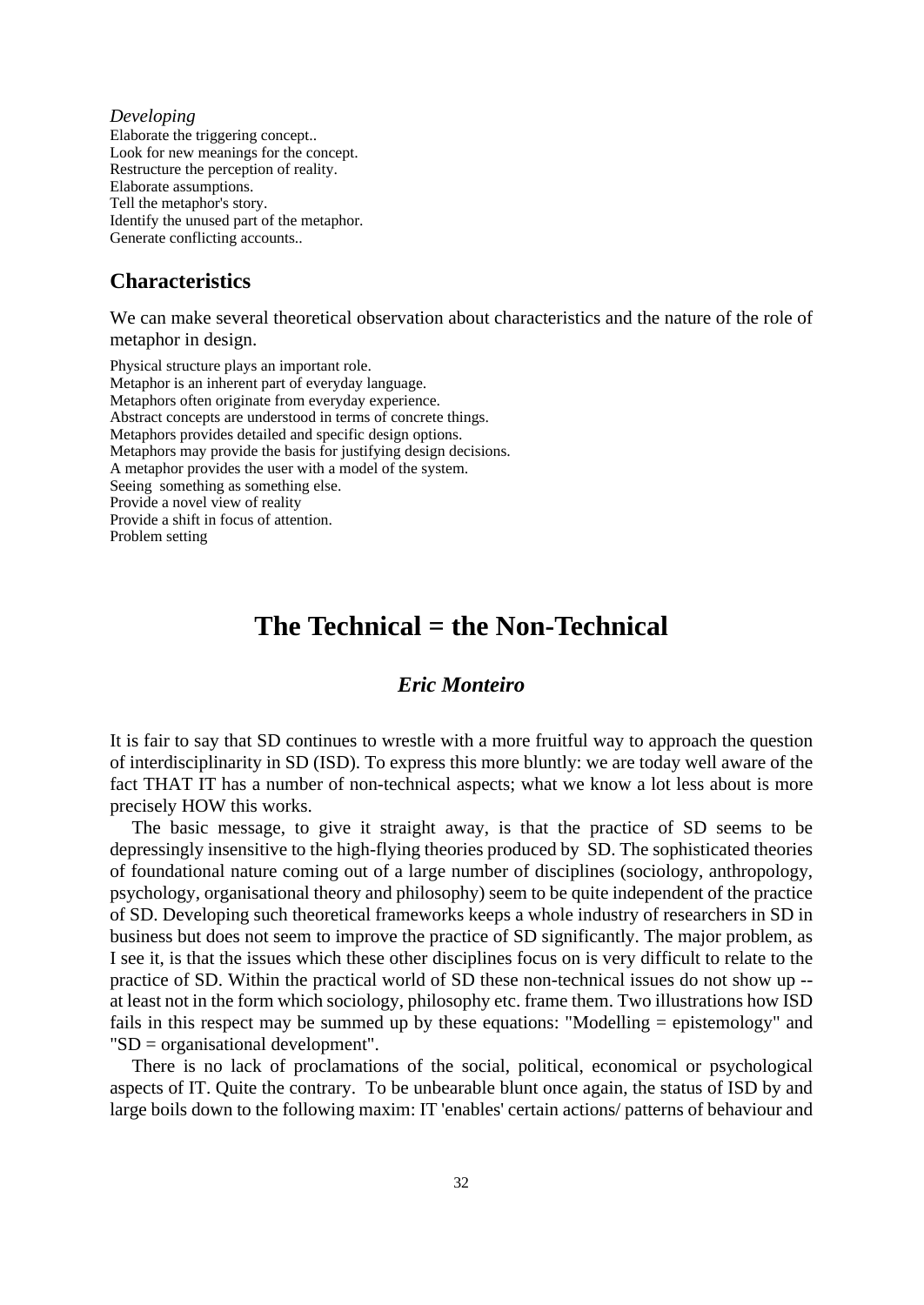it 'constrains' others. And this result seems to be relatively invariant to whether one uses structuration theory [Orlikowski 92, Walsham 93], hermeneutics [Boland et al. 88] or constructivism [Bijker 93] (or any of your own personal favourite conceptual framework for the non-technical) as a basis for the argument.

It thus seems to me to be a huge gap between, on the one hand, the technical computer system itself, and, on the other hand, this pool of non-technical, aggregated, macro-level concerns. The problem is not that ISD does not have a sufficiently large base of sociological, philosophical etc. theories to draw upon -- it has touched upon huge pile of theories. The problem is rather, as I see it, that there is so few accounts of the MECHANISMS, that is, how these aspects are played out or operate on a micro scale. If you will bear over with the deterministic language, I would, instead of settling for 'IT enables certain actions...', like to ask questions closer to this: WHICH actions were enabled/ constrained by WHAT design issue? Again, this should not be read as a pledge for technological determinism; it simply indicates in which direction, along the continuum ranging from social to technological determinism, I would like to see ISD move in.

These mechanisms, these things lying in the middle between the computer system itself and the aggregated effects, are what I believe should be the true subject matter of ISD. Personally, I see the field of Science and Technology Studies (STS) as one of the most promising approaches to ISD (see for instance, [Bijker et al. 92, Law 91]). Programmatically speaking, these mechanisms are neither technical nor non-technical. They are both. The real challenge to ISD is to develop the ability for systems developers to recognize and track such mechanisms at play, how they in one instance are perfectly technical issues but how they are translated into non-technical ones (and vice versa). There is thus no a priori distinction between the technical and the non-technical.

#### **References**

- R. J. Boland Jr. and R. H. Greenberg: Metaphorical structuring of organizational ambiguity. In: L. R. Pondy and R.J Boland and H. Thomas (eds): Managing ambiguity and change. John Wiley, 1988
- Wanda J. Orlikowski: The duality of technology: rethinking the concept of technology in organizations. Organizational studies, 3(3):398-427, 1992
- Geoff Walsham: Interpreting information systems in organizations. John Wiley, 1993
- Wiebe E. Bijker: Do not despair: there is life after constructivism. Science, Technology, & Human values, 18(1):113-138, 1993
- W. E. Bijker and J. Law (eds): Shaping technology/ building society. MIT Press, 1992
- J. Law (ed): A sociology of monsters. Essays on power, technology and domination. Routledge, 1991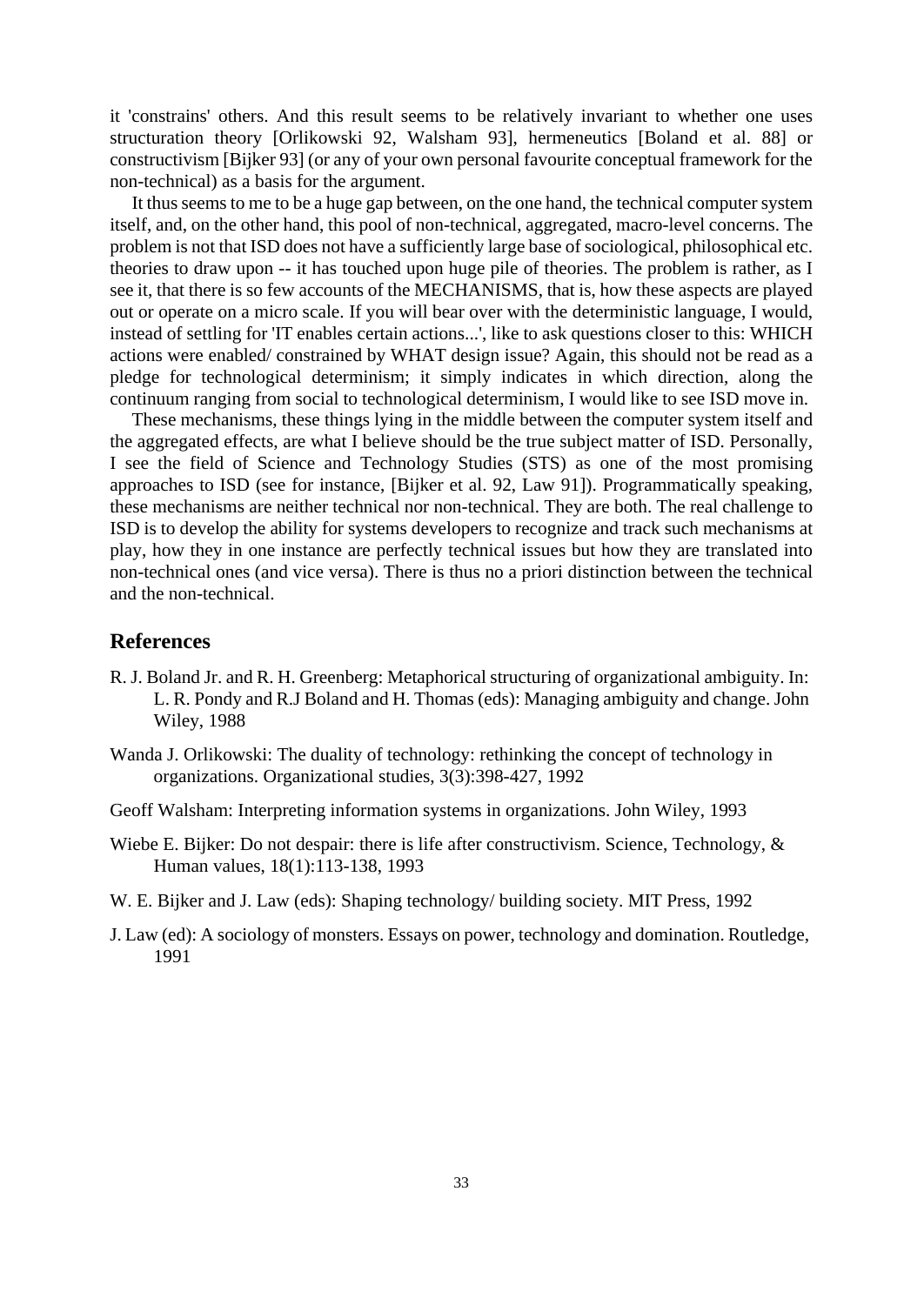# **Traditions for Information Systems Development –a Coward Simplification for Researchers, a Complication for Systems Developers, and a Hindrance for Interdisciplinary Work?**

### *Torbjørn Naslund*

I am an information systems development researcher. I am worried about the fragmentation of my research area.

Much research in information systems development is directed towards normative statements or theories for how to develop good computer artifacts. This is positive - we need good artifacts, and we need to know how to achieve them.

I see a difficult problem in the way we do this, however. There is a clear tendency for several isolated traditions. These traditions function as social paradigms, where researchers INSIDE each of these traditions share basic assumptions and objectives to such a degree that they are taken for granted, seldom are stated explicitly, and are not discussed. The other way round, very little debate is going on BETWEEN the different traditions; the traditions tend to isolate themselves. When discussions really occur, differences in terminology and the fact that assumptions and objectives are not made explicit may lead to misunderstandings and misinterpretations. Hence, researchers from other traditions than where oneself is situated may be seen as naive, ignorant, or difficult to understand.

Each tradition has taken its own foci for research, and claim that the research leads to gradually better recommendations for systems development. For a practitioner in systems development, this knowledge is very difficult to make use of. For a practitioner, researchers may be seen as biased advocates for single ideas which are fragmented and difficult to integrate with each other. Research results are offered systems developers as a "babble of many voices".

For interdisciplinary work, the situation becomes a hindrance. It is not only a question about how to bridge different disciplines, but also a question of which traditions inside information systems development to fraternize with, which are open to cooperation with other disciplines, and how well the unstated assumptions of each tradition fit assumptions and values of the other discipline.

The only viable solution I can see for the long run is to try to break the isolation between traditions, and engage in dialogue also over the borders of the traditions. This does not appear to be an easy task, however. For a researcher, it is much easier to publish and engage in dialogues with equals, than with people who behave as if they were naive, who are difficult to understand, and/or who challenge the researcher's own assumptions. Which different traditions can be found in information systems development, then - and what are their foci and basic assumptions? A very sketchy and tentative outline is the following list (where each tradition is described as an ideal type in order to highlight the differences):

1. The information systems tradition (IS). The main focus is on organisational impact and achievement of organisational objectives with the help of IT. The artifacts (called information systems) are assumed to be large and difficult to overview, but technically simple to construct. As a basis for construction, information flow (data flow), information structure and/or information use (in particular for decision making) must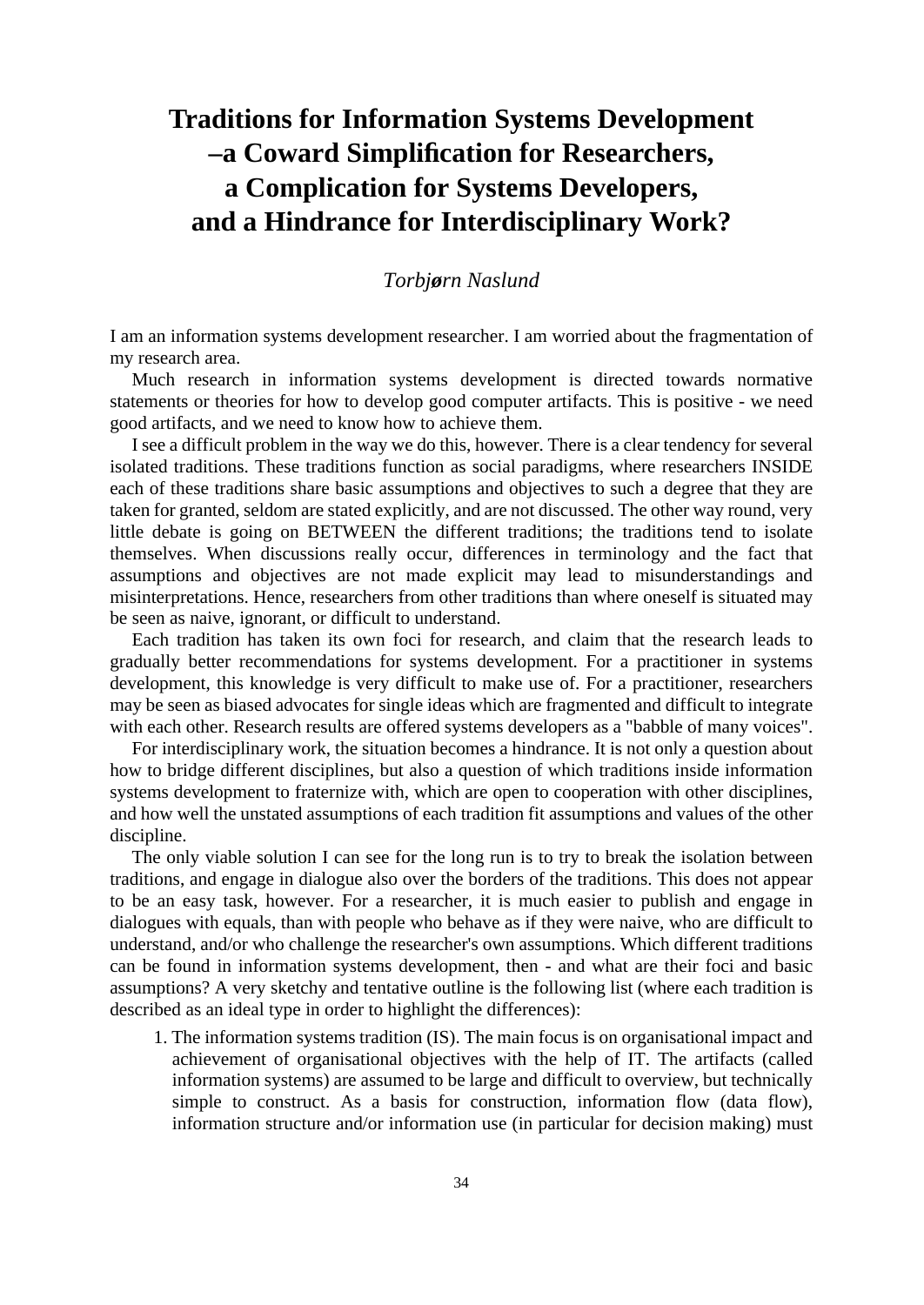be determined. Systems development starts from the identification of an organisational problem, which is investigated in a systematic way by the internal systems development organisation of the enterprise (sometimes assisted by external consultants). The IT solution to the problem can be derived from the investigation, if the investigation has been carefully performed. The technical construction of the information system will then be straightforward.

- 2. The software engineering tradition (SE). SE focuses on the technical construction of the computer artifact (software, software system). The development is performed by software engineers in order to fulfill the needs of a customer. The customer knows what is needed, even if he cannot state it in a way which is useful for the software engineer. Requirements elicitation is thus a difficult but important task, which must be performed before the software construction starts. The requirements should be specified in detail in a requirements specification. Important objectives to achieve in software construction are fulfilment of the stated requirements, as well as high technical quality and maintainability of the software. The construction process is seen as difficult to manage and coordinate - mainly since it is assumed that the project is very large, and requires a large number of programmers/software engineers working in parallel.
- 3. The participatory design tradition (PD). PD takes a stand against many of the assumptions made both in the IS and SE traditions. There are no definite needs which can be elicited in advance, neither is it possible or desirable to determine the qualities of a future computer artifact through analytical means. Instead, the artifact should be shaped in a gradual process in which prospective users and systems developers cooperate closely. Empirical experiments and users' opinions are taken very seriously, while project management, organisational objectives and the original plan for the artifact are given less attention.
- 4. The human computer interaction tradition (HCI). HCI stresses the cognitive fit of artifacts to the users' abilities - in particular when the users are discretional rather than regular users of the artifact. The artifact is often assumed to be developed as a product, to be sold on the market. Consequently, the users are seldom identifiable persons, but rather hypothetical, abstract descriptions of people. The interface - which determines the behaviour and appearance of the artifact - should be designed early in development process, by a special interface design team. The rest of the system should be developed by others, who should adapt their work to the result of the interface team. Since it is often assumed that the product is a mass market product, a good interface design is seen as a good investment, even if it is a cumbersome process to achieve this.
- 5. The knowledge engineering tradition (KE). In KE, there is a strict focus on the statements about the usage domain (called knowledge) which are built into the system. It is seen as a difficult but challenging task to acquire this knowledge trough investigation of written material and elicitation of knowledge from skilled persons (called experts). What role the system should have in its use setting is typically not emphasized.

We can perhaps also talk about an emerging tradition in CSCW, in which communication between people is particularly focused. Currently, it appears rather to be a situation that CSCW is a meeting place for researchers from several different traditions, and from several different disciplines, rather than being a tradition of its own. CSCW may thus function as an important meeting place between several traditions for systems development. The obvious risk, however,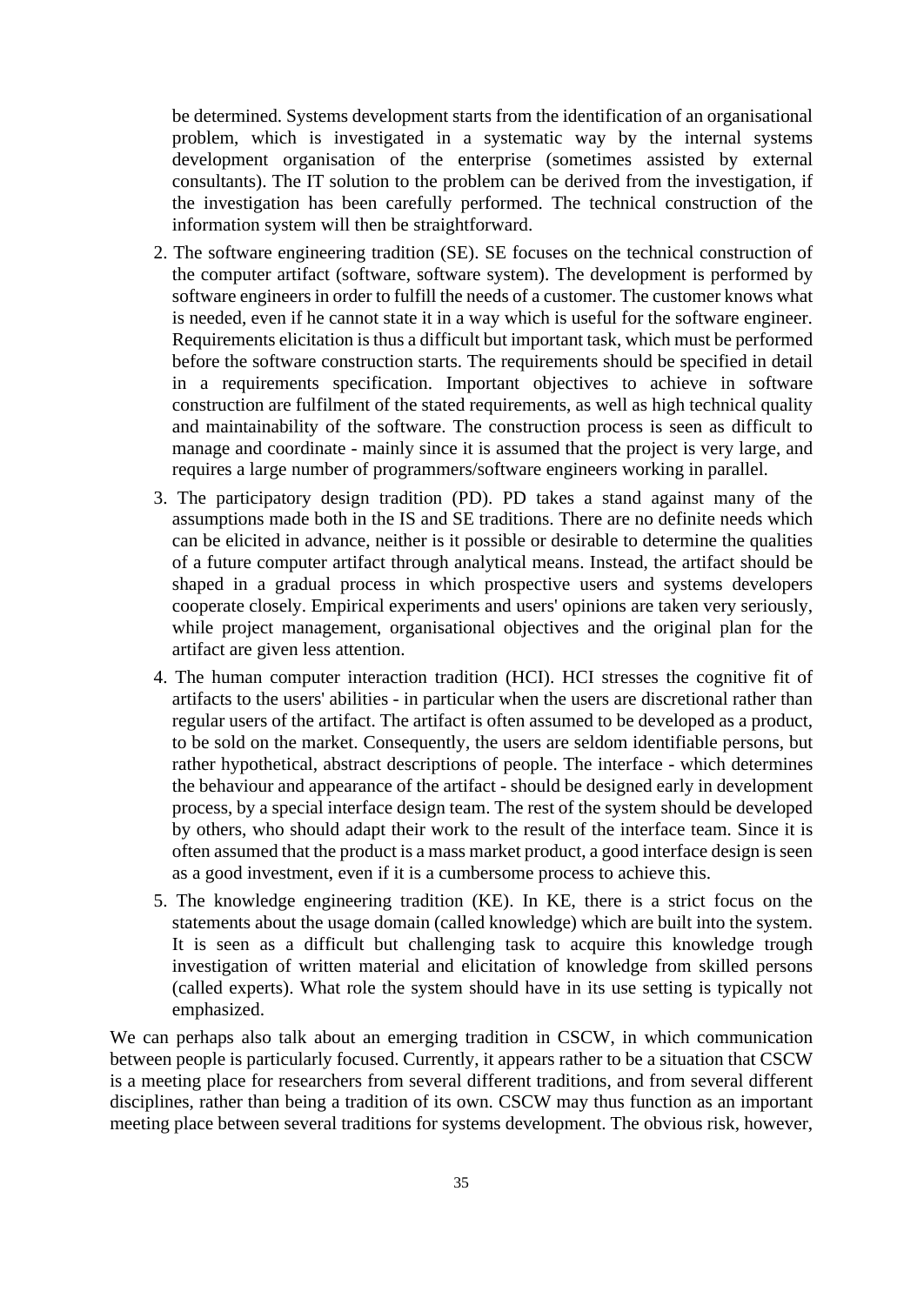is that CSCW emerge as an arena where different traditions defend their own assumptions rather than try to understand each other and make use of each others contributions.

I claim, finally, that each of these traditions have important knowledge to provide to information systems development practice and research, but that incompatibility and implicitness of assumptions, use of tradition-specific language, and the low degree of exchange between the traditions effectively block much of the positive impact this knowledge could have.

## **Dialogical Software Design**

### *Jürgen Pasch*

Software developement is not merely a mathematical or technological challenge, but a *complex social process*, in which the kind of communication and cooperative, creative interaction of the participants determine the quality of the collaboratively developed product. Qualified design is not primarily tied to given guidelines, but is guided by insights emerging in the design process and by the quest for quality shared by all participants. Practical experiences in system design, as well as my systematic field study reveal that the *quality of the social process* is of primary importance [1], [2].

Design first and foremost requires experience, intuition, imagination, and common sense. The designer orients himself by his tried and tested patterns of architecture.

In the design situation the participants carry on an *argumentative dialogue*. Concepts or models are suggested, brought into question, assessed and evaluated, and counter proposals are made. The Norwegian sociologist Stein Bråten demonstrated the role of models in communication processes [3].

If dialogue partner A possesses a sound model of the domain under consideration he is the *model–strong* actor. The *model–weak* partner B has no elements of this domain that are not a subset of A's model. With his model, A has pre–defined the domain under consideration. Bråten calls this situation *asymmetric dialogue*.

For clarification an example: A work group should design a program system. A group member brings a prepared design — the model — to the project meeting. The other group members have not worked out any definite ideas because they expected to draw up the design collaboratively. The model–weak members of the group find that they must examine the pre– defined model, which they must first understand. This understanding means the adoption of the model. All further argumentation for or against the model can only be expressed in terms of the model with the result that the model becomes more established.

Bråten summarizes this adaption to the model in two theses: If B *wants to maintain the dialogue* he is forced to express himself in terms of A's model, which he must first understand. He is therefore dependent on A. Ironically, the more successfull his attempt to strengthen his weak position through his understanding of A' s model, the more he comes under A's control. A now has ultimate power through his ability to a) *simulate* and declare his model as sound and b) to *simulate B's simulations*, which B needs to understand the model.

There is a further dilemma: If the dialogue partners have *a number of models, which have little or nothing in common* communication and participation are impossible.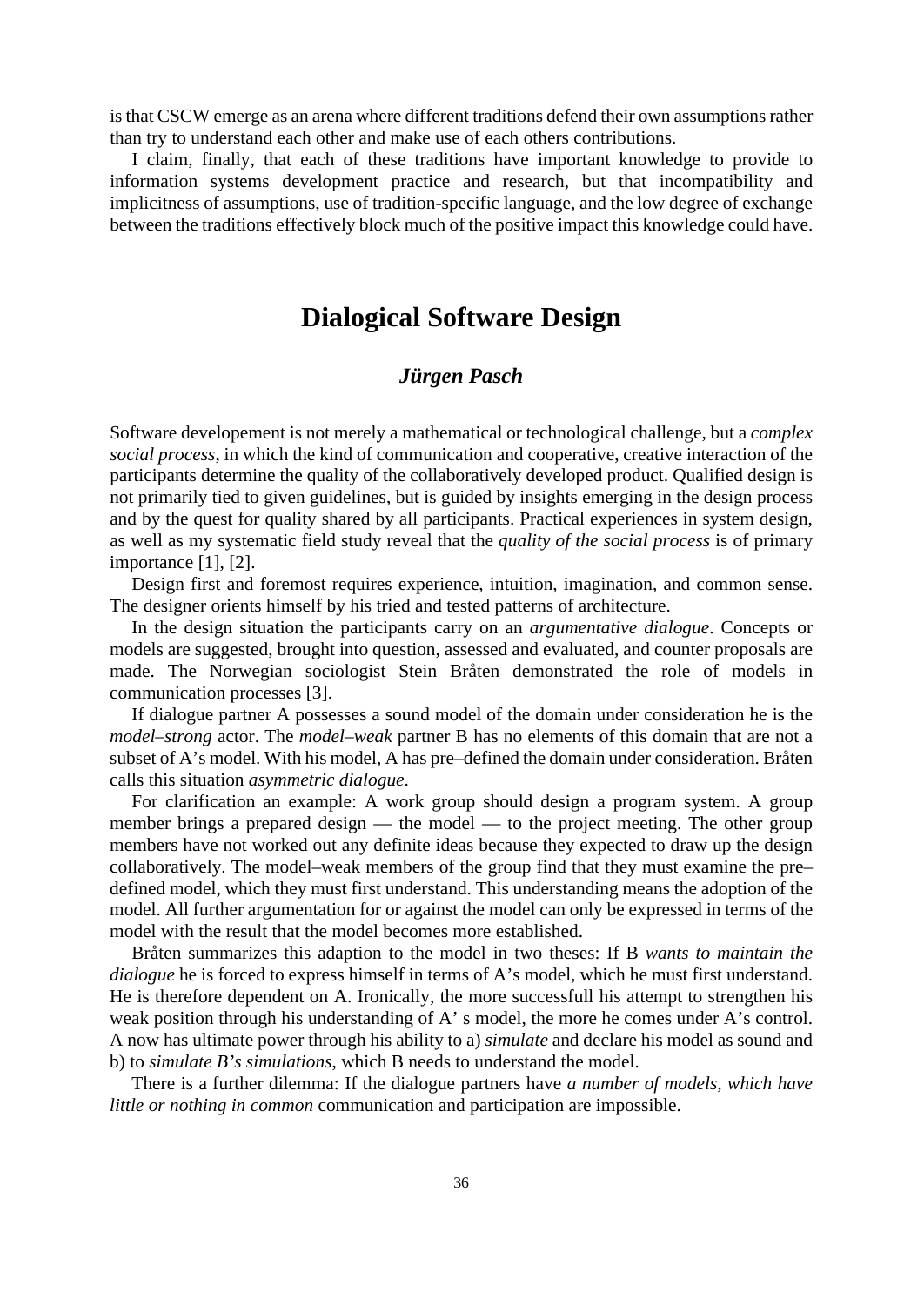When the dialogue partners *intersubjectively cross their perspectives*, this is a *symmetric dialogue*. By perspective I mean a class of related views on relevant aspects of an area on concern from a common view–point. In this type of dialogue statements such as "I understand what you mean" or "I am not of your opinion" are possible. Only a division among the actors of the domain of concern in disjunctive subsets make these statements possible. In symmetric dialogues the developers gain a shared understanding, which enables them to act collaboratively or individually as defined by the group. While perspective is always implied in our thinking, we can attempt to make them explicit, allow them to interact and gain deeper insight from their interrelation. Thus, I see in multiperspectivity a prerequisite for dialogical design.

The (technical) quality of program systems depends on the quality of their design and on the accurate realization of this design as an implementation.

A desirable system design is distinguished by straightforward orientation towards the design achieved at any given time, i.e. the design decisions are characterized by coherence, conceptual integrity and — finally — by their completeness with respect to the task assigned.

If this standard of quality is to be met even after a module–oriented division of labour, then all subsequent module–local design decisions and revisions of the system design must satisfy the conceptual integrity. Ideally, this requires *a holistic understanding of the system design* which is best acquired by participation in the design process itself.

This emerges when the program system is dialogically designed through the intersubjective crossing of perspectives and when the group comes to an understanding through a common perspective in respect to the theory of the program system. This common perspective enables each member of the group to change, expand and reconstruct the program — even after its completion according to the theory. *This quality is impossible without the developers*. The overall understanding obtained during dialogical design cannot be disseminated in documents. It is therefore clearly preferable that the same people participate in the design and realization activities.

I collected data on the effect of collaborative work on designing the architecture of software and its implementation from 25 student groups. The two main findings of my field–study with respect to ..symmetric–dialogue groups" were: These groups negotiated a *consensual definition of the situation* of the outset. During the design process they developed *techniques of mutual considerations and contradictions*. This is a group–specific ever–recurring dialogue pattern, which I call *ostinato*. The musical term ostinato means a persistant recurring bass. In dialogical design it means a persistant recurring dialogue pattern.

The definition of the situation entails intersubjectively valid group consensus on working practices, group meetings, roles, thought–, speech–, and participating schemata, acceptable and unacceptable behavior and the ostinato to be developed. I observed *the definition of the situation is of primary importance* for dialogical design.

The rivalry generated by mutual contradiction proved to be a positiv and vital force in the group dynamic. Suggested ideas are exhaustively discussed, further developed or refuted according to their usefulness. It is characteristic to these groups that patterns of behaviour emerged during the process, which ultimetely lead to understanding as long as the definition of the situation is valid. Vehement situations are considered as "normal" by the students.

A strong identification and a holistic understanding of the designed system of the group members is striking. *These groups embody their programs.*

Groups operating with asymmetric dialogue arrive at *pathological types* of system design such as the following: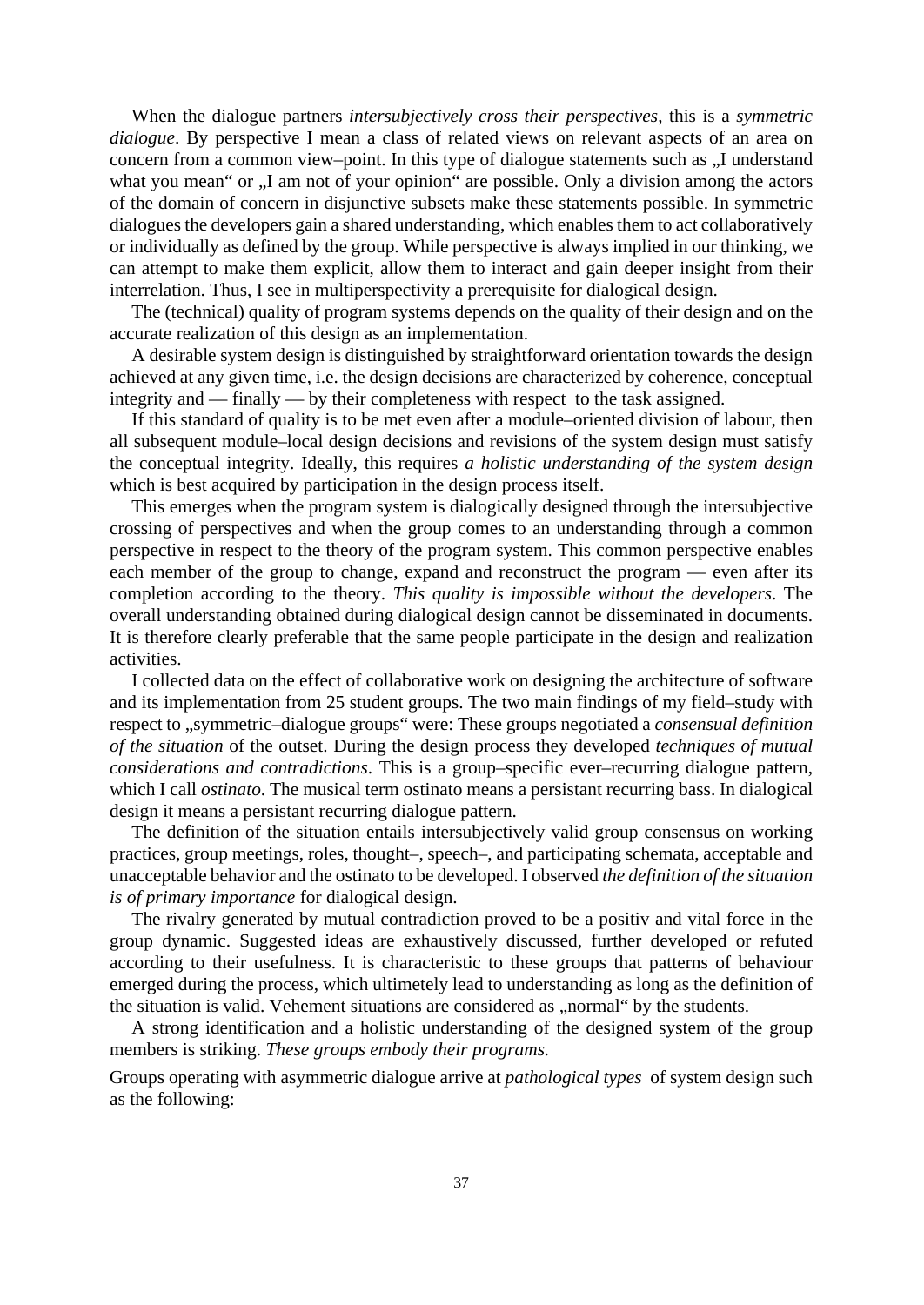*Design by Dominance.* A person or a group of persons monopolizes the design process. The dominant party views the others' lack of understanding or their passive position as incompetence. To avoid conflicts between the active and the passive party, a few modules emerge, which — in the eyes of the dominant side relate to the implementing abilities  $\alpha$  the rest". The participants' roles, and thus the latent group conflict, are frozen until the end of the project, and they *shape* the product structure. Non–participants have a hard time in grasping the inherent logic of the product structure.

*Design by Patchwork.*The group members or subgroups try to avoid cooperation. They *disperse* the "design" as soon as possible into as many subsystems as there are parties. These subsystems, taken by themselves, may be well designed. But the system as a whole is characterized by redundancy of algorithms and data objects. Moreover the interfaces between the subssytems are awkward, reflecting the lack of cooperation. Good cooperative work is more than the total of the work of each member of the group.

Social processes cannot be formalized or controlled but influenced. Conventional software development methods for design have their place, but need to be tailored to the needs of the communicative processes at hand, so as to show multiperspectivity. Methods do not determine the quality of software products, but people involved in the design processes allow quality to emerge. Fundamental prerequisities for being able to carry out cooperative work are human abilities in dialogue, mutual acceptance and an organizational setting, which enables the autonomy of the design group.

## **References**

- [1] Pasch, J.: *Software-Entwicklung im Team. Mehr Qualität durch das dialogische Prinzip bei der Projektarbeit*. Springer-Verlag: Berlin, Heidelberg, New York, 1994.
- [2] Pasch, J.: Dialogical Software Design. In: Bullinger, H.J. (Hrsg.): *Proceedings of the 4th International Conference on Human-Computer Interaction.* Stuttgart, September 1991. Elsevier: Amsterdam, London, New York, Tokyo, 1991; S. 556 - 560.
- [3] Bråten, S.: Asymmetric Discourse and Cognitive Autonomy: Resolving Model Monopoly through boundary shifts. In: Pedretti, A. (Hrsg.): *Problems of Levels and Boundaries;* Princelet Editions: London Zürich, 1983; S. 7-28.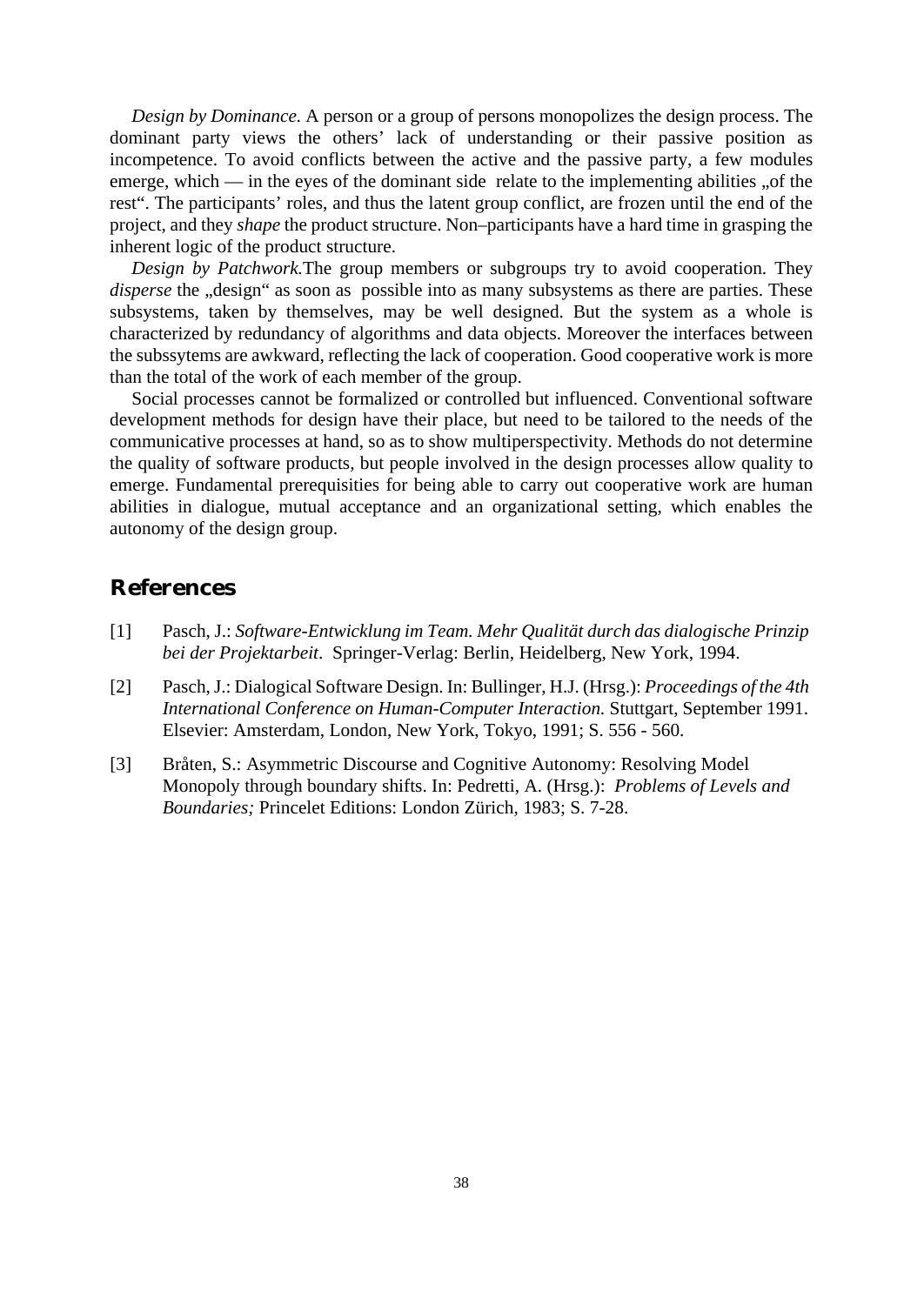## **A Technique to Help Overcome Communication Barriers**

## *G. Blain, N. Revault, J-F. Perrot, H. Sahraoui*

We feel that one of the research trends that we are pursuing could provide an interesting tool in cooperative work. The idea is to see the computer as a help toward a better understanding between people working on a joint project.

Our basic postulate is that having to formulate one's thoughts through a computer-interpreted medium helps in clarifying them, in removing unexpressed assumptions etc. This is the cornerstone of the so-called "metamodelization" technique we are developing at LAFORIA, which I shall briefly outline here.

Specifically, we are exploring a technique for bridging the gap between the user's and the implementor's points of view in designing a software application. The software tool that implements this technique relies heavily on OO technology and on rule based programming. It borrows part of its inspiration from the AI subfield of Knowledge Acquisition. One of its applications

The basis of our approach is to provide two different models of the application, one on the user's side (call it UM), the other on the implementor's side (IM), together with a transformation mechanism (TM) that maps the first onto the second. Model UM is supposed to be easily understandable by the user - actually, it should be produced by the user herself - whereas model IM ought to be readily executable by the computer, that is, it should be directly translatable into some executable formalism. Transformation TM, of course, should operate in a way that ensures adequacy between the meaning of model UM as intended by the user and that of model IM as evidenced by the execution mechanism.

A typical example is the design of a Relational Database scheme. UM will be some sort of semantic network, whereas IM will be expressed in a SQL-like formalism. TM will embody the expertise of th DB designer.

Now the two models are expressed in different formalisms. The key idea behind our method is that those formalisms do not need to be fixed, but that instead each one must be defined specifically for the application at hand. Following standard object-oriented philosophy, such a formalism is reified into a (Smalltalk) object which we call a metamodel. This name is justified by the nature of the link between the model and its metamodel, which parallels the link between an instance and its class, and a class and its meta-class, in OO Programming. Before creating our two models UM and IM, we must build the two metamodels UMM and IMM. In our example, UMM will specify the sort of semantic network that we use and IMM will describe our pre-SQL notation for RDB schemes.

For a UM-to-IM translation between models to be possible, there must be some sort of relationship between the metamodels UMM and IMM. This very relationship is materialized by the set of rules that define transformation TM. If the correspondence between UMM and IMM is close, the rules will be simple, if not they will need the elicitation of a good deal of knowledge, as is the case with the database example. The complexity of the rule base somehow measures the distance between UMM and IMM.

One way to use the technique is to define an interpretable IMM that is close enough to the UMM so as to preserve some of its graphic properties and to endow it with an mechanism that visualizes the interpretation process. By running the process on several examples the user can thus "verify" that the behavior of her model actually conforms to her expectations. This is a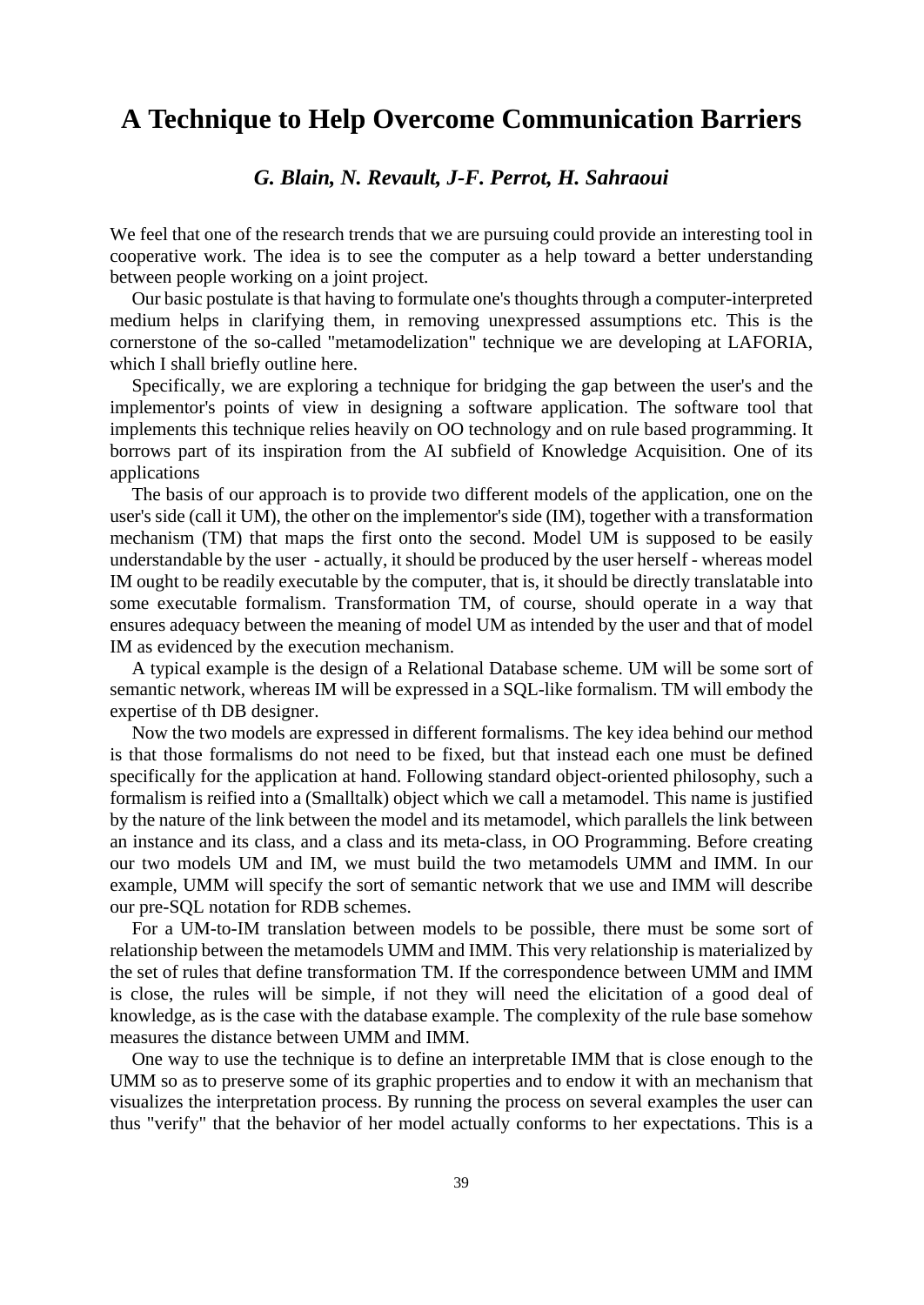crude but efficient way of testing specifications. Our team designed such a piece of software that is now in use in an insurance company.

We propose here to apply this approach to interhuman communication : if two persons P1 and P2 are to communicate at all, there must be some correspondence between the "languages" they use (i.e. the metamodels UMM1 and UMM2). This correspondence should be exhibited by one common interpretable IMM and two transformation rules T1 : UMM1 -> IMM and T2 : UMM2 -> IMM. Suppose that what P1 has in mind is described by a model UM1 (in formalism UMM1) - resp P2, UM2, UMM2. The transformed models T1(UM1) and T2(UM2) - both in IMM - are certainly different, but some comparison of their meaning can be obtained by concurrently visualizing their interpretation.

P1 (UMM1) 
$$
-
$$
 T1  $-$  T2  $-$  -  $-$  (UMM2) P2  
\n $+$   
\n $+$   
\n $1$   
\n $1$   
\n $1$   
\n $1$   
\n $1$   
\n $1$   
\n $1$   
\n $1$   
\n $1$   
\n $1$   
\n $1$   
\n $1$   
\n $1$   
\n $1$   
\n $1$   
\n $1$   
\n $1$   
\n $1$   
\n $1$   
\n $1$   
\n $1$   
\n $1$   
\n $1$   
\n $1$   
\n $1$   
\n $1$   
\n $1$   
\n $1$   
\n $1$   
\n $1$   
\n $1$   
\n $1$   
\n $1$   
\n $1$   
\n $1$   
\n $1$   
\n $1$   
\n $1$   
\n $1$   
\n $1$   
\n $1$   
\n $1$   
\n $1$   
\n $1$   
\n $1$   
\n $1$   
\n $1$   
\n $1$   
\n $1$   
\n $1$   
\n $1$   
\n $1$   
\n $1$   
\n $1$   
\n $1$   
\n $1$   
\n $1$   
\n $1$   
\n $1$   
\n $1$   
\n $1$   
\n $1$   
\n $1$   
\n $1$   
\n

## **References**

Revault, Sahraoui, Blain, Perrot : A Metamodelling technique : The MetaGen System. In: *TOOLS-Europe '95*.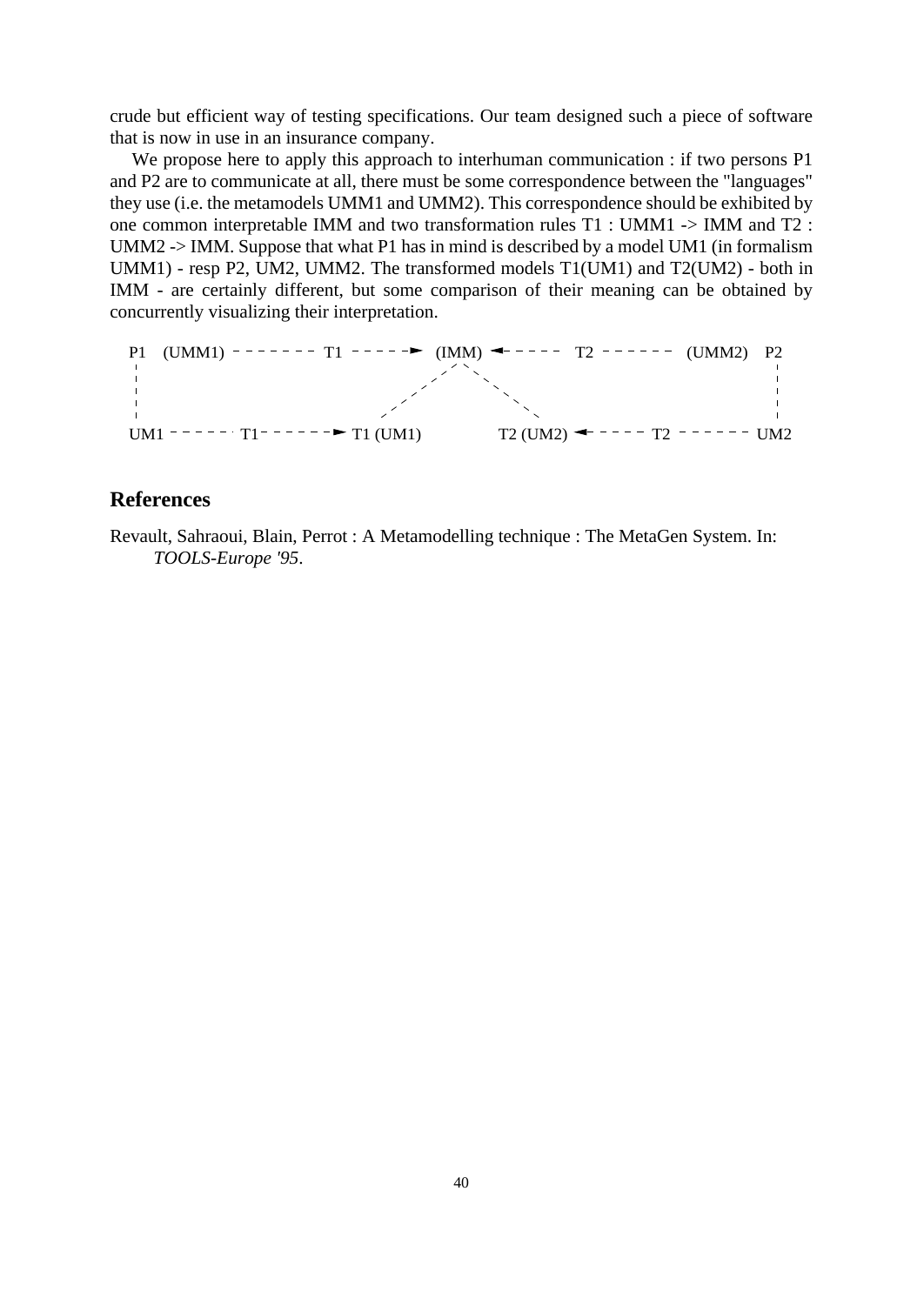## **Living the Gap**

## *Jörg Pflüger*

Those who have no idea that it is possible to err cannot learn anything else than know-how. Gregory Bateson

The interdisciplinary problem in computer science represents a modern version of the old dichotomy of explaining and understanding. Any established piece of software (or software system) can be considered as an "explanation" of the problem which it undertakes to solve. It changes and fixes systematically the task in question and there upon people's further experience - it "constructs reality". The social environment of formal systems has to be understood as a transcending difference. A "hermeneutic view" is necessary to reconstruct the parts of reality lost in formal reduction. Therefore, the above mentioned dichotomy addresses essentially a problem of "languages". One has to deal with the incompatibility of the discrete, unambiguous language of formal artifacts with the informal concepts of everyday life, social relations, conflicts, and power structure. That means, interdisciplinarity is not so much a problem inter disciplines than between different views, concepts, attitudes, approaches, and methods.

In my opinion computer science will only survive as a discipline in its own right if it attempts to integrate these different languages; that is, we have to educate people who are able to stand the tension between the irreducible semantic levels of formal representations and their informal counterparts. Mediating heterogeneous ways of thinking seems to me more important than bringing together results and theories from different disciplines. This does not lead to a productive way of "bridging the gap" (in which I don't believe anyway), assigning the social sciences in connection with computer science an essentially "negative", critical role:

Social scientists should teach software engineers to question what they are doing - not to take too much for granted, neither with respect to their own concepts nor what they know about the problem in question. They should be trained to acquire adequate knowledge by participatory observation and by talking to their clients. They have to understand why the users complain and what has been lost after the reduction of complicated processes to formal artifacts.

Referring to possible changes of a curriculum in computer science the integration of social aspects has to concentrate on a confrontation of methods rather than on the additive presentation of empirical facts. We have to teach a "will to know", how to understand ambivalent relations which reflect conflicts and antagonisms, and what it means to err. Stretching the argument a little further I would say: A computer scientist who could interpret poems and judge moral dilemmata would be a better computer scientist.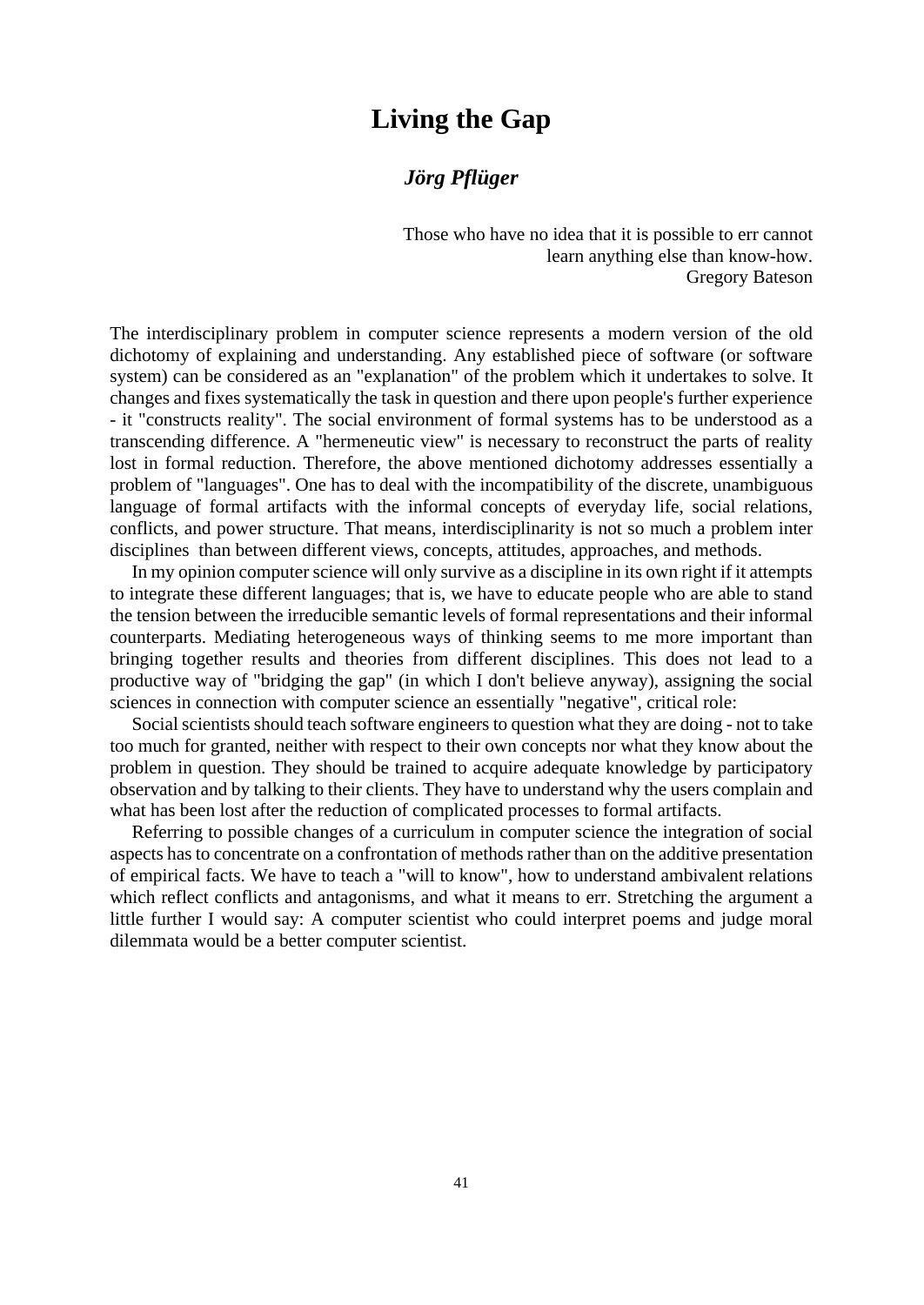# **Some Remarks about Formal and Informal Specification Methods in the Context of Software Development**

### *Matthias Rauterberg*

#### **Starting point for our reflections**

Analysis of current software development processes brings to light a series of weaknesses and problems, the sources of which lie in the theoretical concepts applied, the traditional procedures followed (especially project management) as well as in the use of inadequate formal design methodologies. This chapter contains an ample store of proposed solutions based on current practice in software development. These point to the significance of a domain specific formalism. Analysis of actual software development processes shows that there are three essential barriers: the specification barrier, the communication barrier and the optimisation barrier (Rauterberg & Strohm 1992).

Speaking quite generally, one of the most important problems lies in coming to a shared understanding by all the affected goups of the component of the worksystem to be automated (Naur 1985) - that is, to find the answers to the questions of "if", "where" and "how" for the planned implementation of technology, to which a shared commitment can be reached. This involves, in particular, determining all the characteristics of the work system that are to be planned anew (Rauterberg 1993). Every work system comprises a social and a technical subsystem. An optimal total system must integrate both simultaneously. In order to arrive at the optimal design for the total working system, it is of paramount importance to regard the social subsystem as a system in its own right, endowed with its own specific characteristics and conditions, and a system to be optimised when coupled with the technical subsytem.

#### **Barriers in the framework of traditional software development**

The "specification barrier" is an immediate problem even at a cursory glance. How can the software developer ascertain that the client is able to specify the requirements for the subsystem to be developed in a complete and accurate way which will not be modified while the project is being carried out? The more formal and detailed the medium used by the client to formulate requirements, the easier it is for the software developer to incorporate these into an appropriate software system. But this presumes that the client has command of a certain measure of expertise. However, the client is not prepared to acquire this - or perhaps is in part not in a position to do so - before the beginning of the software development process. It is therefore necessary to find and implement other ways and means, using from informal through semiformal to formal specification methods.

It would be a grave error with dire consequences to assume that clients - usually people from the middle and upper echelons of management - are able to provide pertinent and adequate information on all requirements for an interactive software system. As a result, the following different perspectives must be taken into consideration in the analysis and specification phases.

The "communications barrier" between applier, user and end-user on the one hand and the software developer on the other is essentially due to the fact that "technical intelligence" is only inadequately imbedded in the social, historical and political contexts of technological development. Communication between those involved in the development process can allow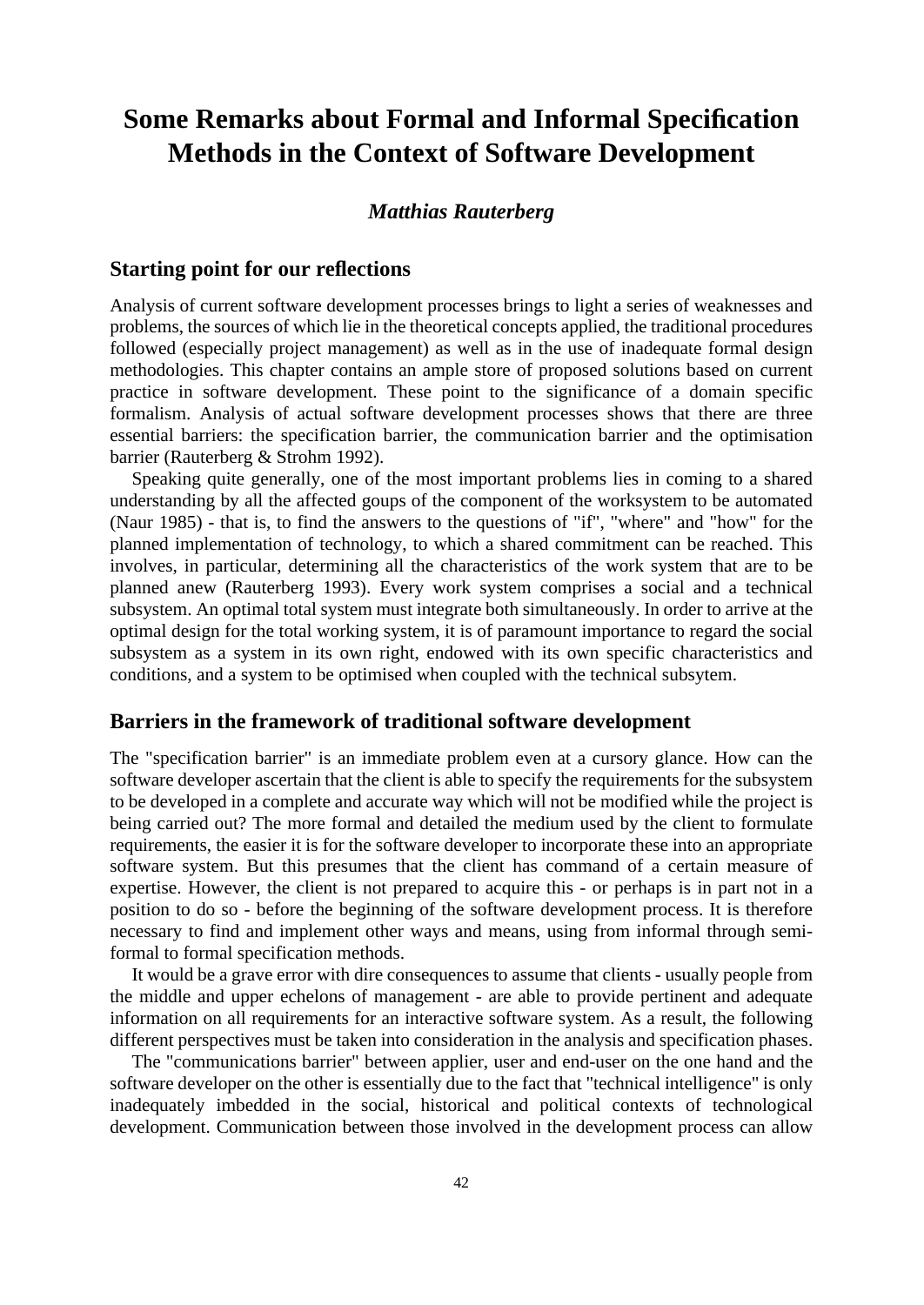non-technical facts to slip through the conceptual net of specialised technical language, which therefore restricts the social character of the technology to the functional and instrumental.

The application-oriented jargon of the user flounders on the technical jargon of the developer. This "gap" can only be bridged to a limited extent by purely linguistic means, because the fact that their respective semantics are conceptually bound make the ideas applied insufficiently precise. Overcoming this fuzziness requires creating jointly experienced, perceptually shared contexts. Beyond verbal communication, visual means are the ones best suited to this purpose. The stronger the perceptual experience one has of the semantic context of the other, the easier it is to overcome the communications barrier.

At its best, software development is a procedure for optimally designing a product with interactive properties for supporting the performance of work tasks. Because computer science has accumulated quite a treasure trove of very broadly applicable algorithms, software development is increasingly focussing attention on those facets of application-oriented software which are unamenable to algorithmic treatment. While the purely technical aspects of a software product are best dealt with by optimisation procedures attuned to a technical context, the nontechnical context of the application environment aimed at requires the implementation of optimisation procedures of a different nature.

It would be false indeed to expect that at the outset of a larger reorganisation of a work system any single group of persons could have a complete, exact and comprehensive view of the ideal for the work system to be set up. Only during the analysis, evaluation and planning processes are the people involvable to develop an increasingly clear picture of what it is that they are really striving for. This is basically why the requirements of the applier seem to "change" - they do not really change but simply become concrete within the anticipated boundary constraints. This process of crystallisation should be allowed to unfold as completely, as pertinently and - from a global perspective - as inexpensively as possible. Completeness can be reached by ensuring that each affected group is involved at least through representatives. Iterative, interactive progress makes the ideal concept increasingly concrete. There are methods available for supporting the process of communication which ensure efficient progress (Nielsen 1990) (Nielsen 1993).

### **First steps to implement technology**

The analysis phase is frequently the one most neglected. This is essentially due to the fact that methods and techniques need to be used primarily the way occupational and organisational sciences have developed and applied them (e.g., Maculay et al 1990). Inordinately high costs incur from the troubleshooting required because the analysis was less than optimal (Rauterberg & Strohm 1992). The time has come to engage occupational and organisational consultants at the analysis stage who have been especially trained for software development!

Once the analysis of the work system to be optimised has been completed, the next stage is to mould the results obtained into implementable form. Methods of specification with high communicative value are recommended here. Sufficient empirical evidence has accumulated by now to show that task and user oriented procedures in software development not only bring noticeable savings in costs, but also significantly improve the software produced (Karat 1990). How then, can the both barriers mentioned above be overcome?

The first thing is to determine "if" and "where" it makes sense to employ technology. "Although the view is still widely held that it is possible to use technology to eliminate the deficiencies of an organisation without questioning the structures of the organisation as a whole,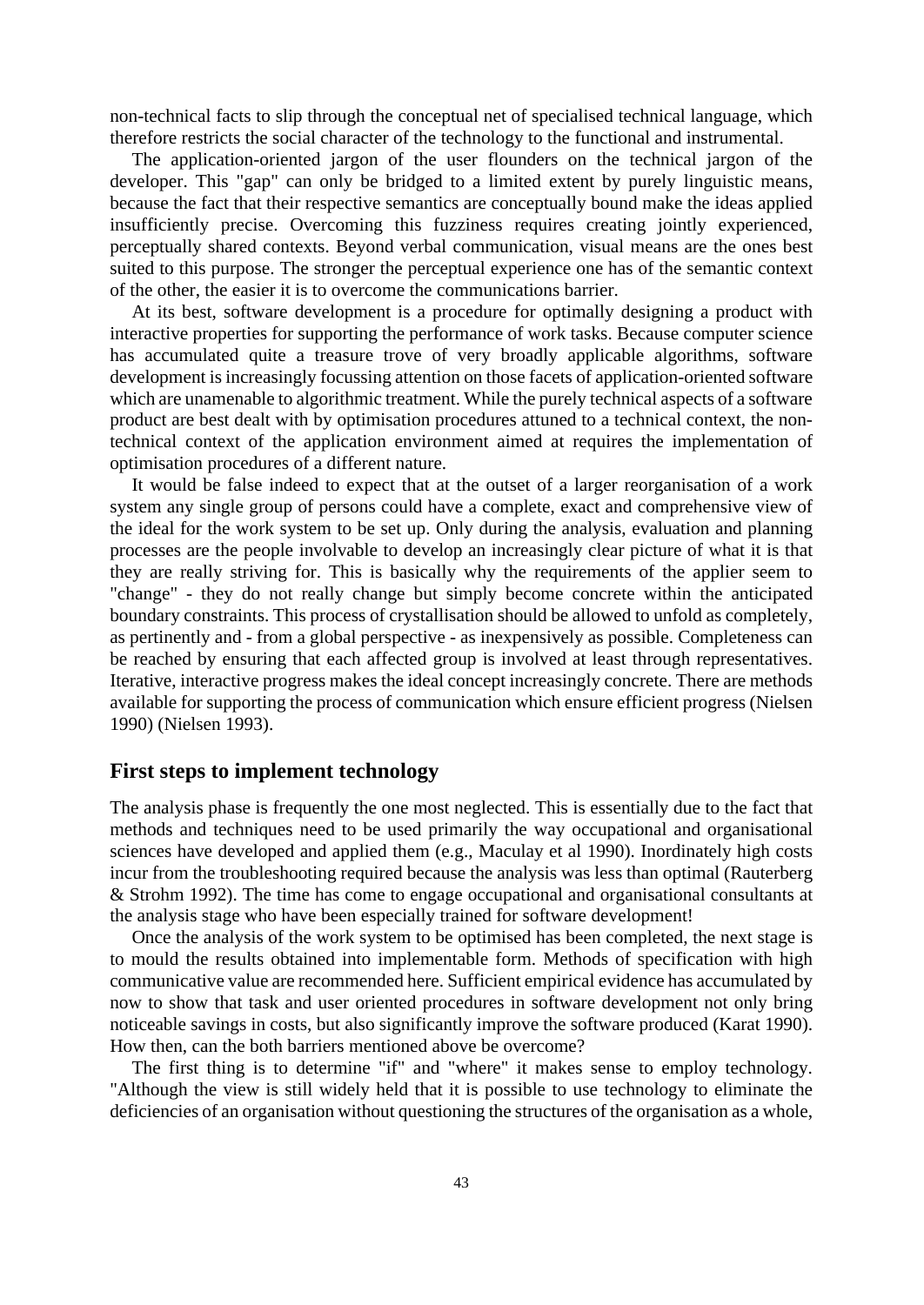the conclusion is nevertheless usually a false one" (Klotz 1991). The intended division of functions between man and machine is decided during the specification of the tool interface. The tasks which remain in human hands must have the following characteristics (Volpert 1987) (Ulich et al 1991):

1. sufficient freedom of action and decision-making; 2. adequate time available; 3. sufficient physical activity; 4. concrete contact with material and social conditions at the workplace activities; 5. actual use of a variety of the senses; 6. opportunities for variety when executing tasks; 7. task related communication and immediate interpersonal contact.

Once those concerned are sufficiently clear about which functions are amenable to automation, the next step which should be taken is to test the screen layout on the end-users with hand-drawn sketches (the extremely inexpensive "pen and paper" method). If the range of templates is very large, then a graphics data bank can be used to manage the templates produced on a graphics editor. The use of prototyping tools is frequently inadvisable, because toolspecific presentation offers a too restrictive range of possibilities. The effect of the structuring measures taken can be assessed with the help of discussion with the end-users, or by means of checklists.

The use of prototypes to illustrate the dynamical and interactive aspects of the tools being developed is indispensable for specifying the dialogue interface. However, prototypes should only be used very purposefully and selectively to clarify special aspects of the specification not indiscriminately. Otherwise there looms the inescapable danger of investing too much in the production and maintenance of "display goods". A very efficient and inexpensive variation is provided by simulation studies, for example, with the use of hand prepared transparencies, cards, etc. which appear before the user in response to the action taken (Karat 1990).

Simple and fast techniques for involving users include discussion groups with various communication aids (metaplan, layout sketches, "screen-dumps", scenarios, etc.), questionnaires for determining the attitudes, opinions and requirements of the users, the "walkthrough" technique for systematically clarifying all possible work steps, as well as targeted interviews aimed at a concrete analysis of the work environment (Grudin, Ehrlich & Shriner 1987) (Macaulay et al 1990) (Nielsen 1993). Very sound simulation methods (e.g. scenarios, "Wizard of Oz" studies) are available for developing completely new systems without requiring any special hardware or software. Nielsen (1993) presents a summary of techniques for the analysis and evaluation of interactive computer systems.

#### **Conclusion**

One of the principal problems of traditional software development lies in the fact that those who have been primarily involved in software development to date have not been willing to recognise that software development is, in most cases, mainly a question of occupational and/ or organisational planning. Were software development to be approached from such a perspective, it would be planned from the beginning to engage experts in occupational and organisational planning in the process of software design. This would require interdisciplinary cooperation between occupational and organisational experts on the one hand and software development experts on the other. The extensive qualification required in each of these fields makes it virtually impossible to dispense with such interdisciplinary cooperation. We must start learning to jointly plan technology, organisation and the application of human qualification.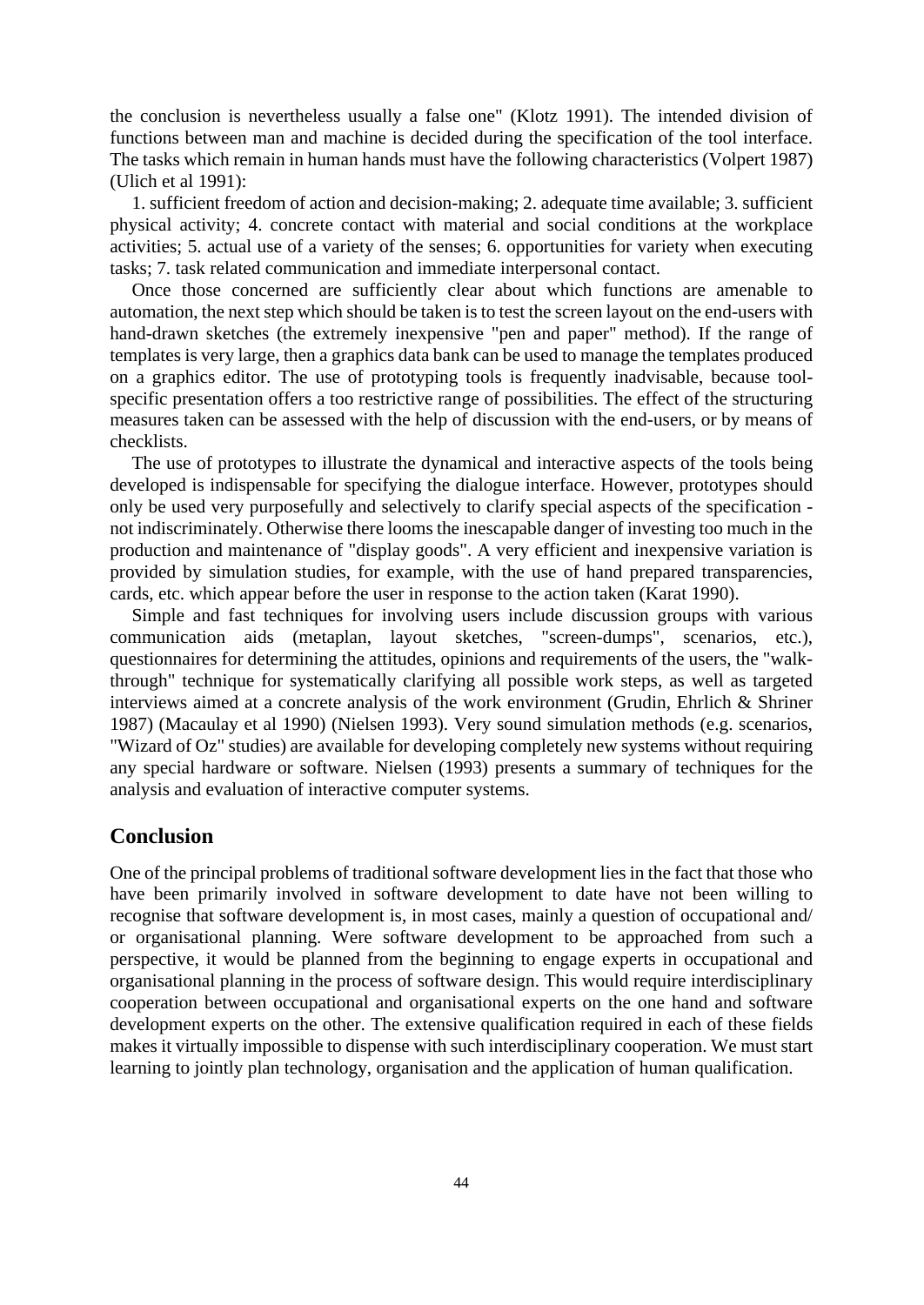### **References**

- Karat C.-M., 1990: Cost-Benefit Analysis of Iterative Usability Testing. In: Diaper, D. et al. (ed.) *Human-Computer Interaction - INTERACT '90*. Amsterdam: Elsevier Science. 351- 356DIAPER D
- Klotz, U., 1991: Die zweite Ära der Informationstechnik. *Harvard Manager 13*(2): pp. 101-112
- Naur, P., 1985: Programming as Theory Building. *Microprocessing and Microprogramming 15*: pp. 253-261
- Nielsen, J., 1990: Big paybacks from 'discount' usability engineering. *IEEE Software 7*(3): pp. 107-108
- Nielsen, J., 1993: *Usability Engineering*. London: Academic Press.
- Rauterberg, M., 1993: Anforderungen an die Prozessgestaltung der Softwareentwicklung. In: W. Coy, P. Gorny, I. Kopp & C. Skarpelis (Hrsg.): *Menschengerechte Software als Wettbewerbsfaktor. (German Chapter of the ACM Berichte, Band 40);* Stuttgart: Teubner. pp. 592-599.
- Rauterberg, M., & O. Strohm, 1992: Work Organization and Software Development. In: P. Elzer & V. Haase (eds.): *Proceedings of 4th IFAC/IFIP Workshop on "Experience with the Management of Software Projects". Annual Review of Automatic Programming 16*(2): pp. 121-128
- Ulich, E., M. Rauterberg, T. Moll, T. Greutmann, & O. Strohm, 1991: Task Orientation and User-Oriented Dialogue Design. *International Journal of Human Computer Interaction 3*(2): pp. 117-144
- Volpert, W., 1987: Kontrastive Analyse des Verhältnisses von Mensch und Rechner als Grundlage des System-Designs. *Zeitschrift fr Arbeitswissenschaft 41*: pp. 147-152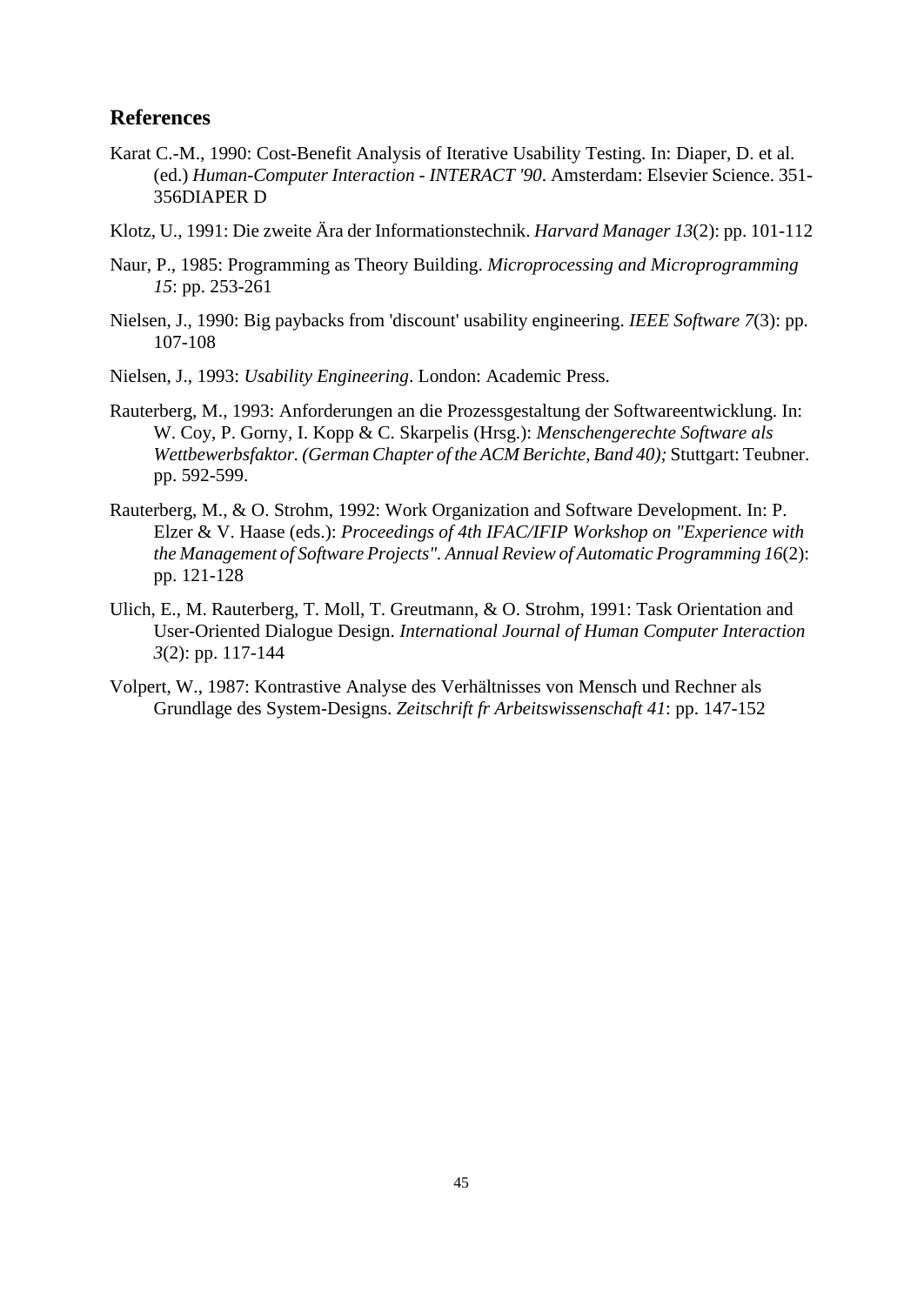## **Social Dimensions**

## *Mike Robinson<sup>1</sup>*

This paper to some extent reflects the dilemmas posed in the Motivation to the Dagstuhl Seminar — namely that software engineering tends "to focus on structural and technical properties of programs rather than on process aspects". There is a ubiquitous tendency for the software tail to wag the social dog. The process is repeated in exaggerated form with the appearance of Virtual Reality (VR) and Cyberspace. The possibility of three dimensional representation was actualised. This was mainly a technical achievement. With helmet and gloves (or even with a simple "spaceball") it became possible to climb in with the images, to push them around like surreal footballs on the moon. The technical achievement was breathtaking. Quite what moonball has to do with CSCW or with work in general still has to be explained— although there is no shortage of pundits projecting the transformation of life, the universe, and everything (Benedikt, 1992). And with a multi- and hyper-media supporting INTERNET, with computer power, accessibility, and connectivity continuing on a unique and impossible exponential, there is an intuitive feeling they may be right. Social control, social specification of the desiderata of cyberspace seem illusory. Social science once again trots along meekly behind the turbulent frontiersmanship, the revolutionary interventions of the financially and politically backed visions of the technical. In general, it is left to find a place rather than specify the space......

The term social dimensions arose as a complement to "spatial dimensions" in VR within the COMIC Project. Spatial dimensions both describe the nature of the space provided by VR, and the possibilities of movement within it. Space is uniform: i.e. *any* point has a position relative to any other point, and *any* object has position, height, width, breadth, and may have properties such as colour, texture, movement, momentum, spin, etc. Measurement is always in the same units, whatever the nature of the object, wherever it may be. Thus Cyberspace is considered to be "a place", *one* place. It is a place where people can meet. It is a place in the same way that our planet is a place. Any position on it can be reached and calculated from any other place. The notions of "virtual rooms", "virtual cities" etc. re-inforce this notion that cyberspace is a place. It is a natural metaphor.

Social dimensions was first introduced as a term that mirrored the physical dimensionality of cyberspace. The idea was to allow different sorts of manipulation and movement that would be informed by metaphors from work practice rather than from physicalist analogies. For instance, sometimes it is nice to be open for casual meetings with others, sometimes it is not. Sometimes it is important to be "peripherally aware" of what colleagues are doing, sometimes it is not. These possibilities were envisaged in a "see" metaphor on which it was possible to move between settings with a spaceball. In "infra-red" extreme the user would see only "warm" objects (people); in "white light" people and most objects are visible; in "ultra violet" only objects are visible; at the "x-ray" extreme it is possible to "see into" objects (their code, for instance). All gradations between settings are possible, thus supporting people in achieving their own most useful visualisations. This first example of a "social dimension" was very close to a

<sup>1.</sup>With thanks to the ESPRIT COMIC Basic Research Project for supporting this work.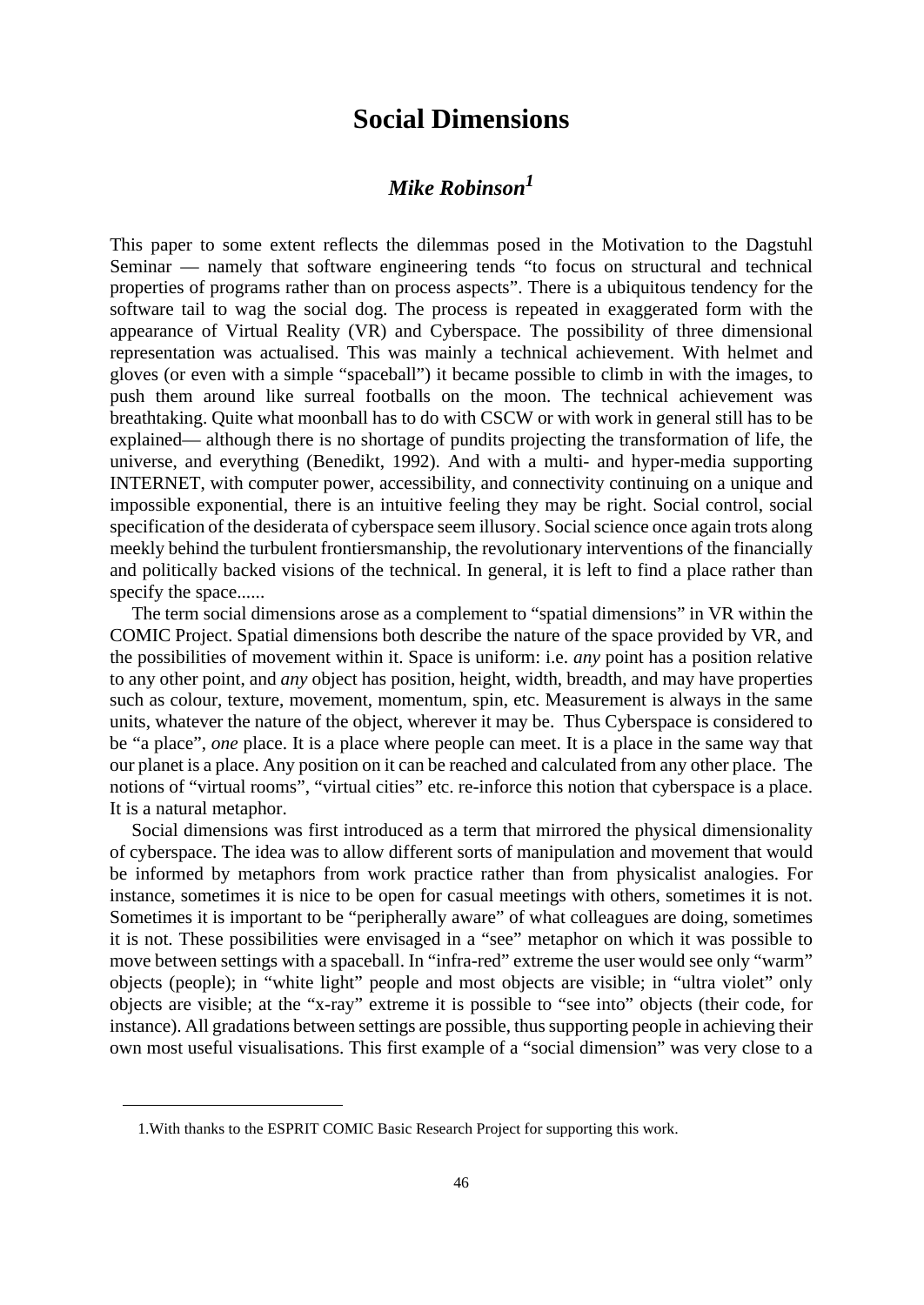physical dimension — but included the notion of "tailoring", or the person using the system configuring it personally, differently from others.

A workshop was held earlier this year in Aarhus to discuss "social dimensions". (Robinson, 1994b). The main conclusions that emerged were: a shifting but ever present division between structural and environmental features that were/ were not under the control of people using the system; the importance of uneven infrastructures and their social consequences. The best example of the latter is the (Star and Ruhleder, 1994) in their study of a distributed, heterogeneous scientific community. An example directly from VR is provided by (Benford et al., 1994)who discuss problems of interaction between those with two- and three-dimensional access to VR systems.

Another spontaneous distinction made by most people is between local and wider contexts, accompanied by a desire to have the ability to treat them differently in terms of access, privacy, etc. (Robinson, 1994a). As before, this demands that VR systems are tailorable. To some extent this is provided in Cyberspace prototypes by the ability to have "meeting rooms", "conference tables", etc. which give a local, private(ish) context.

(Nardi, 1993) advances a more radical thesis on tailorability. She argues that, ultimately, it is neither a possible competence nor a feasible activity for systems designers to try and provide/ structure applications for "domain experts" — people with a deep knowledge of an activity or subject who wish to support themselves with computers. Instead designers should content themselves with providing tools, with accessible technical environments that "domain experts" can utilise to structure their own environments according to their own needs and aesthetics. Nardi's viewpoint seems admirably suited to VR, and can be seen in the work of (Mariani et al., 1994) on VR-VIBE, MASSIVE, etc. In these systems, users are able to set and manipulate their own mappings between properties of objects and spatial and other dimensions in Cyberspace. In effect, "domain experts" are able to create and inhabit their own worlds.

At this point we find that cyberspace has broken its own boundaries. Instead of a single (even if large) chrysalis of "place", a universe of many, possibly infinitely many worlds has butterflied. Different mappings of the properties of objects-in-the-world onto spatial and coloured dimensions of virtual reality give different worlds. Worlds that reflect orthogonal comprehensions. Worlds between which movement and communication is extremely problematic. Indexicality, the root of mutual comprehension and conversation, fails between such worlds — which not only have their own syntax and semantics, but their own forms of life, their own physics. Even the taken for granted distinctions between subject and object, between objectivity and subjectivity fail to hold, fail to have any traction between such worlds.

In this multi-worlded Cyberspace we have achieved something very like normality, like everyday experience, like the world as we know it. Unbounded; contradictory; largely unexpected except in small, safe, well-known corners. Comprehending usage is rather like asking what a continent is for — more a category mistake than a sensible question. Crafting the world, and cyberspaces that are part of it, is irreductably an interdisciplinary exercise to say the least! The dominance of the technical is an illusion following from a "waterfall conception" of design and implementation preceding use. All systems are redesigned in use. And from this perspective use precedes design. The problem for interdisciplinarity is not the precedence of the technical, not the absence of some discipline or other, but — like VR, like all other human efforts — how to live with, and make the best of incommensurables.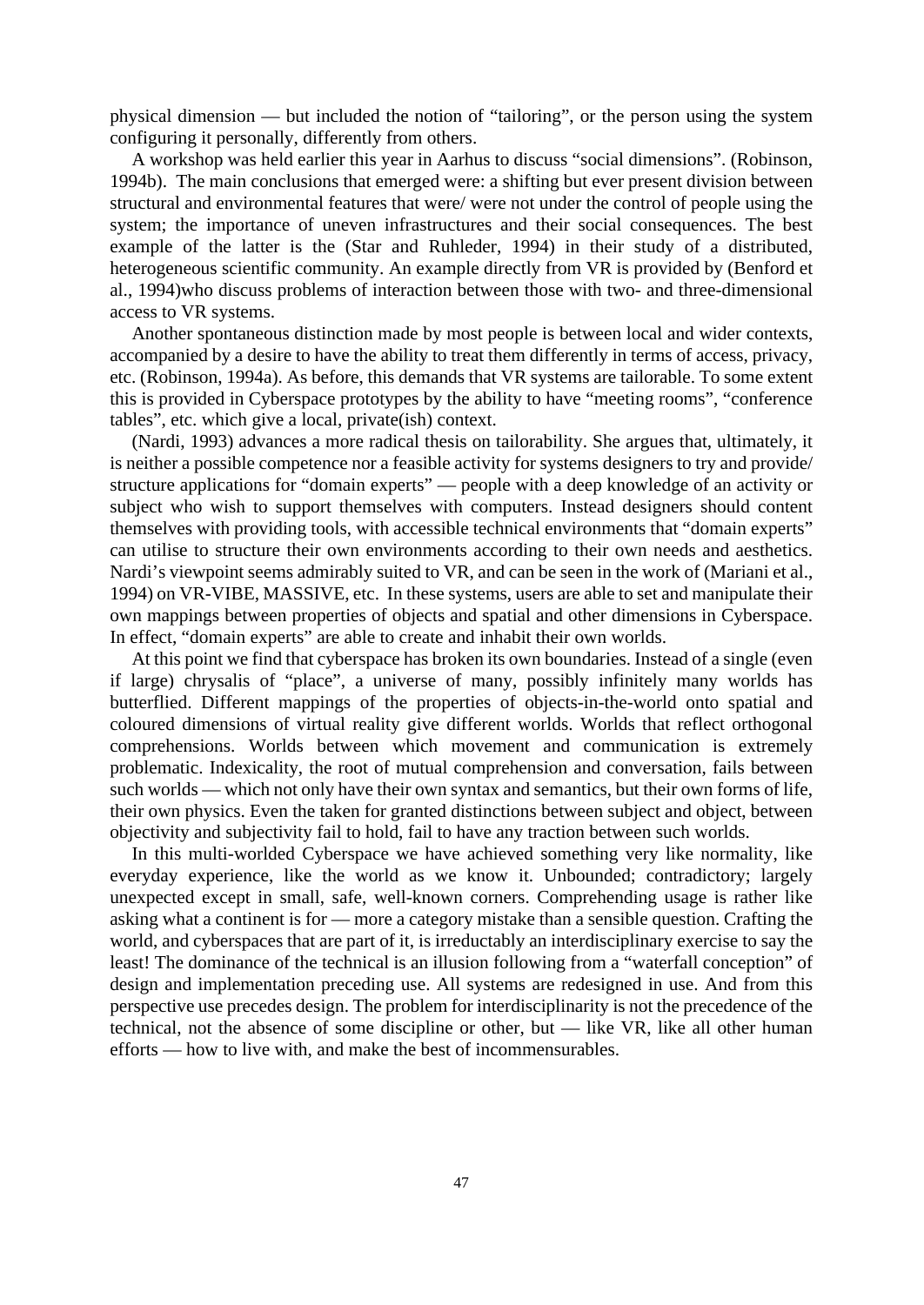### **References**

Benedikt, Michael. 1992: *Cyberspace, First Steps*. Cambridge, MA: MIT Press.

- Benford, Steve, Chris Greenhalgh, Lennart Fahlén, and John Bowers. 1994: *Embodiment.* COMIC Report. University of Lancaster, 1994.
- Mariani, John, Tom Rodden, Andy Colebourne, Steve Benford, Adrian Bullock, and Dave Snowdon. 1994: *Populated Information Terrains*. COMIC Report: Lancaster University, 1994.
- Nardi, Bonnie, A. 1993. *A Small Matter of Programming: Perspectives on End User Computing*. Cambridge, MA: MIT Press.
- Robinson, Mike. 1994a: *Finger Tips: Summary of an informal survey of uses of UNIX "finger", with implications for new "fingers" and related event distribution mechanisms*. GMD (FIT-CSCW), 1994a.
- Robinson, Mike. 1994b: *Supporting Social Dimensions In Large Information Spaces: Report On A Joint Comic/Eurocode Workshop, Ärhus, 10 & 11 May, 1994*. COMIC SF 4.6, 1994b.
- Star, Susan, Leigh and Karen Ruhleder. 1994. Steps towards an Ecology of Infrastructure. In *CSCW '94, Chapel Hill, N. Carolina, USA*. ACM.

# **Empirical Analysis of Software Design Processes: One Approach to Interdisciplinarity**

### *Sabine Sonnentag*

At the Dagstuhl seminar various approaches to interdisciplinary design have been discussed. One possibility and necessity for interdisciplinary work between computer science/informatics and psychology is the empirical analysis of work processes in software design and software development. With this research actual work processes in the field can be described. It can be evaluated to what extent 'new' approaches to design, such as user participation, and methods are applied and what factors might inhibit their successful use. This research can reveal major problem areas both at the indicidual and the team level. For a summary of this research cf. Brodbeck & Frese (1994) and Frese & Hesse (1993).

More cognitive-oriented research at the individual level showed that software design is often not performed in the way methods developed in computer science prescribe that software design should be. This can be drawn from the literature on opportunistic vs. top-down behavior (e.g., Guindon, 1990) and from our work on planning processes in software design (Sonnentag & Frese, 1994).

Therefore, the mere recommendation of 'better' design approaches, methods, and tools is relatively useless unless we can not be sure that the prerequisites of their successful application - in the cognitive, motivational, social, and organizational area - are given.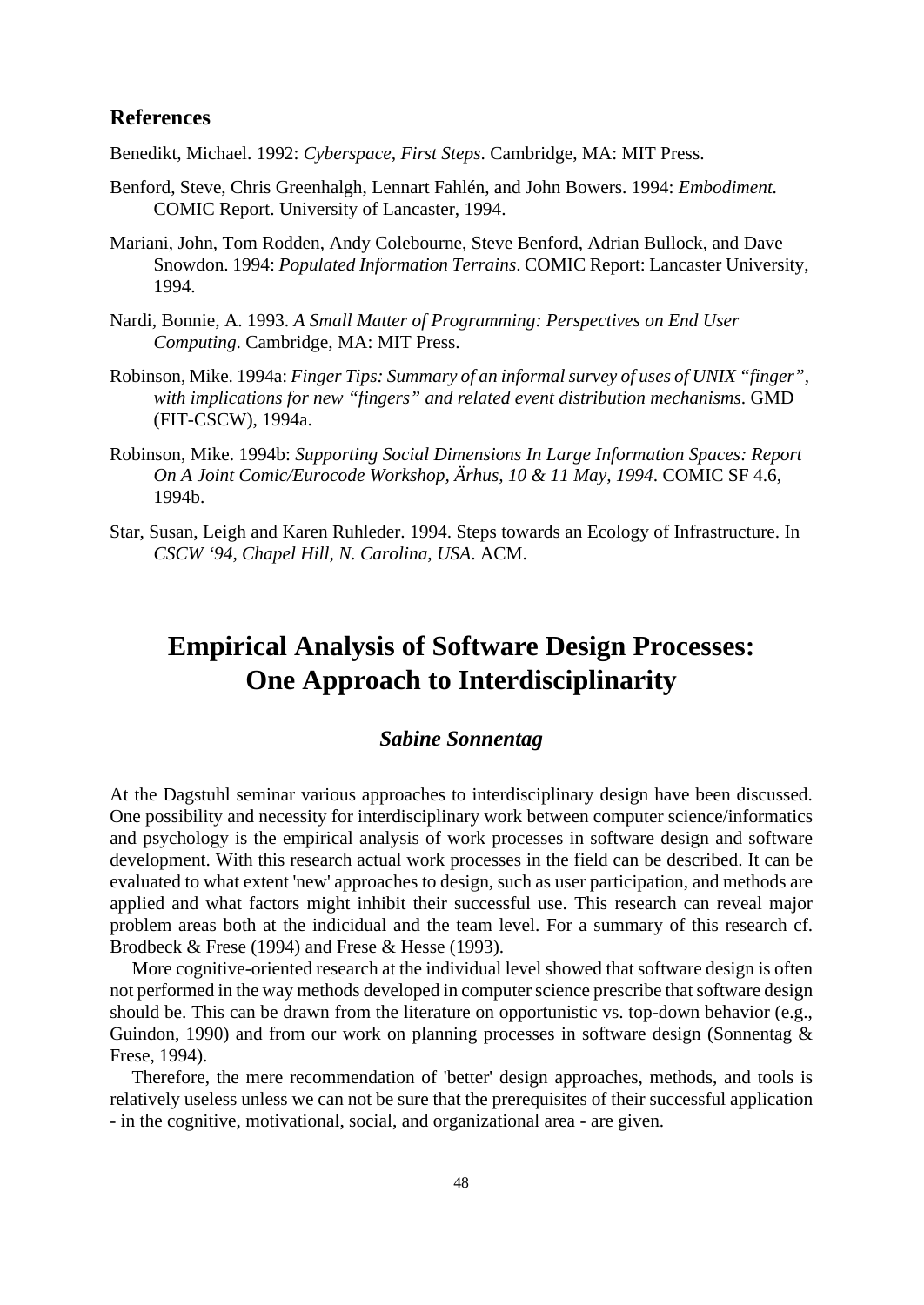### **References**

- Brodbeck, F.C. & Frese, M. (Eds.)(1994): *Produktivität und Qualität in Software-Projekten. Psychologische Analyse und Optimierung von Arbeitsprozessen in der Software-Entwicklung.* Muenchen: Oldenbourg.
- Frese, M. & Hesse, W. (1993): The work situation in software development. Results of an empirical study. *Software Engineering Notes, 18* (3), pp. 65-72.
- Guindon, R. (1990): Designing the design process: exploiting opportunistic thoughts. *Human-Computer Interaction, 5*, pp. 305-344.
- Sonnentag, S. & Frese, M. (1994): Planning Processes in Software Designers. *Paper presented at the Workshop 'Integrating cognitive and organizational approaches to the study of computer-based systems' of the European Association of Cognitive Ergonomics,* 09.09.1994, Bonn.

# **Evaluation of Computerized Work Recent Problems in Cognitive Ergonomics**

## *Chris Stary*

When it comes to the evaluation of computerized workplaces traditional methodologies of cognitive ergnonomics are not suitable. The main reason for that difficulty is their orientation towards software features instead of the orientation towards tasks and users. However, the EC-Directive for Human-Computer Interaction 1990 requires an evaluation against task and user appropriateness, transparency, flexibility, and control for each interactive workplace in a company. Since there exists no proper instrument for checking these criteria, an interdisciplinary approach for the development of such an instrument involving researchers from computer science, cognitive psychology, work psychology, and organizational theory has been started. The crucial issues in development are the clarification of ambiguous terms and notions, the scientific interpretation of the EC-Directive, and the reliability and validity of the methodology, integrating knowledge from the mentioned disciplines.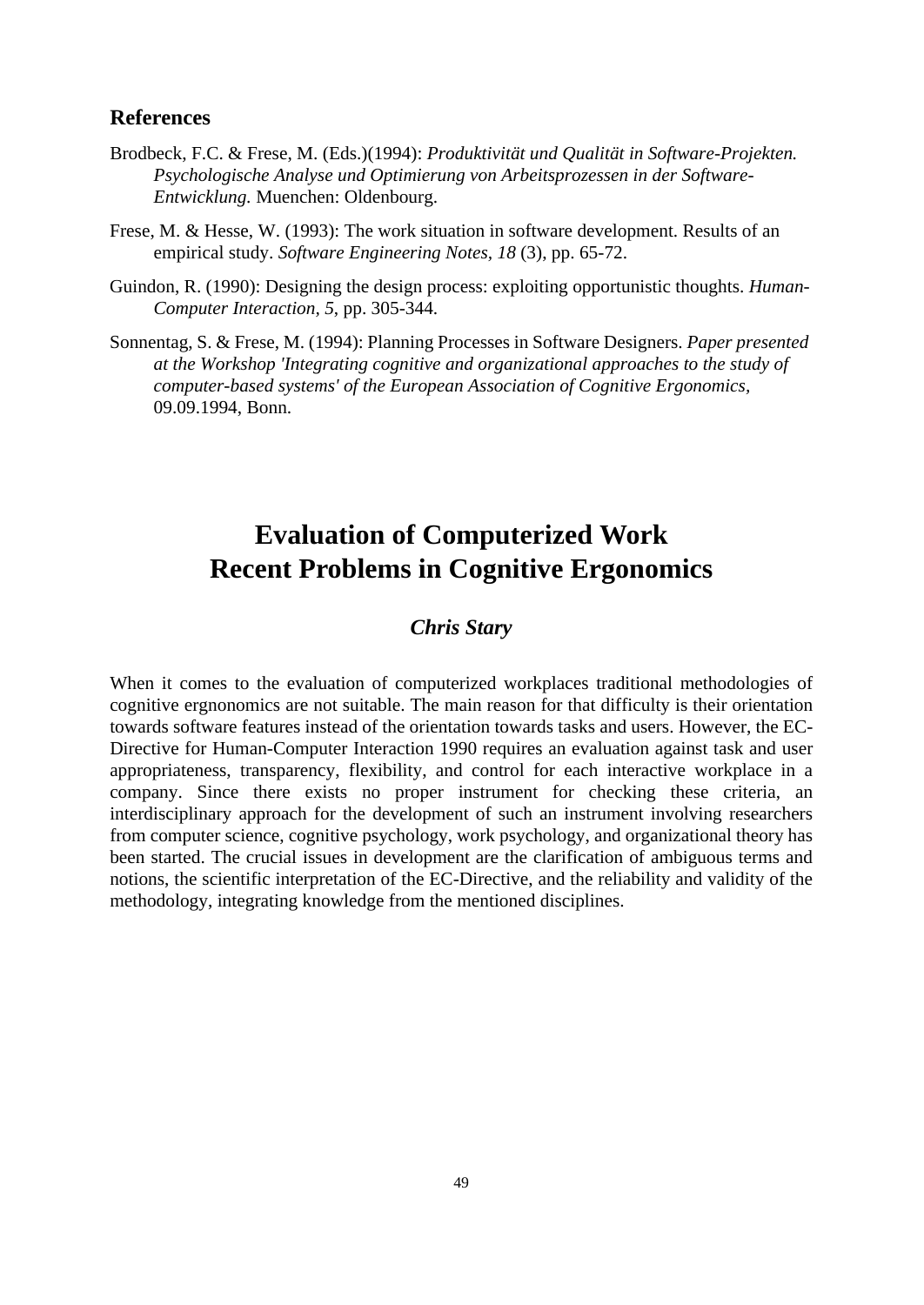# **Design Methods and their Use – A Question of Rationality Resonance?**

#### *Erik Stolterman*

The skepticism and reluctance of practitioners to use system design methods is well-known and by some considered as a problem. Why is it that practitioners seems to be so unwilling to use methods which are developed by highly qualified and experienced practitioners and researchers? Is there anything wrong with the methods or maybe with the practitioners? Or is it anything wrong with the basic idea of methods?

I am working with the above mentioned phenomena which in this context will be called the methodological misfit. This misfit is quite well-known and there are some attempts to overcome the problem. My hypothesis is that there is a common basic assumption behind many of these attempts. I will use the concept of rationality resonance to label that assumption. Rationality resonance can be described as the relation between the rationality underlying a certain system design method and the idea of rationality carried by the practitioner. It is often assumed that there has to be a resonance between these two, if the method should be understood and used. I will question the idea that rationality resonance is what designers of methods should strive for. Some general aspects on the concept of rationality and its relation to methods are presented. And also some comments upon the relation and difference between rationality and rational actions.

The idea of rationality resonance can be used to reveal some of our most fundamental assumptions concerning the whole idea of methods as a way of supporting the design process. And it will maybe help us to give some new interpretations and some new understanding of the phenomena of methodological misfit."

# **Position Statement for the Dagstuhl Seminar on Multidisciplinary Design**

#### *Lucy Suchman*

I come to this seminar as an anthropologist who's been working for the past 15 years in an industrial research center dedicated to the invention of new computer-based technologies. During the time that I've been involved in this world I've been drawn increasingly into the activities and concerns of system design. The issues that I'd like to propose for our discussions are informed by my background and reflections on my current position and experiences within the terrain of "multidisciplinary design." They include the following considerations and questions:

•A critical consideration of the various interests pressing for the incorporation of more disciplines into design. I'm concerned here with how it is that "multidisciplinary design" might involve on the one hand a kind of voluntary joining together of different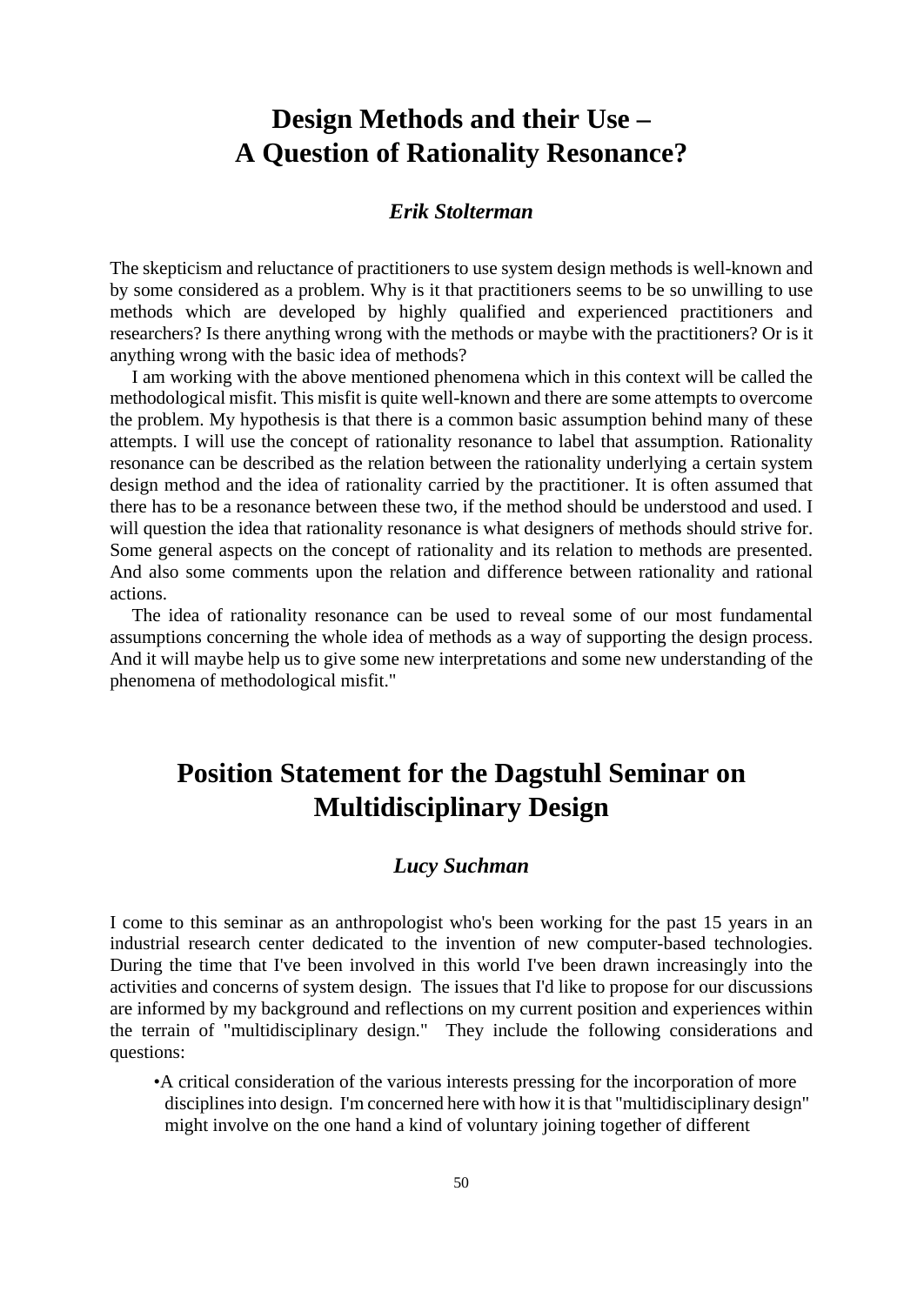perspectives in the interest of creating useful artifacts, and on the other an enrollment of more and more disciplines into the service of producing and marketing new commercial products. While I'm not suggesting that there is any inherent conflict between these two agendas, I do think we need to be clear about the differences.

- •Closely tied to this, the question of relative power and resource distribution among the "disciplines" (or more broadly, knowledges -- see below) engaged in design activities. Are they in fact equally valued, or do some dominate while others are seen as providing peripheral, albeit crucial services? What would it mean to move toward a more genuinely symmetrical multidisciplinarity?
- •I take it that a goal of multidisciplinary design is to incorporate a greater range and diversity of knowledges into the creation of new artifacts. On that premise, I'd like to question the notion of "disciplines" and the extent to which that term really expresses the diversity of relevant knowledges. I'm concerned here with extending the scope of our discussions from a focus on academic training to a focus on institutional locations of design and their implications for the definition of relevant knowledges and the structuring of working relations and practices.
- •Finally, I think we need to open up the notion of "design" from bounded events associated exclusively with particular sites of professional practice, to an extended course of ongoing activities of technology production and use, taking place across sites and involving diverse (and differentially visible) participants. The sense of "multidisciplinarity" changes on this latter view of design.

In general I believe that the transformation of design into a multidisciplinary activity in the fullest sense (that is, as something made up of multiple, equally valued knowledge and experiences, taking place throughout the production and use of working technical systems) requires forms of social change that extend well beyond the bounds of the disciplinary elaboration of professional design practice. How might those of us positioned as academics/ industrial researchers contribute to bringing about that order of "multidisciplinarity"?

# **Position Paper for the Dagstuhl Seminar "Interdisciplinary Foundations of Systems Design and Evaluation"**

#### *Ina Wagner*

My current research is centered around three major issues:

- •the ways in which electronic networks contribute to the redefinition and creation of terrains/milieus for individual and collective activity, with distinct spatial, temporal, and cultural properties;
- •the political uses made of these emerging potentialities (and the ethical and political issues involved);